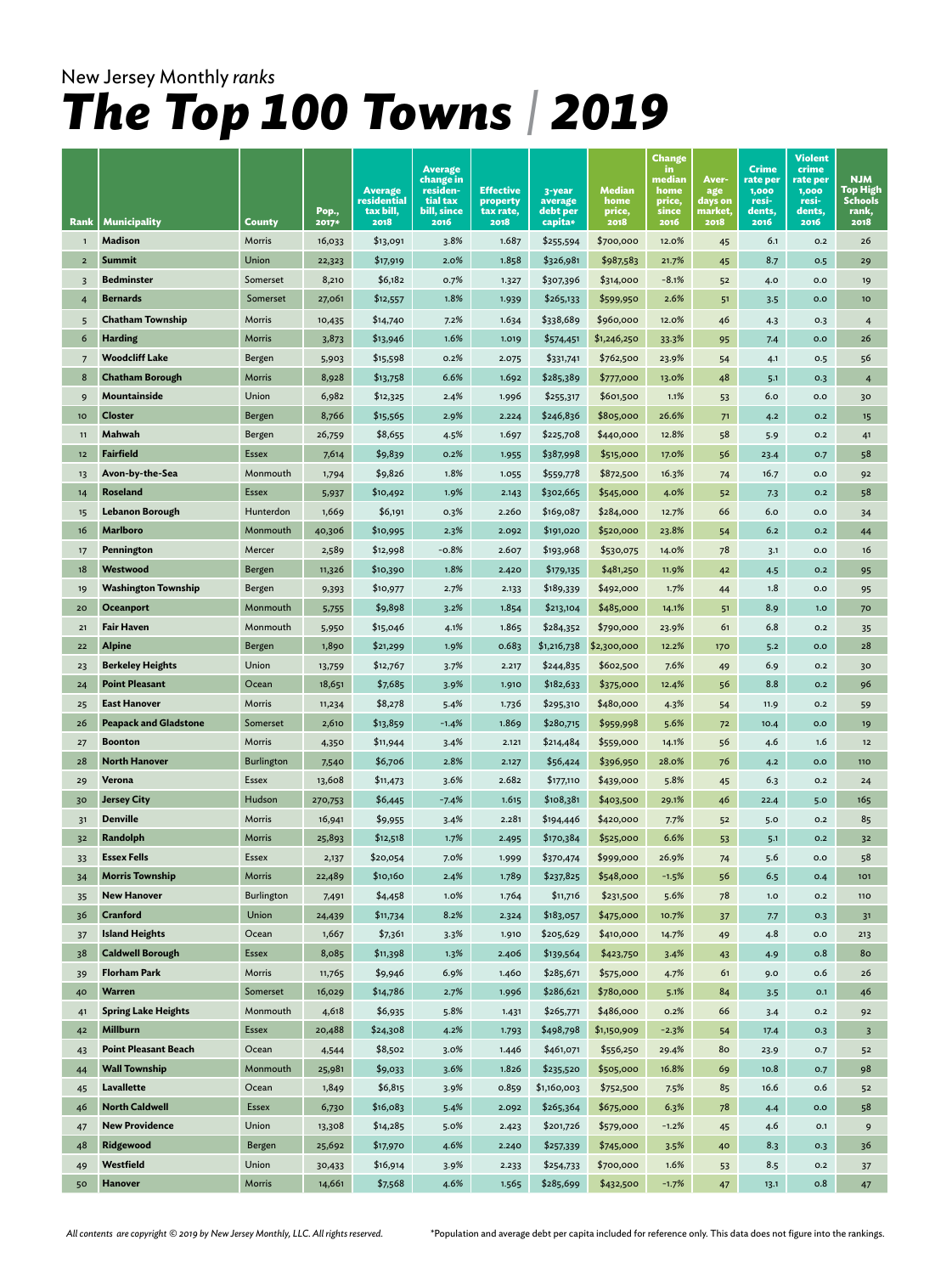| Rank | <b>Municipality</b>          | County       | Pop.,<br>2017* | Average<br>residential<br>tax bill,<br>2018 | <b>Average</b><br>change in<br>residen-<br>tial tax<br>bill, since<br>2016 | <b>Effective</b><br>property<br>tax rate,<br>2018 | 3-year<br>average<br>debt per<br>capita* | Median<br>home<br>price,<br>2018 | <b>Change</b><br>in<br>median<br>home<br>price,<br>since<br>2016 | Aver-<br>age<br>days on<br>market,<br>2018 | <b>Crime</b><br>rate per<br>1,000<br>resi-<br>dents,<br>2016 | Violent<br>crime<br>rate per<br>1,000<br>resi-<br>dents,<br>2016 | <b>NJM</b><br>Top High<br>Schools<br>rank,<br>2018 |
|------|------------------------------|--------------|----------------|---------------------------------------------|----------------------------------------------------------------------------|---------------------------------------------------|------------------------------------------|----------------------------------|------------------------------------------------------------------|--------------------------------------------|--------------------------------------------------------------|------------------------------------------------------------------|----------------------------------------------------|
| 51   | <b>West Caldwell</b>         | <b>Essex</b> | 11,021         | \$11,102                                    | 7.7%                                                                       | 2.278                                             | \$223,651                                | \$522,000                        | 10.9%                                                            | 46                                         | 7.4                                                          | 0.4                                                              | 80                                                 |
| 52   | <b>Delaware Township</b>     | Hunterdon    | 4,474          | \$10,664                                    | 2.5%                                                                       | 2.321                                             | \$194,480                                | \$460,000                        | 25.3%                                                            | 90                                         | 2.9                                                          | O.2                                                              | 21                                                 |
| 53   | <b>West Long Branch</b>      | Monmouth     | 7,972          | \$9,575                                     | 4.9%                                                                       | 1.982                                             | \$168,139                                | \$438,000                        | 15.3%                                                            | 53                                         | 23.5                                                         | 0.5                                                              | 70                                                 |
| 54   | <b>Wyckoff Township</b>      | Bergen       | 17,322         | \$14,020                                    | 4.0%                                                                       | 1.801                                             | \$267,273                                | \$685,000                        | $-1.1%$                                                          | 67                                         | 6.3                                                          | O.3                                                              | 22                                                 |
| 55   | <b>Monroe Township</b>       | Middlesex    | 45,332         | \$7,679                                     | 5.5%                                                                       | 2.079                                             | \$193,271                                | \$330,000                        | 17.4%                                                            | 60                                         | 3.8                                                          | O.1                                                              | 99                                                 |
| 56   | <b>Lake Como</b>             | Monmouth     | 1,717          | \$6,281                                     | $-2.6%$                                                                    | 1.593                                             | \$236,386                                | \$387,500                        | 10.7%                                                            | 70                                         | 22.6                                                         | 2.9                                                              | 92                                                 |
| 57   | Sea Girt                     | Monmouth     | 1,774          | \$12,913                                    | 2.5%                                                                       | 0.698                                             | \$1,348,120                              | \$1,952,000                      | 50.2%                                                            | 60                                         | 17.7                                                         | 2.2                                                              | 92                                                 |
| 58   | Ho-Ho-Kus                    | Bergen       | 4,183          | \$16,273                                    | 4.4%                                                                       | 1.876                                             | \$313,853                                | \$755,000                        | $-5.6%$                                                          | 78                                         | 3.4                                                          | 0.0                                                              | 27                                                 |
| 59   | <b>Bethlehem Township</b>    | Hunterdon    | 3,888          | \$10,083                                    | $-1.5%$                                                                    | 2.685                                             | \$143,744                                | \$452,000                        | 19.7%                                                            | 69                                         | 2.3                                                          | O.3                                                              | 34                                                 |
| 60   | <b>Little Silver</b>         | Monmouth     | 5,908          | \$13,284                                    | 3.5%                                                                       | 1.981                                             | \$290,147                                | \$635,000                        | 0.6%                                                             | 59                                         | 7.9                                                          | O.3                                                              | 39                                                 |
| 61   | <b>Glen Rock</b>             | Bergen       | 12,045         | \$16,253                                    | 5.1%                                                                       | 2.643                                             | \$213,284                                | \$596,250                        | 2.7%                                                             | 44                                         | 6.3                                                          | O.1                                                              | $\overline{2}$                                     |
| 62   | <b>River Edge</b>            | Bergen       | 11,724         | \$13,141                                    | 3.8%                                                                       | 2.790                                             | \$150,579                                | \$499,000                        | 16.7%                                                            | 35                                         | 5.5                                                          | 0.4                                                              | 74                                                 |
| 63   | <b>Long Hill</b>             | Morris       | 8,711          | \$11,902                                    | 2.8%                                                                       | 2.232                                             | \$199,768                                | \$504,500                        | $-3.4%$                                                          | 63                                         | 4.4                                                          | 0.0                                                              | 46                                                 |
| 64   | Norwood                      | Bergen       | 5,895          | \$13,459                                    | 3.0%                                                                       | 2.269                                             | \$217,419                                | \$570,000                        | 9.6%                                                             | 89                                         | 2.4                                                          | O.2                                                              | 51                                                 |
| 65   | Holmdel                      | Monmouth     | 16,640         | \$13,478                                    | 2.1%                                                                       | 1.987                                             | \$254,691                                | \$658,000                        | 11.5%                                                            | 72                                         | 10.7                                                         | 0.4                                                              | 43                                                 |
| 66   | Manasquan                    | Monmouth     | 5,903          | \$9,277                                     | 7.4%                                                                       | 1.393                                             | \$358,333                                | \$700,000                        | 15.9%                                                            | 72                                         | 20.5                                                         | 0.0                                                              | 92                                                 |
| 67   | <b>Brielle</b>               | Monmouth     | 4,724          | \$11,513                                    | 5.2%                                                                       | 1.653                                             | \$318,540                                | \$577,500                        | $-3.8%$                                                          | 63                                         | 4.6                                                          | 0.0                                                              | 92                                                 |
| 68   | <b>Franklin Lakes</b>        | Bergen       | 11,255         | \$17,264                                    | 0.4%                                                                       | 1.529                                             | \$392,554                                | \$978,750                        | $-0.8%$                                                          | 90                                         | 7.3                                                          | 0.5                                                              | 22                                                 |
| 69   | Livingston                   | <b>Essex</b> | 30,142         | \$15,933                                    | 5.3%                                                                       | 2.317                                             | \$269,772                                | \$585,000                        | 2.7%                                                             | 41                                         | 11.9                                                         | 0.5                                                              | 8                                                  |
| 70   | <b>Cedar Grove</b>           | <b>Essex</b> | 12,703         | \$10,852                                    | 5.0%                                                                       | 2.239                                             | \$180,922                                | \$490,000                        | 14.0%                                                            | 42                                         | 8.7                                                          | 0.2                                                              | 172                                                |
| 71   | <b>Mendham Township</b>      | Morris       | 5,845          | \$19,195                                    | 2.4%                                                                       | 2.048                                             | \$331,308                                | \$839,000                        | $-10.7%$                                                         | 102                                        | 3.4                                                          | 0.0                                                              | $\overline{7}$                                     |
| 72   | <b>Allendale</b>             | Bergen       | 6,906          | \$15,136                                    | 1.5%                                                                       | 2.186                                             | \$254,563                                | \$600,000                        | $-4.3%$                                                          | 74                                         | 5.6                                                          | O.1                                                              | 27                                                 |
| 73   | Montvale                     | Bergen       | 8,724          | \$12,165                                    | 4.5%                                                                       | 2.071                                             | \$261,842                                | \$564,360                        | $-5.1%$                                                          | 52                                         | 4.5                                                          | 0.2                                                              | 56                                                 |
| 74   | Moorestown                   | Burlington   | 20,540         | \$11,241                                    | $-3.9%$                                                                    | 2.158                                             | \$228,256                                | \$458,008                        | $-10.2%$                                                         | 66                                         | 14.9                                                         | 0.4                                                              | 22                                                 |
| 75   | <b>Parsippany-Troy Hills</b> | Morris       | 53,201         | \$8,942                                     | 4.5%                                                                       | 2.408                                             | \$161,869                                | \$415,000                        | 5.1%                                                             | 46                                         | 7.8                                                          | 0.7                                                              | 82                                                 |
| 76   | <b>Colts Neck</b>            | Monmouth     | 9,968          | \$15,121                                    | 3.9%                                                                       | 1.749                                             | \$305,412                                | \$710,000                        | 8.5%                                                             | 86                                         | 6.7                                                          | O.5                                                              | 75                                                 |
| 77   | <b>Bridgewater</b>           | Somerset     | 45,414         | \$9,144                                     | 4.5%                                                                       | 2.013                                             | \$204,008                                | \$430,000                        | 2.4%                                                             | 55                                         | 9.4                                                          | 0.3                                                              | 63                                                 |
| 78   | <b>Saddle River</b>          | Bergen       | 3,262          | \$17,146                                    | $-0.4%$                                                                    | 0.924                                             | \$757,247                                | \$1,100,000                      | $-24.9%$                                                         | 91                                         | 6.5                                                          | O.3                                                              | 30                                                 |
| 79   | <b>Midland Park</b>          | Bergen       | 7,384          | \$11,792                                    | 4.6%                                                                       | 2.550                                             | \$167,810                                | \$480,000                        | 13.0%                                                            | 45                                         | 5.2                                                          | 0.5                                                              | 119                                                |
| 80   | <b>East Amwell</b>           | Hunterdon    | 3,925          | \$9,086                                     | 2.1%                                                                       | 2.153                                             | \$187,358                                | \$405,000                        | $-3.6%$                                                          | 86                                         | 5.9                                                          | 0.0                                                              | 21                                                 |
| 81   | <b>Hillsdale</b>             | Bergen       | 10,581         | \$13,187                                    | 3.5%                                                                       | 2.602                                             | \$172,355                                | \$524,000                        | 2.7%                                                             | 49                                         | 3.6                                                          | 0.3                                                              | 78                                                 |
| 82   | <b>Scotch Plains</b>         | Union        | 24,630         | \$13,419                                    | 4.8%                                                                       | 2.539                                             | \$171,889                                | \$489,950                        | 7.4%                                                             | 44                                         | 6.8                                                          | 0.4                                                              | 76                                                 |
| 83   | <b>Cresskill</b>             | Bergen       | 8,935          | \$16,722                                    | 6.4%                                                                       | 2.293                                             | \$254,680                                | \$687,500                        | 13.0%                                                            | 80                                         | 3.5                                                          | O.2                                                              | 40                                                 |
| 84   | <b>Hasbrouck Heights</b>     | Bergen       | 12,277         | \$10,922                                    | 1.9%                                                                       | 2.740                                             | \$149,525                                | \$465,000                        | 17.6%                                                            | 51                                         | 6.5                                                          | 0.6                                                              | 174                                                |
| 85   | <b>Secaucus</b>              | Hudson       | 20,215         | \$6,258                                     | $-6.4%$                                                                    | 2.042                                             | \$243,951                                | \$405,000                        | 4.7%                                                             | 63                                         | 22.8                                                         | $2.1$                                                            | 139                                                |
| 86   | Princeton                    | Mercer       | 31,822         | \$19,388                                    | 5.8%                                                                       | 2.032                                             | \$251,839                                | \$815,000                        | 5.2%                                                             | 58                                         | 17.9                                                         | 0.8                                                              | 20                                                 |
| 87   | Ridgefield                   | Bergen       | 11,435         | \$9,454                                     | 8.6%                                                                       | 1.933                                             | \$166,431                                | \$493,250                        | 8.4%                                                             | 66                                         | 6.1                                                          | 0.4                                                              | 157                                                |
| 88   | <b>Asbury Park</b>           | Monmouth     | 15,767         | \$5,291                                     | 2.7%                                                                       | 1.821                                             | \$99,812                                 | \$328,000                        | 19.3%                                                            | 54                                         | 59.9                                                         | 14.1                                                             | 145                                                |
| 89   | <b>Park Ridge</b>            | Bergen       | 8,944          | \$13,109                                    | 7.0%                                                                       | 2.438                                             | \$204,534                                | \$542,000                        | 8.0%                                                             | 52                                         | 2.6                                                          | O.4                                                              | 55                                                 |
| 90   | <b>Raritan Township</b>      | Hunterdon    | 22,106         | \$9,971                                     | 4.0%                                                                       | 2.418                                             | \$187,752                                | \$375,000                        | 1.4%                                                             | 60                                         | 5.2                                                          | $0.1\,$                                                          | 21                                                 |
| 91   | <b>South Brunswick</b>       | Middlesex    | 46,561         | \$9,365                                     | 2.1%                                                                       | 2.093                                             | \$194,275                                | \$390,000                        | 1.3%                                                             | 68                                         | 8.8                                                          | O.4                                                              | 65                                                 |
| 92   | Ramsey                       | Bergen       | 15,242         | \$12,538                                    | 5.1%                                                                       | 2.274                                             | \$234,238                                | \$532,500                        | 8.9%                                                             | 55                                         | 9.3                                                          | 0.8                                                              | 33                                                 |
| 93   | Carlstadt                    | Bergen       | 6,314          | \$7,077                                     | 0.7%                                                                       | 1.911                                             | \$415,508                                | \$405,000                        | 11.0%                                                            | 43                                         | 22.3                                                         | 1.8                                                              | 228                                                |
| 94   | <b>Freehold Township</b>     | Monmouth     | 35,053         | \$8,881                                     | 2.2%                                                                       | 2.140                                             | \$186,219                                | \$385,000                        | 28.4%                                                            | 51                                         | 18.3                                                         | 1.3                                                              | 83                                                 |
| 95   | <b>Franklin Township</b>     | Somerset     | 66,734         | \$7,344                                     | 2.2%                                                                       | 2.210                                             | \$149,109                                | \$319,700                        | 12.4%                                                            | 56                                         | 12.9                                                         | 1.0                                                              | 117                                                |
| 96   | <b>Tenafly</b>               | Bergen       | 14,900         | \$20,717                                    | 4.3%                                                                       | 2.211                                             | \$304,417                                | \$764,500                        | 1.9%                                                             | 70                                         | 4.8                                                          | O.3                                                              | 28                                                 |
| 97   | Pequannock                   | Morris       | 15,410         | \$8,596                                     | 7.3%                                                                       | 2.062                                             | \$175,628                                | \$386,000                        | $-2.0%$                                                          | 55                                         | 7.2                                                          | O.2                                                              | 73                                                 |
| 98   | <b>Mount Arlington</b>       | Morris       | 5,868          | \$7,569                                     | 2.0%                                                                       | 2.379                                             | \$134,576                                | \$323,000                        | 13.3%                                                            | 63                                         | 6.4                                                          | O.2                                                              | 142                                                |
| 99   | Cranbury                     | Middlesex    | 3,944          | \$11,960                                    | 2.4%                                                                       | 1.933                                             | \$400,904                                | \$710,000                        | $-1.4%$                                                          | 70                                         | 10.1                                                         | 0.8                                                              | $20$                                               |
| 100  | Oradell                      | Bergen       | 8,314          | \$14,984                                    | 6.1%                                                                       | 2.610                                             | \$217,994                                | \$607,500                        | 6.2%                                                             | 55                                         | 3.9                                                          | O.O                                                              | 74                                                 |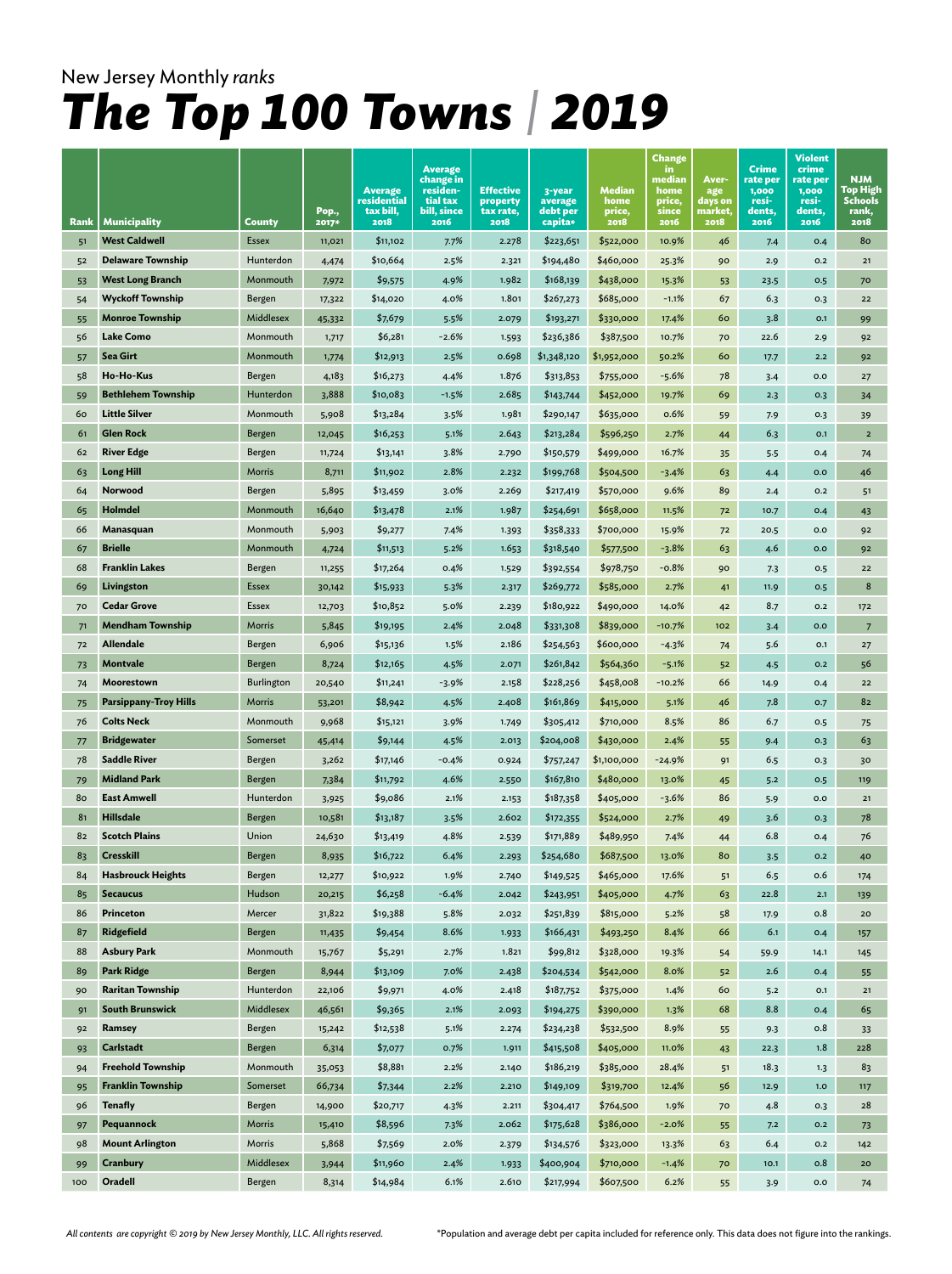|             |                                                 |                    | Pop.,           | <b>Average</b><br>residential<br>tax bill, | <b>Average</b><br>change in<br>residen-<br>tial tax<br>bill, since | <b>Effective</b><br>property<br>tax rate, | 3-year<br>average<br>debt per | Median<br>home<br>price, | <b>Change</b><br>in.<br>median<br>home<br>price,<br>since | Aver-<br>age<br>days on<br>market, | Crime<br>rate per<br>1,000<br>resi-<br>dents, | Violent<br>crime<br>rate per<br>1,000<br>resi-<br>dents, | <b>NJM</b><br>Top High<br><b>Schools</b><br>rank, |
|-------------|-------------------------------------------------|--------------------|-----------------|--------------------------------------------|--------------------------------------------------------------------|-------------------------------------------|-------------------------------|--------------------------|-----------------------------------------------------------|------------------------------------|-----------------------------------------------|----------------------------------------------------------|---------------------------------------------------|
| <b>Rank</b> | <b>Municipality</b>                             | County             | <b>2017*</b>    | 2018                                       | 2016                                                               | 2018                                      | capita*                       | 2018                     | 2016                                                      | 2018                               | 2016                                          | 2016                                                     | 2018                                              |
| 101         | Plainsboro                                      | Middlesex          | 23,504          | \$10,122                                   | 7.6%                                                               | 2.288                                     | \$192,534                     | \$375,000                | 5.9%                                                      | 56                                 | 6.3                                           | 0.4                                                      | 15                                                |
| 102         | <b>Sandyston Township</b>                       | <b>Sussex</b>      | 1,856           | \$5,609                                    | 1.5%                                                               | 2.341                                     | \$132,313                     | \$288,000                | 51.6%                                                     | 81                                 | 5.8                                           | O.5                                                      | 108                                               |
| 103         | <b>Tewksbury</b>                                | Hunterdon          | 5,844           | \$14,367                                   | 4.9%                                                               | 2.104                                     | \$282,430                     | \$636,250                | 20.0%                                                     | 101                                | 4.8                                           | 0.0                                                      | 61                                                |
| 104         | Hoboken                                         | Hudson             | 55,131          | \$8,235                                    | 2.3%                                                               | 1.082                                     | \$295,550                     | \$745,000                | 14.6%                                                     | 36                                 | 21.0                                          | 2.3                                                      | 260                                               |
| 105         | <b>Chester Township</b><br><b>Bernardsville</b> | Morris<br>Somerset | 7,915           | \$15,602                                   | 1.0%                                                               | 2.243                                     | \$240,560                     | \$675,000                | $-8.5%$                                                   | 75<br>81                           | 4.4<br>8.1                                    | 0.5                                                      | $\overline{7}$                                    |
| 106         |                                                 | Somerset           | 7,815           | \$15,362                                   | 2.4%                                                               | 1.952                                     | \$293,345                     | \$604,000                | $-2.6%$                                                   | 88                                 |                                               | O.3                                                      | 19                                                |
| 107         | Montgomery                                      |                    | 23,584          | \$15,112                                   | 3.3%                                                               | 2.485                                     | \$197,013                     | \$609,500                | 5.4%                                                      |                                    | 4.2                                           | 0.2                                                      | 11<br>62                                          |
| 108         | <b>Edgewater</b><br>Rutherford                  | Bergen             | 12,368          | \$8,565                                    | 4.7%<br>3.6%                                                       | 1.414                                     | \$301,093                     | \$524,000                | $-3.7%$                                                   | 92                                 | 12.0                                          | 0.3                                                      |                                                   |
| 109         | <b>Bergenfield</b>                              | Bergen             | 18,782          | \$11,621                                   |                                                                    | 2.447                                     | \$156,174                     | \$468,500                | 10.2%                                                     | 61                                 | 11.6                                          | O.7                                                      | 100                                               |
| 110         | Oakland                                         | Bergen             | 27,927          | \$10,549                                   | 3.7%<br>4.6%                                                       | 3.024                                     | \$102,898                     | \$375,000                | 14.3%                                                     | 54                                 | 3.9                                           | 0.3                                                      | 103                                               |
| 111<br>112  | <b>Belmar</b>                                   | Bergen<br>Monmouth | 13,224<br>5,682 | \$11,711<br>\$6,888                        | 4.3%                                                               | 2.472                                     | \$185,736<br>\$296,895        | \$470,000                | 10.6%<br>7.1%                                             | 69                                 | 6.1<br>33.6                                   | 0.6<br>2.8                                               | 22<br>92                                          |
| 113         | Leonia                                          | Bergen             | 9,262           | \$12,790                                   | 6.2%                                                               | 1.239<br>2.568                            | \$151,163                     | \$551,000<br>\$497,500   | 4.7%                                                      | 64<br>61                           |                                               | 0.2                                                      | 62                                                |
| 114         | <b>Montville</b>                                | Morris             | 21,681          | \$12,511                                   | 5.0%                                                               | 2.110                                     | \$231,389                     | \$562,501                | 0.9%                                                      | 56                                 | 5.3<br>12.0                                   | 0.5                                                      | 18                                                |
| 115         | <b>Chester Borough</b>                          | Morris             | 1,665           | \$12,977                                   | 1.6%                                                               | 2.697                                     | \$234,830                     | \$580,000                | 5.6%                                                      | 89                                 | 9.0                                           | 0.0                                                      | 7                                                 |
| 116         | <b>Green Brook</b>                              | Somerset           | 7,212           | \$11,956                                   | 3.2%                                                               | 2.537                                     | \$195,900                     | \$415,000                | 7.8%                                                      | 67                                 | 10.7                                          | 0.4                                                      | 46                                                |
| 117         | Wharton                                         | Morris             | 6,571           |                                            | 4.0%                                                               | 2.883                                     | \$103,764                     | \$317,500                | 38.0%                                                     | 58                                 | 13.8                                          | 0.3                                                      | 69                                                |
| 118         | <b>River Vale</b>                               | Bergen             | 10,223          | \$7,573<br>\$14,939                        | 4.3%                                                               |                                           | \$201,519                     | \$563,750                | 2.5%                                                      | 64                                 | 2.6                                           | 0.0                                                      | 78                                                |
| 119         | <b>Northvale</b>                                | Bergen             | 4,985           | \$11,132                                   | 6.7%                                                               | 2.533<br>2.483                            | \$193,030                     | \$448,900                | 1.0%                                                      | 67                                 | 1.0                                           | 0.0                                                      | 51                                                |
| 120         | Weehawken                                       | Hudson             | 15,342          | \$10,839                                   | $-14.8%$                                                           | 1.785                                     | \$212,259                     | \$760,000                | 3.0%                                                      | 69                                 | 21.6                                          | 1,1                                                      | 143                                               |
| 121         | Alexandria Township                             | Hunterdon          | 4,805           | \$9,920                                    | 1.1%                                                               | 2.365                                     | \$162,160                     | \$435,000                | $-1.7%$                                                   | 75                                 | 3.5                                           | 0.0                                                      | 68                                                |
| 122         | <b>Hopewell Borough</b>                         | Mercer             | 1,948           | \$11,547                                   | 4.3%                                                               | 2.687                                     | \$168,764                     | \$400,000                | 6.5%                                                      | 69                                 | 3.1                                           | 0.5                                                      | 16                                                |
| 123         | <b>Spring Lake Borough</b>                      | Monmouth           | 2,962           | \$12,610                                   | 6.4%                                                               | 0.621                                     | \$1,379,606                   | \$2,499,000              | 53.7%                                                     | 104                                | 18.2                                          | O.3                                                      | 92                                                |
| 124         | <b>Harrington Park</b>                          | Bergen             | 4,846           | \$15,262                                   | 4.1%                                                               | 2.553                                     | \$205,138                     | \$597,500                | 1.3%                                                      | 66                                 | 2.1                                           | 0.2                                                      | 51                                                |
| 125         | Garwood                                         | Union              | 4,408           | \$10,126                                   | 5.3%                                                               | 2.501                                     | \$160,947                     | \$402,500                | 5.9%                                                      | 29                                 | 15.2                                          | 0.2                                                      | 123                                               |
| 126         | <b>Millstone</b>                                | Monmouth           | 10,517          | \$11,470                                   | 1.5%                                                               | 2.158                                     | \$178,493                     | \$585,000                | 8.3%                                                      | 79                                 | 7.3                                           | 0.5                                                      | 124                                               |
| 127         | Old Tappan                                      | Bergen             | 6,042           | \$16,726                                   | 4.1%                                                               | 1.988                                     | \$290,878                     | \$680,000                | $-9.6%$                                                   | 84                                 | 4.7                                           | 0.2                                                      | 51                                                |
| 128         | <b>Hazlet</b>                                   | Monmouth           | 20,015          | \$8,085                                    | 6.4%                                                               | 2.402                                     | \$126,933                     | \$360,000                | 12.8%                                                     | 43                                 | 10.8                                          | O.5                                                      | 109                                               |
| 129         | Clinton                                         | Hunterdon          | 12,907          | \$10,413                                   | 3.5%                                                               | 2.465                                     | \$176,067                     | \$419,000                | 7.4%                                                      | 73                                 | 3.8                                           | O.3                                                      | 34                                                |
| 130         | Hillsborough                                    | Somerset           | 40,003          | \$9,279                                    | 4.6%                                                               | 2.271                                     | \$158,871                     | \$369,900                | $-1.6%$                                                   | 50                                 | 7.0                                           | 0.4                                                      | 50                                                |
| 131         | <b>Howell</b>                                   | Monmouth           | 52,476          | \$7,883                                    | 5.4%                                                               | 2.197                                     | \$135,834                     | \$357,000                | 12.8%                                                     | 55                                 | 8.3                                           | 0.9                                                      | 91                                                |
| 132         | Haworth                                         | Bergen             | 3,497           | \$17,780                                   | 0.1%                                                               | 2.458                                     | \$264,080                     | \$645,000                | 0.8%                                                      | 90                                 | 4.9                                           | 0.6                                                      | 15                                                |
| 133         | <b>West Windsor Township</b>                    | Mercer             | 28,491          | \$14,374                                   | 4.2%                                                               | 2.449                                     | \$232,103                     | \$615,000                | 4.0%                                                      | 49                                 | 16.7                                          | 0.5                                                      | 15                                                |
| 134         | Middletown                                      | Monmouth           | 65,603          | \$9,232                                    | 6.6%                                                               | 2.158                                     | \$165,585                     | \$394,500                | 3.8%                                                      | 54                                 | 7.2                                           | 0.3                                                      | 99                                                |
| 135         | <b>Holland Township</b>                         | Hunterdon          | 5,151           | \$7,619                                    | 1.7%                                                               | 2.460                                     | \$129,844                     | \$276,000                | $-4.5%$                                                   | 64                                 | 4.1                                           | O.2                                                      | 51                                                |
| 136         | <b>Pine Beach</b>                               | Ocean              | 2,168           | \$6,339                                    | 6.4%                                                               | 2.086                                     | \$129,438                     | \$255,000                | 6.3%                                                      | 59                                 | 3.7                                           | 0.0                                                      | 164                                               |
| 137         | <b>Emerson</b>                                  | Bergen             | 7,739           | \$11,958                                   | 5.0%                                                               | 2.524                                     | \$166,444                     | \$481,000                | 1.1%                                                      | 53                                 | 6.0                                           | 0.3                                                      | 77                                                |
| 138         | Haddonfield                                     | Camden             | 11,435          | \$15,182                                   | 6.4%                                                               | 3.002                                     | \$200,061                     | \$540,000                | 23.4%                                                     | 63                                 | 16.9                                          | O.2                                                      | 6                                                 |
| 139         | Robbinsville                                    | Mercer             | 14,757          | \$11,013                                   | 2.6%                                                               | 2.836                                     | \$176,958                     | \$372,000                | 12.9%                                                     | 55                                 | 4.9                                           | 0.5                                                      | 87                                                |
| 140         | <b>East Rutherford</b>                          | Bergen             | 9,928           | \$6,359                                    | 3.3%                                                               | 1.827                                     | \$217,271                     | \$350,000                | 7.4%                                                      | 49                                 | 17.5                                          | 1.9                                                      | 228                                               |
| 141         | <b>Tinton Falls</b>                             | Monmouth           | 17,789          | \$6,659                                    | 0.4%                                                               | 1.891                                     | \$181,325                     | \$281,000                | $-0.5%$                                                   | 50                                 | 15.7                                          | 0.5                                                      | 189                                               |
| 142         | <b>New Milford</b>                              | Bergen             | 16,868          | \$11,269                                   | 4.5%                                                               | 2.966                                     | \$109,950                     | \$400,000                | 7.1%                                                      | 43                                 | 2.6                                           | O.1                                                      | 148                                               |
| 143         | Readington                                      | Hunterdon          | 15,963          | \$10,649                                   | 5.5%                                                               | 2.381                                     | \$200,772                     | \$423,500                | 7.8%                                                      | 62                                 | 6.3                                           | 0.5                                                      | 21                                                |
| 144         | Manalapan                                       | Monmouth           | 40,013          | \$8,652                                    | 6.0%                                                               | 1.996                                     | \$170,549                     | \$420,000                | 2.7%                                                      | 51                                 | 6.7                                           | 0.7                                                      | 71                                                |
| 145         | <b>Dumont</b>                                   | Bergen             | 17,998          | \$11,040                                   | 4.5%                                                               | 3.027                                     | \$111,860                     | \$379,000                | 8.3%                                                      | 50                                 | 5.4                                           | O.2                                                      | 94                                                |
| 146         | Raritan                                         | Somerset           | 8,011           | \$7,846                                    | 4.9%                                                               | 2.283                                     | \$158,880                     | \$328,200                | 4.2%                                                      | 51                                 | 20.4                                          | 0.5                                                      | 63                                                |
| 147         | <b>Mendham Borough</b>                          | Morris             | 4,978           | \$15,598                                   | 4.6%                                                               | 2.063                                     | \$275,507                     | \$582,550                | $-8.3%$                                                   | 87                                 | 3.8                                           | 0.4                                                      | $\overline{7}$                                    |
| 148         | <b>Mount Laurel</b>                             | Burlington         | 41,662          | \$6,398                                    | 3.5%                                                               | 2.422                                     | \$151,980                     | \$228,000                | 7.1%                                                      | 45                                 | 15.9                                          | 0.7                                                      | 113                                               |
| 149         | <b>Franklin Township</b>                        | Hunterdon          | 3,232           | \$10,839                                   | 4.9%                                                               | 2.399                                     | \$174,124                     | \$482,500                | 16.3%                                                     | 93                                 | 5.3                                           | 0.3                                                      | 34                                                |
| 150         | <b>Upper Saddle River</b>                       | Bergen             | 8,415           | \$18,421                                   | 5.5%                                                               | 1.890                                     | \$328,048                     | \$832,500                | $-1.1%$                                                   | 77                                 | 4.4                                           | 0.6                                                      | 27                                                |

*All contents are copyright © 2019 by New Jersey Monthly, LLC. All rights reserved.* 

\*Population and average debt per capita included for reference only. This data does not figure into the rankings.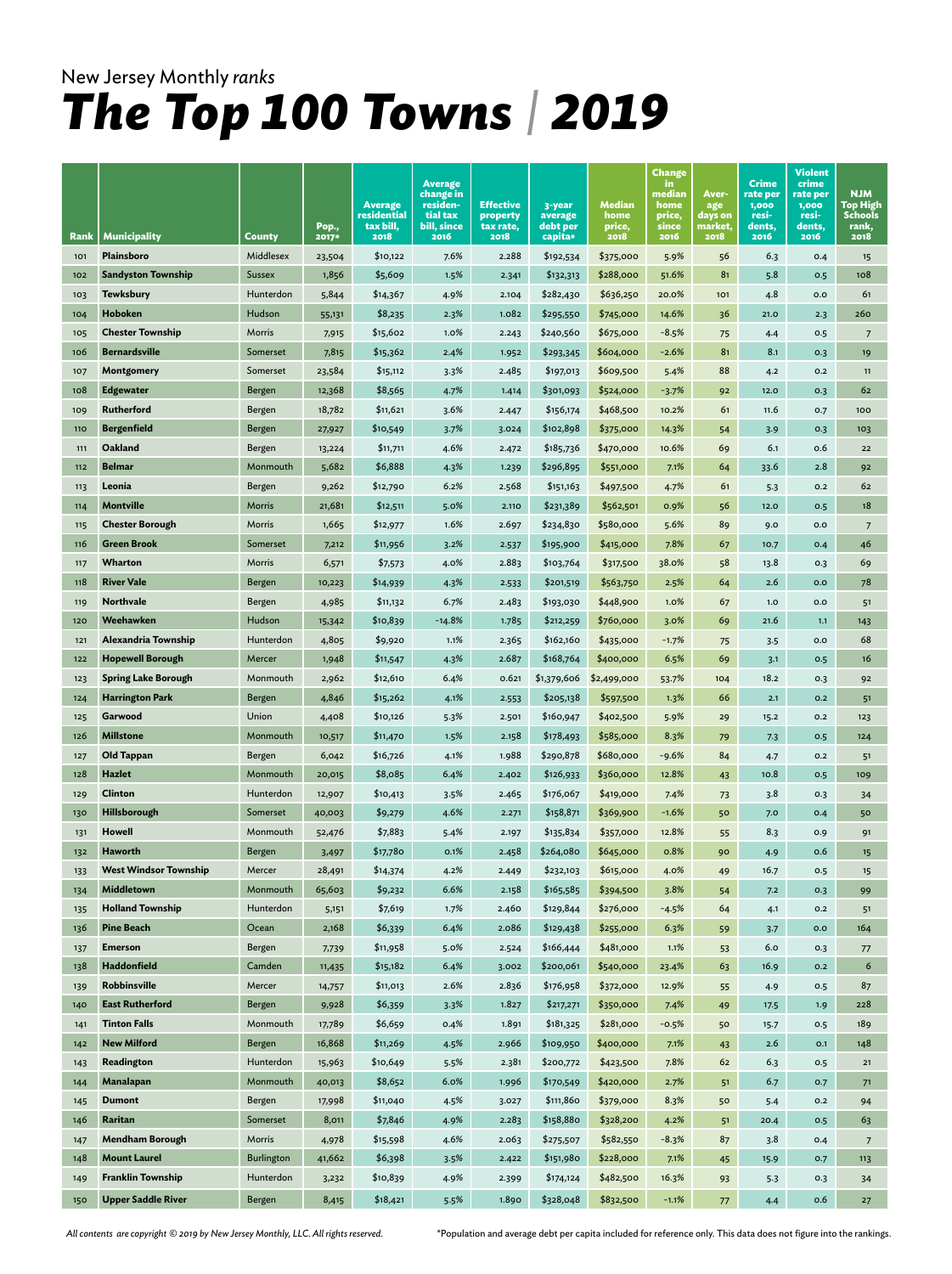|                 |                                               |                     |                  |                                            | <b>Average</b>                                   |                                           |                               |                          | <b>Change</b><br>in.              |                                    | <b>Crime</b>                         | <b>Violent</b><br>crime              |                                                   |
|-----------------|-----------------------------------------------|---------------------|------------------|--------------------------------------------|--------------------------------------------------|-------------------------------------------|-------------------------------|--------------------------|-----------------------------------|------------------------------------|--------------------------------------|--------------------------------------|---------------------------------------------------|
|                 |                                               |                     | Pop.,            | <b>Average</b><br>residential<br>tax bill, | change in<br>residen-<br>tial tax<br>bill, since | <b>Effective</b><br>property<br>tax rate, | 3-year<br>average<br>debt per | Median<br>home<br>price, | median<br>home<br>price,<br>since | Aver-<br>age<br>days on<br>market, | rate per<br>1,000<br>resi-<br>dents, | rate per<br>1,000<br>resi-<br>dents, | <b>NJM</b><br>Top High<br><b>Schools</b><br>rank, |
| Rank            | Municipality                                  | County              | 2017*            | 2018                                       | 2016                                             | 2018                                      | capita*                       | 2018                     | 2016                              | 2018                               | 2016                                 | 2016                                 | 2018                                              |
| 151             | Moonachie                                     | Bergen              | 2,800            | \$8,180                                    | 5.2%                                             | 2.318                                     | \$288,000                     | \$313,500                | 5.6%                              | 59                                 | 15.8                                 | O.O                                  | 160                                               |
| 152             | Watchung                                      | Somerset            | 5,985            | \$14,145                                   | $-1.4%$                                          | 1.991                                     | \$294,814                     | \$597,000                | $-10.2%$                          | 86                                 | 69.6                                 | O.2                                  | 46                                                |
| 153             | <b>Palisades Park</b>                         | Bergen              | 20,988           | \$9,592                                    | 5.6%                                             | 1.581                                     | \$138,300                     | \$588,000                | 5.0%                              | 69                                 | 6.3                                  | 0.9                                  | 185                                               |
| 154             | <b>Mountain Lakes</b>                         | Morris              | 4,345            | \$20,471                                   | 3.5%                                             | 2.320                                     | \$308,736                     | \$751,000                | $-10.1%$                          | 78                                 | 11.0                                 | O.O                                  | $12$                                              |
| 155             | <b>Morris Plains</b>                          | Morris              | 5,581            | \$9,940                                    | 6.1%                                             | 2.087                                     | \$270,844                     | \$478,000                | 4.4%                              | 43                                 | 14.2                                 | 1.1                                  | 101                                               |
| 156             | <b>Waldwick Borough</b>                       | Bergen              | 10,092           | \$11,187                                   | 3.5%                                             | 2.623                                     | \$159,949                     | \$421,000                | 1.4%                              | 53                                 | 6.0                                  | 0.2                                  | 121                                               |
| 157             | <b>Wood-Ridge</b>                             | Bergen              | 9,018            | \$9,386                                    | 6.4%                                             | 2.535                                     | \$146,140                     | \$407,500                | 16.4%                             | 66                                 | 7.6                                  | 0.5                                  | 160                                               |
| 158             | Paramus                                       | Bergen              | 27,032           | \$9,643                                    | 6.0%                                             | 1.400                                     | \$369,616                     | \$607,000                | 2.0%                              | 58                                 | 45.3                                 | 1.4                                  | 67                                                |
| 159             | Rumson                                        | Monmouth            | 6,864            | \$20,602                                   | 7.6%                                             | 1.456                                     | \$519,869                     | \$1,200,000              | $-0.8%$                           | 85                                 | 5.8                                  | 0.3                                  | 35                                                |
| 160             | Fanwood                                       | Union               | 7,808            | \$12,390                                   | 5.7%                                             | 2.715                                     | \$155,867                     | \$459,000                | 4.3%                              | 33                                 | 7.5                                  | 0.4                                  | 76                                                |
| 161             | <b>Ocean Township</b>                         | Monmouth            | 26,988           | \$9,750                                    | 7.6%                                             | 2.075                                     | \$184,098                     | \$440,000                | 15.8%                             | 52                                 | 24.0                                 | 1.3                                  | 107                                               |
| 162             | <b>Demarest</b>                               | Bergen              | 5,032            | \$19,797                                   | 7.5%                                             | 2.117                                     | \$315,474                     | \$757,500                | $-5.3%$                           | 87                                 | 4.4                                  | 0.2                                  | 15                                                |
| 163             | <b>Lebanon Township</b>                       | Hunterdon           | 6,101            | \$9,033                                    | 6.9%                                             | 2.392                                     | \$149,756                     | \$443,500                | 11.0%                             | 77                                 | 5.2                                  | O.3                                  | 61                                                |
| 164             | Fredon                                        | Sussex              | 3,196            | \$9,746                                    | 0.4%                                             | 2.896                                     | \$134,619                     | \$370,000                | 12.1%                             | 97                                 | 3.7                                  | 0.0                                  | 108                                               |
| 165             | <b>Flemington</b>                             | Hunterdon           | 4,621            | \$8,119                                    | 1.0%                                             | 3.066                                     | \$97,413                      | \$280,000                | 15.5%                             | 59                                 | 15.7                                 | 1.7                                  | 21                                                |
| 166             | <b>White Township</b>                         | Warren              | 4,747            | \$5,344                                    | $-5.8%$                                          | 2.105                                     | \$116,914                     | \$244,000                | 7.0%                              | 74                                 | 5.5                                  | O.2                                  | 208                                               |
| 167             | <b>East Newark</b>                            | Hudson              | 2,735            | \$6,608                                    | $-7.1%$                                          | 2.430                                     | \$58,367                      | \$314,500                | 5.6%                              | 66                                 | 12.8                                 | 0.0                                  | 276                                               |
| 168             | Clark                                         | Union               | 16,109           | \$10,511                                   | 6.5%                                             | 2.398                                     | \$165,993                     | \$420,000                | 3.7%                              | 45                                 | 11.8                                 | O.3                                  | 123                                               |
| 169             | <b>Old Bridge</b><br><b>Rockaway Township</b> | Middlesex<br>Morris | 67,032           | \$7,543                                    | 5.8%<br>1.8%                                     | 2.077                                     | \$117,786                     | \$331,000                | 3.4%                              | 54                                 | 10.4                                 | 0.4                                  | 152                                               |
| 170             | Washington                                    | Morris              | 25,494           | \$9,775                                    | 5.7%                                             | 2.709                                     | \$160,864                     | \$340,000                | 4.9%                              | 52<br>61                           | 16.0                                 | 0.5                                  | 77                                                |
| 171             | <b>Ocean City</b>                             | Cape May            | 18,726<br>11,206 | \$11,209                                   | 6.9%                                             | 2.483<br>0.906                            | \$154,427<br>\$1,090,050      | \$459,000<br>\$520,000   | 3.5%<br>11.1%                     | 86                                 | 2.9                                  | 0.9<br>1.2                           | 14<br>105                                         |
| 172             | <b>Piscataway</b>                             | <b>Middlesex</b>    | 57,887           | \$5,755                                    | 3.3%                                             | 2.421                                     | \$124,859                     | \$311,500                | 9.1%                              |                                    | 33.3<br>12.1                         | 0.8                                  | 158                                               |
| 173<br>174      | <b>Frankford Township</b>                     | Sussex              | 5,348            | \$7,454<br>\$6,823                         | $-0.3%$                                          | 2.345                                     | \$150,121                     | \$317,500                | 13.4%                             | 59<br>85                           | 8.1                                  | 1.1                                  | 112                                               |
| 175             | <b>Fort Lee</b>                               | Bergen              |                  | \$10,655                                   | 3.4%                                             | 2.231                                     | \$177,451                     | \$500,000                | 0.0%                              | 88                                 | 8.2                                  | 1,1                                  |                                                   |
| 176             | <b>Saddle Brook</b>                           | Bergen              | 37,907<br>14,169 | \$8,540                                    | 0.7%                                             | 2.445                                     | \$167,218                     | \$345,000                | 1.5%                              |                                    | 17.9                                 | O.1                                  | 75<br>227                                         |
| 177             | Jackson                                       | Ocean               | 57,073           | \$7,466                                    | 4.6%                                             | 2.065                                     | \$128,545                     | \$350,000                | 2.0%                              | 53<br>67                           | 8.6                                  | 0.2                                  | 136                                               |
| 178             | Kingwood                                      | Hunterdon           | 3,752            | \$8,423                                    | 5.5%                                             | 2.257                                     | \$163,393                     | \$379,400                | $-5.2%$                           | 66                                 | 2.9                                  | 0.3                                  | 68                                                |
| 179             | <b>Manchester Township</b>                    | Ocean               | 43,395           | \$4,093                                    | 2.3%                                             | 2.187                                     | \$87,611                      | \$179,000                | 16.6%                             | 67                                 | 5.5                                  | 0.6                                  | 211                                               |
| 180             | Shrewsbury                                    | Monmouth            | 4,122            | \$11,885                                   | 8.6%                                             | 2.128                                     | \$285,108                     | \$517,500                | 5.0%                              | 63                                 | 14.3                                 | 0.2                                  | 114                                               |
|                 |                                               |                     |                  |                                            |                                                  |                                           |                               |                          |                                   |                                    |                                      |                                      |                                                   |
| 181<br>182      | <b>Fair Lawn</b>                              | Bergen<br>Monmouth  | 33,710           | \$10,875                                   | 6.3%                                             | 2.764                                     | \$146,522                     | \$415,000                | 9.2%<br>$-11.1%$                  | 50                                 | 13.8                                 | 0.7                                  | 89                                                |
| 18 <sub>3</sub> | <b>Bradley Beach</b><br><b>Branchburg</b>     | Somerset            | 4,225            | \$7,556<br>\$9,419                         | 4.4%<br>2.2%                                     | 1.340                                     | \$295,439<br>\$213,440        | \$484,500<br>\$415,500   | $-8.2%$                           | 54<br>66                           | 19.9                                 | 1.4                                  | 164                                               |
| 184             | <b>Toms River</b>                             | Ocean               | 14,712           | \$6,232                                    | 5.3%                                             | 2.139<br>1.904                            | \$166,093                     | \$315,000                | 14.1%                             | 68                                 | 5.0<br>21.0                          | 0.5<br>0.7                           | 133<br>164                                        |
| 185             | <b>Mine Hill</b>                              | Morris              | 93,017           | \$7,297                                    | 3.7%                                             | 2.585                                     | \$124,192                     | \$305,000                | 21.3%                             | 61                                 | 8.7                                  | O.3                                  | 199                                               |
| 186             | <b>Union Township</b>                         | Hunterdon           | 3,593<br>5,543   | \$8,412                                    | 5.0%                                             | 2.329                                     | \$149,460                     | \$329,250                | $-7.3%$                           | 67                                 | 3.5                                  | 0.4                                  | 34                                                |
| 187             | <b>South Plainfield</b>                       | Middlesex           | 24,435           | \$7,266                                    | 2.7%                                             | 2.184                                     | \$155,525                     | \$305,000                | 3.2%                              | 66                                 | 18.1                                 | 1.4                                  | 135                                               |
| 188             | <b>Highlands</b>                              | Monmouth            | 4,821            | \$6,562                                    | 2.3%                                             | 2.620                                     | \$133,107                     | \$271,000                | 14.8%                             | 70                                 | 6.4                                  | 1.6                                  | 145                                               |
| 189             | <b>Springfield Township</b>                   | Burlington          | 3,295            | \$8,202                                    | 1.0%                                             | 2.695                                     | \$127,728                     | \$409,500                | 26.0%                             | 84                                 | 8.9                                  | 1.2                                  | <b>110</b>                                        |
| 190             | Roxbury                                       | Morris              | 23,342           | \$8,984                                    | 2.6%                                             | 2.651                                     | \$140,129                     | \$332,500                | 6.0%                              | 58                                 | 9.6                                  | O.3                                  | 142                                               |
| 191             | Kinnelon                                      | Morris              | 10,213           | \$14,763                                   | 3.4%                                             | 2.533                                     | \$209,729                     | \$585,000                | 0.9%                              | 81                                 | 4.8                                  | 0.5                                  | 48                                                |
| 192             | <b>Rochelle Park</b>                          | Bergen              | 5,705            | \$8,117                                    | 3.7%                                             | 2.446                                     | \$169,038                     | \$384,000                | 16.4%                             | 51                                 | 17.9                                 | 0.7                                  | 258                                               |
| 193             | Wallington                                    | Bergen              | 11,781           | \$9,203                                    | 3.7%                                             | 2.658                                     | \$88,304                      | \$379,000                | 41.4%                             | 50                                 | 13.3                                 | 0.7                                  | 238                                               |
| 194             | Edison                                        | Middlesex           | 102,450          | \$9,435                                    | 5.0%                                             | 2.271                                     | \$161,382                     | \$369,000                | 2.5%                              | 59                                 | 11.8                                 | 1.0                                  | 108                                               |
| 195             | <b>Red Bank</b>                               | Monmouth            | 12,150           | \$8,006                                    | 7.4%                                             | 2.109                                     | \$180,877                     | \$370,000                | $-8.6%$                           | 52                                 | 19.0                                 | 2.0                                  | 39                                                |
| 196             | <b>Upper Township</b>                         | Cape May            | 11,893           | \$4,916                                    | 4.3%                                             | 1.706                                     | \$161,003                     | \$295,000                | $-1.5%$                           | 97                                 | 8.4                                  | 0.6                                  | 105                                               |
| 197             | <b>Glen Ridge</b>                             | Essex               | 7,704            | \$20,209                                   | 6.1%                                             | 2.992                                     | \$221,135                     | \$685,000                | 2.6%                              | 35                                 | 21.1                                 | 0.5                                  | 23                                                |
| 198             | <b>West Amwell</b>                            | Hunterdon           | 2,767            | \$9,461                                    | 0.2%                                             | 2.291                                     | \$181,844                     | \$452,000                | 5.6%                              | 66                                 | 12.6                                 | 0.7                                  | 141                                               |
| 199             | <b>Springfield</b>                            | Union               | 17,726           | \$11,475                                   | 5.7%                                             | 2.922                                     | \$149,341                     | \$435,000                | 17.6%                             | 48                                 | 10.8                                 | O.9                                  | 122                                               |
| 200             | Lodi                                          | Bergen              | 24,961           | \$10,295                                   | 0.2%                                             | 2.737                                     | \$90,734                      | \$368,000                | 22.7%                             | 64                                 | 14.1                                 | 1.3                                  | 193                                               |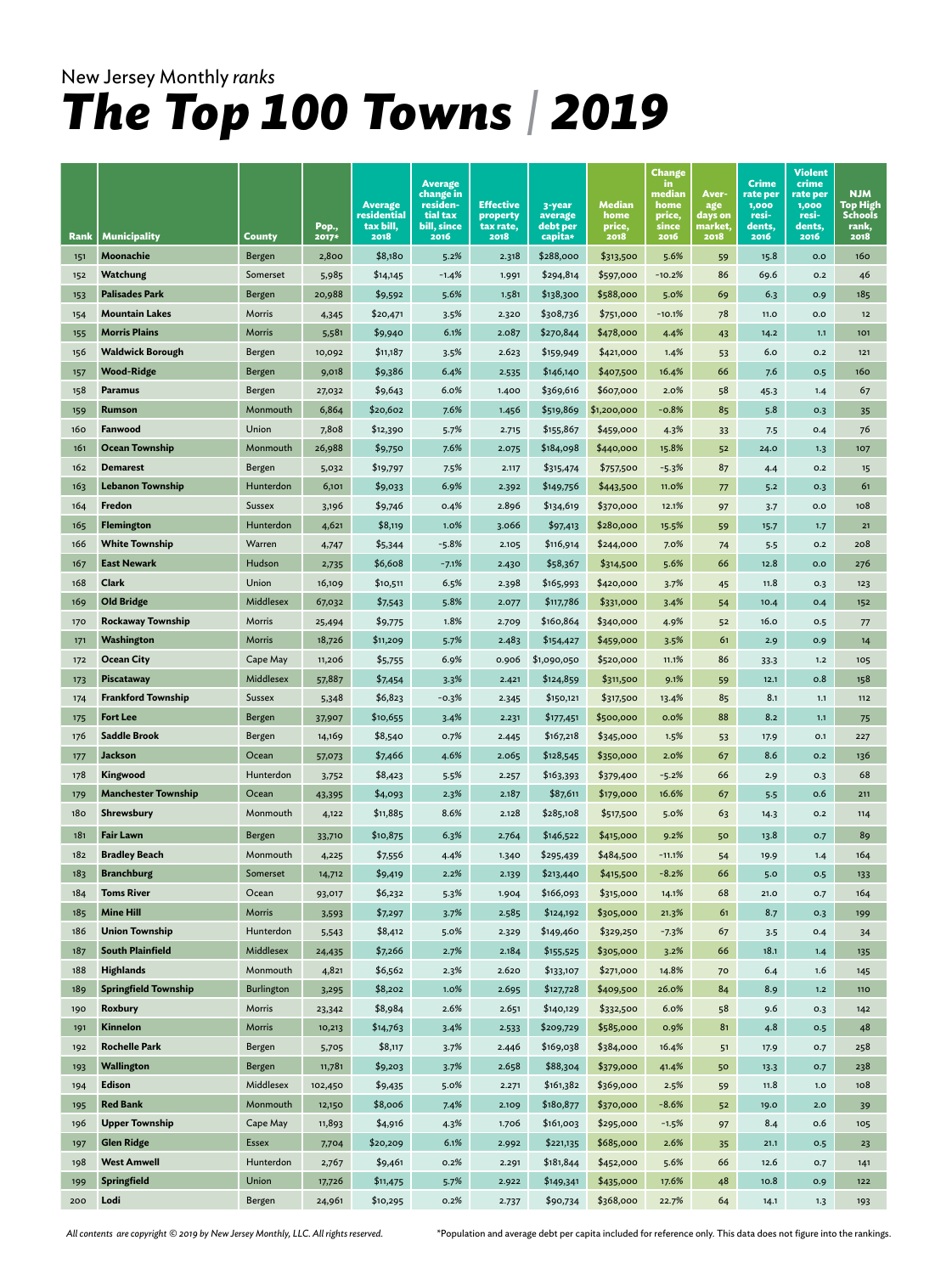|            |                                                  |                    | Pop.,          | <b>Average</b><br>residential<br>tax bill, | <b>Average</b><br>change in<br>residen-<br>tial tax<br>bill, since | <b>Effective</b><br>property<br>tax rate, | 3-year<br>average<br>debt per | Median<br>home<br>price, | <b>Change</b><br>in.<br>median<br>home<br>price,<br>since | Aver-<br>age<br>days on<br>market | Crime<br>rate per<br>1,000<br>resi-<br>dents, | Violent<br>crime<br>rate per<br>1,000<br>resi-<br>dents, | <b>NJM</b><br>Top High<br><b>Schools</b><br>rank, |
|------------|--------------------------------------------------|--------------------|----------------|--------------------------------------------|--------------------------------------------------------------------|-------------------------------------------|-------------------------------|--------------------------|-----------------------------------------------------------|-----------------------------------|-----------------------------------------------|----------------------------------------------------------|---------------------------------------------------|
| Rank       | <b>Municipality</b>                              | <b>County</b>      | 2017*          | 2018                                       | 2016                                                               | 2018                                      | capita*                       | 2018                     | 2016                                                      | 2018                              | 2016                                          | 2016                                                     | 2018                                              |
| 201        | Beachwood                                        | Ocean              | 11,248         | \$4,875                                    | 2.9%                                                               | 2.190                                     | \$78,610                      | \$227,813                | 1.7%                                                      | 60                                | 11.9                                          | 0.7                                                      | 164                                               |
| 202        | <b>Rockaway Borough</b>                          | Morris             | 6,474          | \$9,196                                    | 7.5%                                                               | 2.805                                     | \$131,245                     | \$319,900                | 11.3%                                                     | 43                                | 13.9                                          | 0.6                                                      | 69                                                |
| 203        | <b>Atlantic Highlands</b>                        | Monmouth           | 4,311          | \$9,244                                    | 4.2%                                                               | 2.129                                     | \$194,465                     | \$380,000                | -9.5%                                                     | 54                                | 8.8                                           | 0.7                                                      | 145                                               |
| 204        | Morristown                                       | Morris             | 19,037         | \$10,092                                   | 7.2%                                                               | 2.044                                     | \$157,738                     | \$418,250                | 0.3%                                                      | 41                                | 20.3                                          | 3.3                                                      | 101                                               |
| 205        | <b>Riverdale</b>                                 | Morris             | 4,247          | \$5,914                                    | 6.6%                                                               | 1.702                                     | \$212,416                     | \$300,000                | 9.1%                                                      | 54                                | 31.8                                          | 1.2                                                      | 162                                               |
| 206        | Montclair                                        | <b>Essex</b>       | 39,227         | \$19,370                                   | 5.9%                                                               | 2.959                                     | \$188,327                     | \$760,000                | 28.8%                                                     | 40                                | 16.5                                          | 1.3                                                      | 115                                               |
| 207        | Maywood                                          | Bergen             | 9,860          | \$9,735                                    | 5.3%                                                               | 2.566                                     | \$140,318                     | \$407,500                | 11.6%                                                     | 46                                | 8.4                                           | 0.5                                                      | 258                                               |
| 208        | <b>Ocean Township</b>                            | Ocean              | 9,049          | \$5,460                                    | 7.3%                                                               | 1.866                                     | \$156,032                     | \$311,000                | $-0.6%$                                                   | 79                                | 7.1                                           | 0.0                                                      | 164                                               |
| 209        | <b>Hopewell Township</b>                         | Mercer             | 18,265         | \$13,293                                   | 4.9%                                                               | 2.549                                     | \$231,264                     | \$420,000                | $-3.4%$                                                   | 84                                | 5.6                                           | O.2                                                      | 16                                                |
| 210        | Cinnaminson                                      | <b>Burlington</b>  | 16,495         | \$7,671                                    | 2.3%                                                               | 2.943                                     | \$107,969                     | \$265,000                | 11.5%                                                     | 49                                | 19.9                                          | 1.5                                                      | 118                                               |
| 211        | <b>Glen Gardner</b>                              | Hunterdon          | 1,924          | \$5,894                                    | 5.4%                                                               | 2.806                                     | \$82,602                      | \$142,000                | $-2.7%$                                                   | 42                                | 4.8                                           | 0.0                                                      | 61                                                |
| 212        | <b>Long Beach</b>                                | Ocean              | 3,065          | \$9,146                                    | $-0.2%$                                                            | 0.897                                     | \$2,786,820                   | \$857,500                | 5.2%                                                      | 106                               | 24.1                                          | O.7                                                      | 164                                               |
| 213        | <b>Upper Freehold</b>                            | Monmouth           | 6,975          | \$11,496                                   | 4.5%                                                               | 2.382                                     | \$181,100                     | \$510,000                | 8.5%                                                      | 101                               | 4.6                                           | 0.0                                                      | 124                                               |
| 214        | <b>Highland Park</b>                             | Middlesex          | 14,164         | \$11,702                                   | 5.1%                                                               | 3.399                                     | \$93,801                      | \$346,500                | 14.4%                                                     | 68                                | 12.5                                          | 0.1                                                      | 86                                                |
| 215        | <b>Monmouth Beach</b>                            | Monmouth           | 3,236          | \$8,648                                    | 5.7%                                                               | 1.200                                     | \$452,872                     | \$517,500                | $-7.6%$                                                   | 67                                | 16.7                                          | 2.5                                                      | 70                                                |
| 216        | <b>Mount Olive</b>                               | Morris             | 29,253         | \$10,107                                   | 3.0%                                                               | 3.055                                     | \$110,428                     | \$349,500                | 3.4%                                                      | 54                                | 5.7                                           | O.3                                                      | 93                                                |
| 217        | Metuchen                                         | Middlesex          | 14,349         | \$10,829                                   | 5.8%                                                               | 2.580                                     | \$161,179                     | \$381,000                | $-4.8%$                                                   | 55                                | 13.2                                          | 0.4                                                      | 64                                                |
| 218        | Lyndhurst                                        | Bergen             | 22,426         | \$9,310                                    | 6.8%                                                               | 2.373                                     | \$144,386                     | \$363,750                | 4.0%                                                      | 64                                | 11.6                                          | O.9                                                      | 131                                               |
| 219        | <b>Englewood Cliffs</b>                          | Bergen             | 5,453          | \$13,606                                   | 8.9%                                                               | 1.006                                     | \$630,110                     | \$1,190,000              | 4.8%                                                      | 96                                | 8.3                                           | O.2                                                      | 192                                               |
| 220        | <b>East Brunswick</b>                            | Middlesex          | 48,840         | \$10,166                                   | 4.1%                                                               | 2.739                                     | \$153,736                     | \$360,000                | 2.9%                                                      | 66                                | 15.4                                          | 0.5                                                      | 42                                                |
| 221        | <b>Lower Township</b>                            | Cape May           | 21,766         | \$3,911                                    | 2.0%                                                               | 1.574                                     | \$179,135                     | \$231,250                | 4.2%                                                      | 85                                | 18.6                                          | O.9                                                      | 191                                               |
| 222        | <b>North Arlington</b>                           | Bergen             | 16,009         | \$9,767                                    | $-0.7%$                                                            | 2.910                                     | \$102,720                     | \$359,500                | 9.8%                                                      | 60                                | 10.4                                          | 0.6                                                      | 224                                               |
| 223        | Plumsted                                         | Ocean<br>Passaic   | 8,543          | \$6,713                                    | 3.7%                                                               | 2.177                                     | \$101,266                     | \$336,000                | 6.3%                                                      | 93                                | 4.2                                           | 0.8                                                      | 169                                               |
| 224        | <b>North Haledon</b><br><b>Lawrence Township</b> | Mercer             | 8,570          | \$10,847                                   | 2.3%<br>1.9%                                                       | 2.517<br>2.601                            | \$156,703                     | \$445,000                | 7.2%                                                      | 69                                | 5.8                                           | 0.2                                                      | 297                                               |
| 225        |                                                  |                    | 33,161         | \$7,941                                    | $-0.7%$                                                            |                                           | \$149,119<br>\$366,864        | \$285,000                | 5.6%                                                      | 69                                | 21.3                                          | 1.3                                                      | 102                                               |
| 226        | <b>Brigantine</b><br><b>Bogota</b>               | Atlantic<br>Bergen | 8,963<br>8,567 | \$6,343<br>\$10,285                        | 4.3%                                                               | 1.725                                     | \$87,042                      | \$287,000<br>\$342,500   | 3.4%<br>10.5%                                             | 96                                | 17.6                                          | O.1<br>O.1                                               | 229<br>186                                        |
| 227<br>228 | <b>Sea Isle City</b>                             | Cape May           | 2,068          | \$4,721                                    | 6.9%                                                               | 3.412<br>0.667                            | \$2,339,737                   | \$670,000                | 3.1%                                                      | 63<br>90                          | 5.7<br>118.8                                  |                                                          | 105                                               |
| 229        | Wayne                                            | Passaic            | 55,072         | \$12,559                                   | 2.7%                                                               | 2.874                                     | \$182,718                     | \$436,000                | 2.6%                                                      | 66                                | 21.6                                          | 1.4<br>0.3                                               | 86                                                |
| 230        | <b>Brick Township</b>                            | Ocean              | 75,516         | \$6,488                                    | 3.6%                                                               | 2.118                                     | \$143,594                     | \$270,000                | 8.0%                                                      | 61                                | 15.1                                          | 1.0                                                      | 197                                               |
| 231        | <b>Stafford Township</b>                         | Ocean              | 27,346         | \$6,328                                    | 5.7%                                                               | 2.203                                     | \$159,661                     | \$275,000                | 6.8%                                                      | 69                                | 8.1                                           | O.8                                                      | 164                                               |
| 232        | <b>Frelinghuysen Township</b>                    | Warren             | 2,200          | \$7,944                                    | 3.6%                                                               | 2.565                                     | \$126,914                     | \$285,000                | 5.6%                                                      | 95                                | 1.8                                           | 0.0                                                      | 150                                               |
| 233        | Keyport                                          | Monmouth           | 7,085          | \$6,744                                    | 5.0%                                                               | 2.589                                     | \$99,986                      | \$279,000                | 11.6%                                                     | 51                                | 16.5                                          | 3.2                                                      | 141                                               |
| 234        | <b>Middlesex</b>                                 | Middlesex          | 13,867         | \$8,289                                    | 6.5%                                                               | 2.957                                     | \$107,975                     | \$276,500                | 6.9%                                                      | 54                                | 6.9                                           | O.4                                                      | 151                                               |
| 235        | Shamong                                          | Burlington         | 6,433          | \$8,449                                    | 0.2%                                                               | 2.595                                     | \$109,226                     | \$344,450                | 4.4%                                                      | 78                                | 5.0                                           | 0.8                                                      | 123                                               |
| 236        | Southampton                                      | Burlington         | 10,205         | \$5,384                                    | 1.9%                                                               | 2.488                                     | \$110,099                     | \$165,000                | $-0.8%$                                                   | 53                                | 9.1                                           | 1.0                                                      | 123                                               |
| 237        | <b>East Windsor</b>                              | Mercer             | 27,725         | \$8,314                                    | 1.9%                                                               | 3.154                                     | \$102,337                     | \$271,750                | 4.3%                                                      | 46                                | 8.9                                           | 0.6                                                      | 128                                               |
| 238        | Eatontown                                        | Monmouth           | 12,376         | \$7,725                                    | 7.4%                                                               | 2.189                                     | \$178,112                     | \$362,450                | 13.3%                                                     | 47                                | 35.9                                          | 3.2                                                      | 189                                               |
| 239        | <b>Cliffside Park</b>                            | Bergen             | 25,142         | \$8,666                                    | 4.6%                                                               | 2.096                                     | \$127,132                     | \$428,750                | 11.4%                                                     | 70                                | 8.4                                           | $1.1$                                                    | 284                                               |
| 240        | <b>Eastampton</b>                                | Burlington         | 5,953          | \$6,757                                    | 2.2%                                                               | 2.902                                     | \$76,586                      | \$270,000                | 17.4%                                                     | 55                                | 11.8                                          | 1.0                                                      | 202                                               |
| 241        | Lambertville                                     | Hunterdon          | 3,824          | \$7,560                                    | 7.9%                                                               | 1.949                                     | \$204,159                     | \$417,500                | 8.2%                                                      | 79                                | 17.2                                          | 1.0                                                      | 141                                               |
| 242        | <b>Blairstown</b>                                | Warren             | 5,808          | \$6,909                                    | $-0.8%$                                                            | 2.350                                     | \$121,932                     | \$300,000                | $-1.3%$                                                   | 105                               | 5.8                                           | 0.5                                                      | 150                                               |
| 243        | <b>Nutley</b>                                    | Essex              | 28,928         | \$11,175                                   | 4.8%                                                               | 3.058                                     | \$128,977                     | \$390,000                | 7.1%                                                      | 52                                | 10.1                                          | $1.2$                                                    | 146                                               |
| 244        | Matawan                                          | Monmouth           | 8,869          | \$9,153                                    | 5.6%                                                               | 2.760                                     | \$120,649                     | \$350,000                | $-5.4%$                                                   | 55                                | 4.3                                           | O.2                                                      | 130                                               |
| 245        | Cape May                                         | Cape May           | 3,480          | \$5,978                                    | 12.7%                                                              | 0.918                                     | \$825,223                     | \$520,000                | 15.6%                                                     | 92                                | 32.2                                          | 1.7                                                      | 191                                               |
| 246        | Maplewood                                        | Essex              | 24,847         | \$15,630                                   | 6.9%                                                               | 3.011                                     | \$160,554                     | \$599,000                | 3.7%                                                      | 32                                | 14.6                                          | 1.0                                                      | 88                                                |
| 247        | <b>Allentown</b>                                 | Monmouth           | 1,811          | \$8,836                                    | 0.5%                                                               | 2.944                                     | \$110,890                     | \$290,000                | 5.6%                                                      | 72                                | 6.0                                           | 0.5                                                      | 124                                               |
| 248        | <b>Dunellen</b>                                  | Middlesex          | 7,407          | \$8,709                                    | 8.5%                                                               | 3.274                                     | \$81,180                      | \$285,000                | 7.5%                                                      | 61                                | 7.4                                           | O.O                                                      | 134                                               |
| 249        | Hightstown                                       | Mercer             | 5,384          | \$8,855                                    | 1.8%                                                               | 4.004                                     | \$76,901                      | \$227,750                | 32.0%                                                     | 60                                | 8.5                                           | $1.1$                                                    | 128                                               |
| 250        | Wantage                                          | Sussex             | 10,934         | \$6,785                                    | $-2.8%$                                                            | 2.618                                     | \$110,625                     | \$251,500                | 3.3%                                                      | 102                               | 6.9                                           | 0.5                                                      | 112                                               |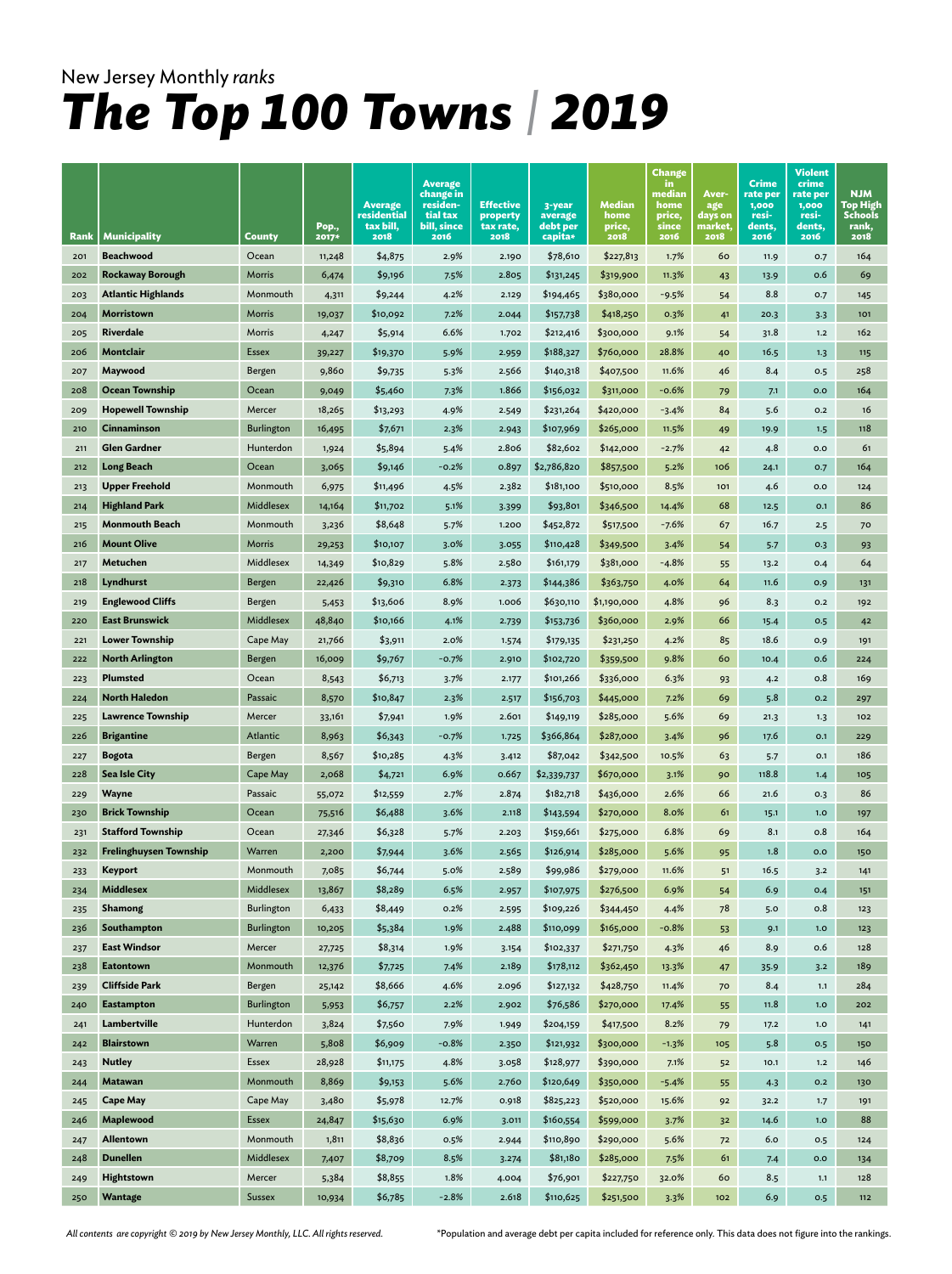|      |                           |                   |         |                          | <b>Average</b>          |                       |                     |                | <b>Change</b><br>in. |                    | <b>Crime</b>      | <b>Violent</b><br>crime |                         |
|------|---------------------------|-------------------|---------|--------------------------|-------------------------|-----------------------|---------------------|----------------|----------------------|--------------------|-------------------|-------------------------|-------------------------|
|      |                           |                   |         | <b>Average</b>           | change in<br>residen-   | Effective             | 3-year              | Median         | median<br>home       | Aver-<br>age       | rate per<br>1,000 | rate per<br>1,000       | <b>NJM</b><br>Top High  |
|      |                           |                   | Pop.,   | residential<br>tax bill, | tial tax<br>bill, since | property<br>tax rate, | average<br>debt per | home<br>price, | price,<br>since      | days on<br>market, | resi-<br>dents,   | resi-<br>dents,         | <b>Schools</b><br>rank, |
| Rank | Municipality              | County            | 2017*   | 2018                     | 2016                    | 2018                  | capita*             | 2018           | 2016                 | 2018               | 2016              | 2016                    | 2018                    |
| 251  | <b>Mansfield Township</b> | Burlington        | 8,577   | \$7,792                  | 0.6%                    | 2.554                 | \$140,134           | \$224,500      | $-12.8%$             | 61                 | 10.3              | 0.6                     | 110                     |
| 252  | <b>Lincoln Park</b>       | Morris            | 10,468  | \$8,602                  | 3.9%                    | 2.623                 | \$132,311           | \$325,000      | 1.4%                 | 55                 | 7.6               | 0.4                     | 214                     |
| 253  | <b>Byram</b>              | Sussex            | 7,983   | \$9,048                  | 3.6%                    | 3.311                 | \$123,240           | \$298,500      | 12.6%                | 81                 | 3.7               | O.1                     | 120                     |
| 254  | <b>South Orange</b>       | Essex             | 17,001  | \$18,354                 | 4.4%                    | 3.043                 | \$169,452           | \$650,000      | 6.4%                 | 43                 | 23.2              | 2.6                     | 88                      |
| 255  | <b>Sparta</b>             | Sussex            | 18,807  | \$12,044                 | 3.5%                    | 3.101                 | \$166,204           | \$370,000      | $-2.0%$              | 75                 | 4.2               | O.1                     | 45                      |
| 256  | <b>Sayreville</b>         | Middlesex         | 45,325  | \$7,437                  | 5.4%                    | 2.505                 | \$103,088           | \$295,000      | 11.6%                | 61                 | 9.1               | 0.7                     | 215                     |
| 257  | <b>Evesham</b>            | Burlington        | 45,381  | \$7,454                  | 4.2%                    | 2.648                 | \$118,964           | \$264,000      | 3.5%                 | 59                 | 15.2              | 0.7                     | 119                     |
| 258  | <b>Hainesport</b>         | Burlington        | 6,058   | \$6,637                  | 4.0%                    | 2.215                 | \$135,736           | \$293,750      | 3.1%                 | 56                 | 14.7              | 1.3                     | 202                     |
| 259  | <b>Union Beach</b>        | Monmouth          | 5,562   | \$6,369                  | 8.0%                    | 2.624                 | \$102,498           | \$291,200      | 5.6%                 | 79                 | 7.5               | 0.4                     | 141                     |
| 260  | <b>New Brunswick</b>      | Middlesex         | 57,073  | \$6,384                  | $-7.1%$                 | 2.326                 | \$58,460            | \$310,000      | 10.7%                | 68                 | 35.2              | 7.1                     | 265                     |
| 261  | Guttenberg                | Hudson            | 11,695  | \$9,312                  | 1.9%                    | 2.801                 | \$88,028            | \$322,000      | 29.3%                | 56                 | 8.7               | 1.2                     | 299                     |
| 262  | North Bergen              | Hudson            | 63,659  | \$7,710                  | 3.8%                    | 2.346                 | \$94,970            | \$354,500      | 9.1%                 | 63                 | 11.3              | 1.7                     | 299                     |
| 263  | <b>Englishtown</b>        | Monmouth          | 1,943   | \$7,272                  | 10.5%                   | 2.268                 | \$128,651           | \$225,000      | 5.6%                 | 46                 | 23.0              | 1.0                     | 71                      |
| 264  | North Wildwood            | Cape May          | 3,843   | \$3,867                  | 4.6%                    | 1.248                 | \$680,805           | \$270,000      | 10.2%                | 103                | 50.2              | 1.8                     | 179                     |
| 265  | <b>Middle Township</b>    | Cape May          | 18,427  | \$4,276                  | 5.6%                    | 1.810                 | \$144,135           | \$267,000      | 13.6%                | 79                 | 28.8              | 2.7                     | 166                     |
| 266  | <b>Neptune</b>            | Monmouth          | 27,844  | \$6,513                  | 5.5%                    | 1.972                 | \$143,244           | \$330,000      | 16.7%                | 57                 | 39.0              | 5.7                     | 288                     |
| 267  | <b>South Harrison</b>     | Gloucester        | 3,170   | \$9,348                  | 3.4%                    | 2.781                 | \$126,002           | \$357,500      | 2.1%                 | 83                 | 4.1               | 0.0                     | 161                     |
| 268  | Folsom                    | Atlantic          | 1,815   | \$3,968                  | 5.3%                    | 2.048                 | \$92,897            | \$198,450      | 5.6%                 | 48                 | 10.8              | 1.6                     | 209                     |
| 269  | <b>Victory Gardens</b>    | Morris            | 1,516   | \$4,417                  | 2.9%                    | 2.533                 | \$48,071            | \$174,500      | 5.6%                 | 57                 | 13.1              | 2.6                     | 199                     |
| 270  | <b>Stillwater</b>         | Sussex            | 3,920   | \$6,463                  | 4.7%                    | 2.768                 | \$115,144           | \$234,000      | 3.3%                 | 92                 | 4.8               | 0.0                     | 108                     |
| 271  | <b>South River</b>        | <b>Middlesex</b>  | 16,349  | \$6,591                  | 7.9%                    | 2.380                 | \$84,688            | \$285,000      | 11.1%                | 59                 | 9.3               | 0.9                     | 257                     |
| 272  | <b>Harmony Township</b>   | Warren            | 2,520   | \$5,174                  | $-0.1%$                 | 2.165                 | \$212,061           | \$247,450      | 1.0%                 | 82                 | 5.5               | 1.6                     | 208                     |
| 273  | Kenilworth                | Union             | 8,312   | \$8,881                  | 3.3%                    | 2.820                 | \$173,413           | \$327,000      | 4.6%                 | 46                 | 20.6              | 0.7                     | 222                     |
| 274  | Logan Township            | Gloucester        | 5,944   | \$4,470                  | $-3.7%$                 | 2.253                 | \$216,564           | \$220,450      | $-3.3%$              | 83                 | 16.2              | 0.8                     | 161                     |
| 275  | <b>Carteret</b>           | Middlesex         | 24,084  | \$6,573                  | 0.4%                    | 2.889                 | \$100,409           | \$275,000      | 21.2%                | 66                 | 11.6              | 1.6                     | 262                     |
| 276  | Allamuchy                 | Warren            | 4,644   | \$6,790                  | 0.8%                    | 2.617                 | \$134,009           | \$225,000      | $-10.0%$             | 68                 | 3.1               | 0.4                     | 193                     |
| 277  | Vernon                    | Sussex            | 22,239  | \$5,798                  | 1.4%                    | 2.901                 | \$108,153           | \$205,000      | 4.3%                 | 91                 | 9.4               | O.3                     | 111                     |
| 278  | Aberdeen                  | Monmouth          | 18,355  | \$7,514                  | 6.5%                    | 2.497                 | \$120,625           | \$297,750      | $-3.2%$              | 49                 | 8.9               | 1.0                     | 141                     |
| 279  | <b>Florence</b>           | <b>Burlington</b> | 12,669  | \$5,198                  | 2.5%                    | 2.338                 | \$98,352            | \$202,000      | 1.0%                 | 76                 | 8.2               | 1.5                     | 195                     |
| 280  | Clinton                   | Hunterdon         | 2,701   | \$10,160                 | 3.1%                    | 3.032                 | \$143,925           | \$302,500      | 5.6%                 | 62                 | 11.7              | 1.5                     | 34                      |
| 281  | Spotswood                 | <b>Middlesex</b>  | 8,456   | \$8,260                  | 4.7%                    | 3.020                 | \$93,524            | \$295,000      | 4.1%                 | 58                 | 7.9               | 0.9                     | 136                     |
| 282  | Woodbridge                | Middlesex         | 101,965 | \$7,867                  | 3.7%                    | 2.967                 | \$107,117           | \$285,000      | 7.5%                 | 59                 | 18.0              | 1.1                     | 178                     |
| 283  | Medford                   | Burlington        | 23,496  | \$10,194                 | 0.7%                    | 2.835                 | \$140,540           | \$340,000      | $-1.4%$              | 61                 | 8.7               | 0.9                     | 126                     |
| 284  | <b>Cherry Hill</b>        | Camden            | 71,479  | \$8,399                  | 3.0%                    | 3.448                 | \$117,016           | \$250,000      | 7.5%                 | 56                 | 28.6              | 1.3                     | 105                     |
| 285  | Hawthorne                 | Passaic           | 19,101  | \$10,654                 | 3.1%                    | 2.985                 | \$127,814           | \$359,950      | 5.1%                 | 50                 | 12.6              | 0.5                     | 237                     |
| 286  | <b>Hardwick</b>           | Warren            | 1,643   | \$8,036                  | 2.5%                    | 2.733                 | \$112,991           | \$337,500      | 5.6%                 | 108                | 4.8               | 0.6                     | 150                     |
| 287  | <b>Greenwich Township</b> | Warren            | 5,532   | \$8,795                  | 1.9%                    | 2.668                 | \$127,044           | \$369,950      | 2.8%                 | 66                 | 13.1              | 0.2                     | 183                     |
| 288  | <b>Little Ferry</b>       | Bergen            | 11,000  | \$9,244                  | 1.8%                    | 3.317                 | \$94,778            | \$317,500      | 25.7%                | 71                 | 7.8               | 0.9                     | 248                     |
| 289  | Ringwood                  | Passaic           | 12,454  | \$11,307                 | 3.6%                    | 3.308                 | \$134,075           | \$350,000      | 4.5%                 | 53                 | 5.3               | 0.3                     | 137                     |
| 290  | <b>Little Egg Harbor</b>  | Ocean             | 21,177  | \$4,668                  | 2.7%                    | 2.290                 | \$110,311           | \$210,000      | 14.0%                | 93                 | 15.1              | 1.6                     | 168                     |
| 291  | <b>Wildwood Crest</b>     | Cape May          | 3,137   | \$4,795                  | 5.1%                    | 1.308                 | \$701,865           | \$352,500      | 1.8%                 | 95                 | 38.7              | 4.7                     | 179                     |
| 292  | Lacey                     | Ocean             | 28,819  | \$5,786                  | 3.5%                    | 2.122                 | \$131,234           | \$265,000      | 6.0%                 | 74                 | 14.0              | 0.7                     | 218                     |
| 293  | <b>Harrison</b>           | Gloucester        | 13,015  | \$9,612                  | 4.4%                    | 2.813                 | \$117,492           | \$382,500      | 17.7%                | 98                 | 7.7               | 0.6                     | 129                     |
| 294  | <b>Dennis Township</b>    | Cape May          | 6,253   | \$3,043                  | 7.4%                    | 1.611                 | \$144,328           | \$253,375      | 5.0%                 | 113                | 12.5              | 1.4                     | 166                     |
| 295  | <b>Union City</b>         | Hudson            | 70,387  | \$7,934                  | 3.4%                    | 2.667                 | \$54,315            | \$349,000      | 26.9%                | 55                 | 19.5              | 3.1                     | 298                     |
| 296  | Milltown                  | Middlesex         | 7,162   | \$9,316                  | 7.4%                    | 2.845                 | \$124,968           | \$332,500      | 2.8%                 | 53                 | 13.1              | 0.7                     | 136                     |
| 297  | Helmetta                  | Middlesex         | 2,223   | \$6,270                  | 6.0%                    | 2.714                 | \$94,332            | \$170,100      | $-22.7%$             | 78                 | 4.9               | 0.0                     | 136                     |
| 298  | <b>Harrison</b>           | Hudson            | 17,643  | \$11,109                 | 1.9%                    | 2.619                 | \$74,931            | \$390,000      | 8.3%                 | 39                 | 25.6              | 2.6                     | 273                     |
| 299  | <b>Woodland Township</b>  | <b>Burlington</b> | 1,775   | \$5,833                  | 6.7%                    | 2.392                 | \$84,206            | \$238,450      | 5.6%                 | 69                 | 13.9              | 0.6                     | 123                     |
| 300  | <b>Woolwich Township</b>  | Gloucester        | 12,472  | \$10,727                 | 3.5%                    | 3.371                 | \$101,182           | \$315,000      | $-1.3%$              | 17                 | 4.2               | O.2                     | 161                     |

*All contents are copyright © 2019 by New Jersey Monthly, LLC. All rights reserved.* 

\*Population and average debt per capita included for reference only. This data does not figure into the rankings.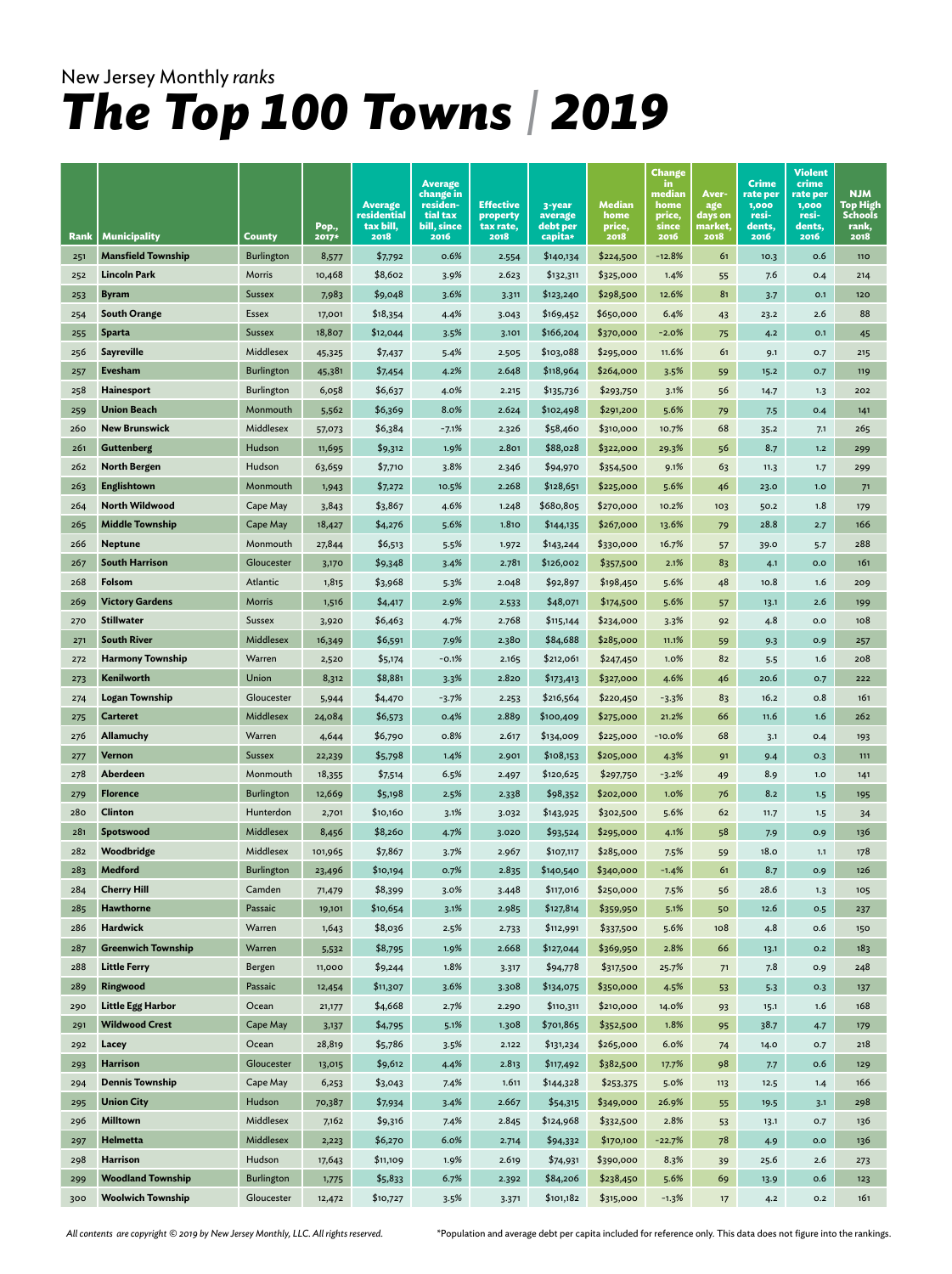|      |                             |                   | Pop.,   | <b>Average</b><br>residential<br>tax bill, | <b>Average</b><br>change in<br>residen-<br>tial tax<br>bill, since | <b>Effective</b><br>property<br>tax rate, | 3-year<br>average<br>debt per | Median<br>home<br>price, | <b>Change</b><br>in.<br>median<br>home<br>price,<br>since | Aver-<br>age<br>days on<br>market | Crime<br>rate per<br>1,000<br>resi-<br>dents, | Violent<br>crime<br>rate per<br>1,000<br>resi-<br>dents, | <b>NJM</b><br>Top High<br><b>Schools</b><br>rank, |
|------|-----------------------------|-------------------|---------|--------------------------------------------|--------------------------------------------------------------------|-------------------------------------------|-------------------------------|--------------------------|-----------------------------------------------------------|-----------------------------------|-----------------------------------------------|----------------------------------------------------------|---------------------------------------------------|
| Rank | <b>Municipality</b>         | <b>County</b>     | 2017*   | 2018                                       | 2016                                                               | 2018                                      | capita*                       | 2018                     | 2016                                                      | 2018                              | 2016                                          | 2016                                                     | 2018                                              |
| 301  | Pitman                      | Gloucester        | 8,846   | \$7,165                                    | 3.4%                                                               | 4.052                                     | \$67,742                      | \$196,000                | 9.7%                                                      | 67                                | 6.4                                           | O.2                                                      | 178                                               |
| 302  | <b>Long Branch</b>          | Monmouth          | 30,762  | \$8,917                                    | 7.0%                                                               | 1.959                                     | \$158,150                     | \$420,000                | 14.1%                                                     | 57                                | 27.9                                          | 3.5                                                      | 269                                               |
| 303  | <b>Berkeley</b>             | Ocean             | 41,747  | \$4,322                                    | 4.9%                                                               | 2.033                                     | \$129,988                     | \$182,000                | 11.7%                                                     | 76                                | 11.9                                          | 1.4                                                      | 213                                               |
| 304  | Lakewood                    | Ocean             | 102,682 | \$6,646                                    | 0.9%                                                               | 1.944                                     | \$96,917                      | \$270,000                | 0.0%                                                      | 75                                | 11.3                                          | 1.7                                                      | 294                                               |
| 305  | <b>Jefferson</b>            | Morris            | 21,368  | \$8,127                                    | 4.0%                                                               | 2.677                                     | \$125,470                     | \$305,250                | 2.1%                                                      | 73                                | 4.5                                           | 0.7                                                      | 156                                               |
| 306  | Lafayette                   | <b>Sussex</b>     | 2,404   | \$8,194                                    | $-1.8%$                                                            | 2.580                                     | \$140,503                     | \$319,300                | $-3.2%$                                                   | 112                               | 10.3                                          | 0.8                                                      | 112                                               |
| 307  | <b>Washington Township</b>  | Gloucester        | 47,848  | \$7,292                                    | 2.1%                                                               | 3.205                                     | \$95,846                      | \$221,950                | 1.0%                                                      | 26                                | 19.2                                          | 1.1                                                      | 138                                               |
| 308  | <b>Wanaque</b>              | Passaic           | 11,994  | \$8,807                                    | 4.9%                                                               | 3.310                                     | \$106,967                     | \$305,000                | 10.1%                                                     | 63                                | 7.6                                           | 0.6                                                      | 137                                               |
| 309  | Westampton                  | <b>Burlington</b> | 8,760   | \$5,740                                    | 4.1%                                                               | 2.295                                     | \$137,386                     | \$240,000                | 1.3%                                                      | 47                                | 18.7                                          | 2.6                                                      | 202                                               |
| 310  | Mantua                      | Gloucester        | 15,026  | \$6,824                                    | 3.3%                                                               | 3.108                                     | \$93,572                      | \$193,200                | 5.6%                                                      | 74                                | 18.5                                          | 0.3                                                      | 129                                               |
| 311  | Tabernacle                  | <b>Burlington</b> | 6,882   | \$7,629                                    | 4.0%                                                               | 2.650                                     | \$104,764                     | \$315,000                | 2.4%                                                      | 82                                | 5.0                                           | 1.2                                                      | 123                                               |
| 312  | <b>South Bound Brook</b>    | Somerset          | 4,657   | \$8,132                                    | 2.2%                                                               | 3.207                                     | \$72,392                      | \$263,650                | 11.5%                                                     | 54                                | 9.5                                           | 1.3                                                      | 270                                               |
| 313  | Hackettstown                | Warren            | 9,554   | \$8,354                                    | 3.2%                                                               | 3.066                                     | \$103,830                     | \$265,000                | 7.1%                                                      | 53                                | 10.8                                          | 0.8                                                      | 193                                               |
| 314  | <b>Woodland Park</b>        | Passaic           | 12,834  | \$10,910                                   | 4.8%                                                               | 2.884                                     | \$139,979                     | \$405,000                | 9.5%                                                      | 60                                | 15.3                                          | 0.6                                                      | 240                                               |
| 315  | <b>Little Falls</b>         | Passaic           | 14,502  | \$9,689                                    | 2.2%                                                               | 2.910                                     | \$111,324                     | \$325,000                | 4.8%                                                      | 56                                | 16.4                                          | 0.9                                                      | 240                                               |
| 316  | <b>Bordentown Township</b>  | <b>Burlington</b> | 12,202  | \$7,687                                    | 4.0%                                                               | 2.644                                     | \$110,128                     | \$267,500                | 8.1%                                                      | 64                                | 10.5                                          | 1.5                                                      | 205                                               |
| 317  | Linwood                     | Atlantic          | 6,855   | \$10,165                                   | 2.0%                                                               | 3.607                                     | \$132,988                     | \$222,750                | 9.5%                                                      | 102                               | 12.3                                          | 0.0                                                      | 104                                               |
| 318  | <b>Haddon Township</b>      | Camden            | 14,706  | \$8,202                                    | 4.1%                                                               | 3.365                                     | \$92,463                      | \$225,000                | $-1.7%$                                                   | 49                                | 28.1                                          | 1.2                                                      | 82                                                |
| 319  | <b>Medford Lakes</b>        | <b>Burlington</b> | 4,013   | \$9,251                                    | 7.4%                                                               | 3.088                                     | \$116,681                     | \$299,500                | 10.3%                                                     | 61                                | 9.3                                           | O.7                                                      | 113                                               |
| 320  | <b>Upper Pittsgrove</b>     | Salem             | 3,360   | \$6,081                                    | 3.8%                                                               | 2.750                                     | \$93,338                      | \$225,000                | 13.9%                                                     | 64                                | 13.7                                          | 1.5                                                      | 170                                               |
| 321  | <b>Freehold Borough</b>     | Monmouth          | 11,894  | \$6,882                                    | 4.8%                                                               | 2.693                                     | \$88,949                      | \$257,500                | 2.0%                                                      | 61                                | 11.8                                          | 1.8                                                      | 116                                               |
| 322  | <b>Boonton</b>              | Morris            | 8,354   | \$10,617                                   | 7.4%                                                               | 2.791                                     | \$138,544                     | \$390,000                | 9.9%                                                      | 47                                | 10.1                                          | 0.8                                                      | 214                                               |
| 323  | <b>Green Township</b>       | Sussex            | 3,486   | \$11,359                                   | 5.1%                                                               | 3.333                                     | \$132,832                     | \$371,000                | 35.9%                                                     | 99                                | 2.9                                           | 0.3                                                      | 159                                               |
| 324  | <b>Lower Alloways Creek</b> | Salem             | 1,688   | \$2,157                                    | 7.3%                                                               | 1.184                                     | \$170,282                     | \$182,500                | 5.6%                                                      | 106                               | 5.3                                           | 1.2                                                      | 225                                               |
| 325  | <b>Teaneck</b>              | Bergen            | 41,311  | \$12,128                                   | 3.5%                                                               | 2.855                                     | \$136,057                     | \$386,000                | 5.9%                                                      | 65                                | 12.1                                          | 1.8                                                      | 186                                               |
| 326  | <b>Oxford Township</b>      | Warren            | 2,454   | \$6,696                                    | 2.2%                                                               | 3.612                                     | \$70,765                      | \$241,750                | 5.6%                                                      | 74                                | 6.5                                           | 0.0                                                      | 167                                               |
| 327  | <b>Stanhope</b>             | Sussex            | 3,341   | \$7,872                                    | 2.5%                                                               | 3.832                                     | \$95,437                      | \$189,000                | 21.6%                                                     | 67                                | 10.9                                          | 1.2                                                      | 120                                               |
| 328  | Garfield                    | Bergen            | 32,393  | \$8,031                                    | 5.5%                                                               | 2.496                                     | \$73,115                      | \$340,750                | 3.9%                                                      | 61                                | 20.9                                          | 2.6                                                      | 205                                               |
| 329  | <b>Pompton Lakes</b>        | Passaic           | 11,206  | \$10,055                                   | 1.9%                                                               | 3.718                                     | \$104,491                     | \$292,500                | 8.3%                                                      | 67                                | 9.3                                           | 0.9                                                      | 162                                               |
| 330  | <b>South Hackensack</b>     | Bergen            | 2,492   | \$9,537                                    | 5.0%                                                               | 2.561                                     | \$273,432                     | \$460,000                | 5.6%                                                      | 23                                | 28.4                                          | 4.5                                                      | 258                                               |
| 331  | Hopatcong                   | Sussex            | 14,298  | \$7,082                                    | $-0.2%$                                                            | 2.957                                     | \$111,112                     | \$230,000                | 10.0%                                                     | 75                                | 7.7                                           | O.5                                                      | 247                                               |
| 332  | <b>Burlington Township</b>  | <b>Burlington</b> | 22,824  | \$6,729                                    | 0.9%                                                               | 2.789                                     | \$104,537                     | \$261,500                | $-1.3%$                                                   | 66                                | 16.1                                          | 1.1                                                      | 179                                               |
| 333  | <b>South Amboy</b>          | Middlesex         | 8,857   | \$7,440                                    | 4.4%                                                               | 2.773                                     | \$99,912                      | \$282,500                | 3.1%                                                      | 72                                | 11.2                                          | 0.5                                                      | 216                                               |
| 334  | <b>Northfield</b>           | Atlantic          | 8,360   | \$7,477                                    | 4.6%                                                               | 3.384                                     | \$109,030                     | \$199,500                | $-7.2%$                                                   | 68                                | 8.7                                           | O.4                                                      | 104                                               |
| 335  | Ocean Gate                  | Ocean             | 2,021   | \$5,069                                    | 2.9%                                                               | 2.404                                     | \$115,037                     | \$200,000                | 5.6%                                                      | 88                                | 14.4                                          | 0.5                                                      | 213                                               |
| 336  | <b>Union</b>                | Union             | 59,327  | \$8,929                                    | 4.5%                                                               | 3.120                                     | \$108,062                     | \$325,000                | 12.1%                                                     | 54                                | 18.5                                          | 1.1                                                      | 235                                               |
| 337  | <b>Totowa</b>               | Passaic           | 10,817  | \$9,444                                    | 1.5%                                                               | 2.517                                     | \$197,306                     | \$365,000                | 2.8%                                                      | 77                                | 26.6                                          | $1.1$                                                    | 240                                               |
| 338  | <b>Dover</b>                | Morris            | 18,232  | \$6,130                                    | 7.0%                                                               | 2.432                                     | \$74,212                      | \$258,000                | 1.2%                                                      | 55                                | 14.3                                          | 1.9                                                      | 199                                               |
| 339  | Lopatcong                   | Warren            | 8,348   | \$6,837                                    | 1.9%                                                               | 2.937                                     | \$105,141                     | \$215,000                | $-4.0%$                                                   | 79                                | $6.2$                                         | O.1                                                      | 183                                               |
| 340  | <b>Barnegat</b>             | Ocean             | 22,783  | \$6,519                                    | 4.3%                                                               | 2.718                                     | \$102,279                     | \$253,000                | 10.0%                                                     | 86                                | 6.7                                           | 0.9                                                      | 175                                               |
| 341  | Somerville                  | Somerset          | 12,418  | \$9,761                                    | 6.8%                                                               | 3.211                                     | \$100,359                     | \$322,000                | 13.0%                                                     | 49                                | 17.0                                          | 1.9                                                      | 133                                               |
| 342  | <b>Seaside Park</b>         | Ocean             | 1,549   | \$7,640                                    | 6.2%                                                               | 1.311                                     | \$759,475                     | \$438,500                | $-14.5%$                                                  | 114                               | 21.3                                          | 0.0                                                      | 213                                               |
| 343  | Jamesburg                   | Middlesex         | 6,068   | \$7,497                                    | 0.4%                                                               | 3.262                                     | \$72,967                      | \$228,000                | $-3.0%$                                                   | 76                                | 9.5                                           | 1.0                                                      | 99                                                |
| 344  | <b>Margate City</b>         | Atlantic          | 6,083   | \$8,293                                    | 5.3%                                                               | 1.410                                     | \$662,393                     | \$485,000                | 5.4%                                                      | 97                                | 21.3                                          | 1.6                                                      | 229                                               |
| 345  | <b>Fairview</b>             | Bergen            | 14,537  | \$10,083                                   | 9.8%                                                               | 2.574                                     | \$92,326                      | \$395,000                | 13.5%                                                     | 70                                | 9.2                                           | $1.0$                                                    | 284                                               |
| 346  | <b>Liberty Township</b>     | Warren            | 2,843   | \$6,979                                    | 0.1%                                                               | 2.900                                     | \$98,511                      | \$230,000                | $-12.0%$                                                  | 74                                | 3.9                                           | 0.4                                                      | 193                                               |
| 347  | <b>Estell Manor</b>         | Atlantic          | 1,720   | \$4,340                                    | 0.7%                                                               | 2.314                                     | \$94,899                      | \$242,000                | $-7.8%$                                                   | 91                                | 8.1                                           | 0.6                                                      | 264                                               |
| 348  | Ogdensburg                  | Sussex            | 2,282   | \$7,942                                    | 3.3%                                                               | 3.682                                     | \$83,395                      | \$227,250                | 13.6%                                                     | 91                                | 4.8                                           | O.O                                                      | 188                                               |
| 349  | <b>Bayonne</b>              | Hudson            | 67,186  | \$10,425                                   | 6.1%                                                               | 3.073                                     | \$87,512                      | \$366,750                | 22.3%                                                     | 47                                | 13.6                                          | 2.3                                                      | 243                                               |
| 350  | <b>Weymouth Township</b>    | Atlantic          | 2,820   | \$4,750                                    | 4.0%                                                               | 2.254                                     | \$63,103                      | \$207,500                | 5.6%                                                      | 113                               | 6.5                                           | $2.2$                                                    | 213                                               |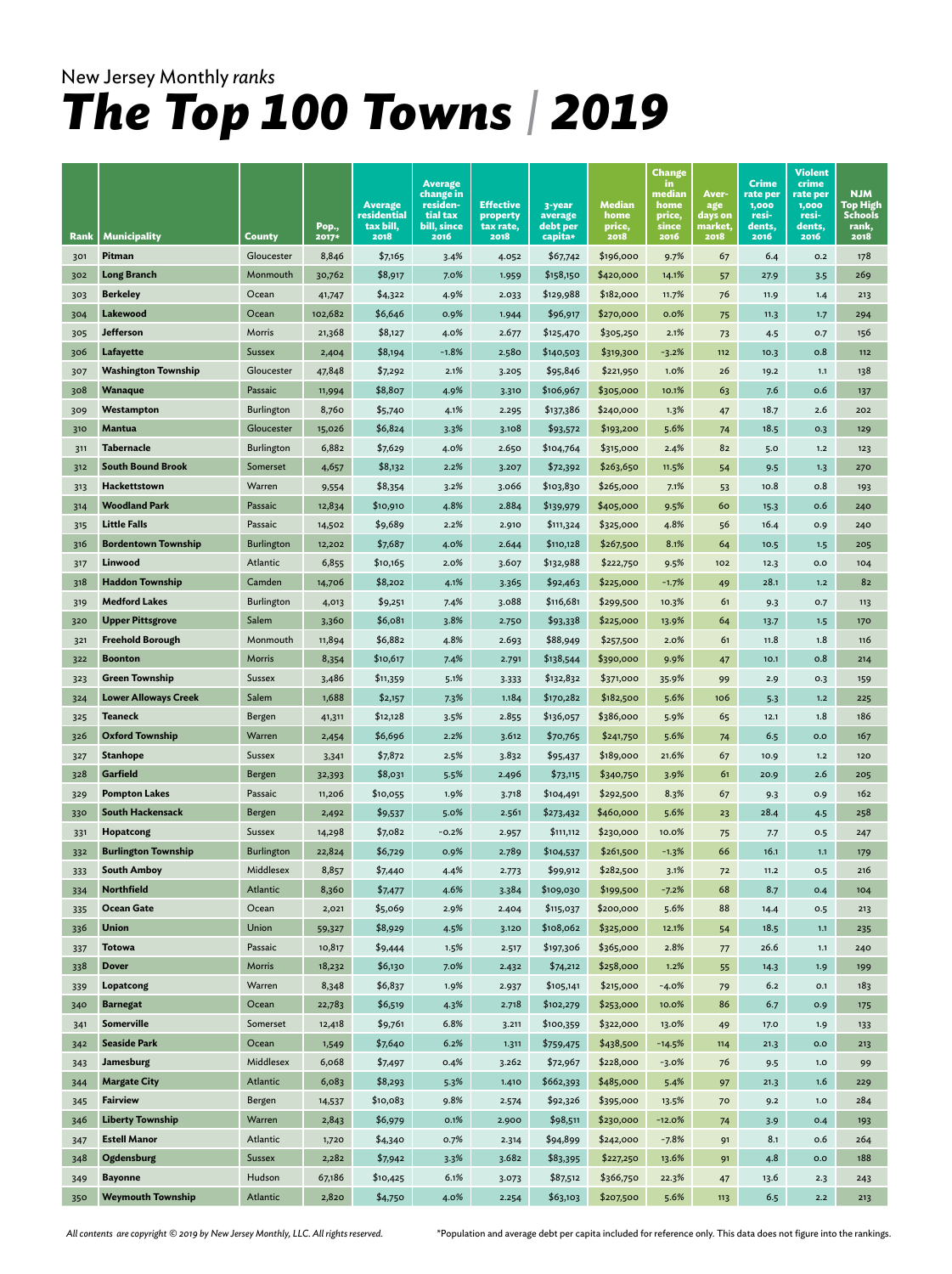| Rank       | <b>Municipality</b>          | County            | Pop.,<br>2017*  | <b>Average</b><br>residential<br>tax bill,<br>2018 | <b>Average</b><br>change in<br>residen-<br>tial tax<br>bill, since<br>2016 | <b>Effective</b><br>property<br>tax rate,<br>2018 | 3-year<br>average<br>debt per<br>capita* | Median<br>home<br>price,<br>2018 | Change<br>in.<br>median<br>home<br>price,<br>since<br>2016 | Aver-<br>age<br>days on<br>market,<br>2018 | Crime<br>rate per<br>1,000<br>resi-<br>dents,<br>2016 | Violent<br>crime<br>rate per<br>1,000<br>resi-<br>dents,<br>2016 | <b>NJM</b><br>Top High<br><b>Schools</b><br>rank,<br>2018 |
|------------|------------------------------|-------------------|-----------------|----------------------------------------------------|----------------------------------------------------------------------------|---------------------------------------------------|------------------------------------------|----------------------------------|------------------------------------------------------------|--------------------------------------------|-------------------------------------------------------|------------------------------------------------------------------|-----------------------------------------------------------|
| 351        | <b>Seaside Heights</b>       | Ocean             | 2,903           | \$5,143                                            | 3.0%                                                                       | 2.211                                             | \$224,025                                | \$230,000                        | 13.0%                                                      | 102                                        | 68.8                                                  | 9.0                                                              | 213                                                       |
| 352        | Hope                         | Warren            | 1,890           | \$7,426                                            | $-1.6%$                                                                    | 2.791                                             | \$121,191                                | \$245,000                        | 5.6%                                                       | 88                                         | 5.8                                                   | 1.0                                                              | 208                                                       |
|            | Gibbsboro                    | Camden            |                 |                                                    | 2.0%                                                                       | 3.822                                             |                                          | \$180,500                        |                                                            |                                            |                                                       | O.4                                                              |                                                           |
| 353<br>354 | <b>Elmwood Park</b>          | Bergen            | 2,247<br>20,429 | \$7,993<br>\$9,621                                 | 3.3%                                                                       | 2.625                                             | \$95,994<br>\$109,054                    | \$330,000                        | -4.5%<br>7.4%                                              | 79<br>70                                   | 14.7<br>18.4                                          | 2.2                                                              | 97<br>263                                                 |
| 355        | <b>Clifton</b>               | Passaic           | 86,607          | \$9,643                                            | 3.6%                                                                       | 2.942                                             | \$112,275                                | \$345,000                        | 10.6%                                                      | 57                                         | 17.5                                                  | 2.4                                                              | 274                                                       |
| 356        | <b>Hampton Township</b>      | Sussex            | 4,896           | \$6,716                                            | 5.4%                                                                       | 2.714                                             | \$132,096                                | \$269,000                        | 9.2%                                                       | 79                                         | 18.5                                                  | 1.4                                                              | 108                                                       |
| 357        | <b>Hamilton Township</b>     | Mercer            | 89,078          | \$6,038                                            | 4.3%                                                                       | 2.723                                             | \$98,299                                 | \$227,000                        | 2.9%                                                       | 57                                         | 19.0                                                  | 1.8                                                              | 229                                                       |
| 358        | <b>Englewood</b>             | Bergen            | 29,112          | \$12,648                                           | 7.1%                                                                       | 2.399                                             | \$169,531                                | \$385,000                        | 9.2%                                                       | 75                                         | 13.5                                                  | 2.1                                                              | 192                                                       |
| 359        | <b>Independence Township</b> | Warren            | 5,514           | \$7,576                                            | 3.5%                                                                       | 2.806                                             | \$106,235                                | \$225,000                        | 2.3%                                                       | 78                                         | 5.4                                                   | 0.4                                                              | 193                                                       |
| 360        | <b>Bloomfield</b>            | Essex             | 50,970          | \$10,727                                           | 2.7%                                                                       | 3.487                                             | \$89,093                                 | \$330,000                        | 10.0%                                                      | 49                                         | 18.2                                                  | 1.3                                                              | 271                                                       |
| 361        | Chesterfield                 | <b>Burlington</b> | 7,587           | \$11,087                                           | 4.8%                                                                       | 2.744                                             | \$103,937                                | \$429,000                        | 0.2%                                                       | 87                                         | 5.0                                                   | 2.0                                                              | 110                                                       |
| 362        | <b>Bordentown</b>            | <b>Burlington</b> | 3,835           | \$6,995                                            | 3.9%                                                                       | 3.079                                             | \$92,686                                 | \$200,000                        | 4.4%                                                       | 101                                        | 4.9                                                   | 0.5                                                              | 205                                                       |
| 363        | <b>Roselle Park</b>          | Union             | 13,821          | \$10,032                                           | 4.0%                                                                       | 3.768                                             | \$81,807                                 | \$272,000                        | 1.3%                                                       | 46                                         | 11.1                                                  | 0.4                                                              | 230                                                       |
| 364        | Wenonah                      | Gloucester        | 2,239           | \$10,721                                           | 1.3%                                                                       | 4.144                                             | \$99,204                                 | \$235,342                        | $-0.9%$                                                    | 65                                         | 7.5                                                   | 0.0                                                              | 200                                                       |
| 365        | <b>West New York</b>         | Hudson            | 54,227          | \$7,914                                            | 8.0%                                                                       | 2.408                                             | \$52,639                                 | \$332,500                        | 11.2%                                                      | 68                                         | 12.7                                                  | 2.4                                                              | 295                                                       |
| 366        | <b>Butler</b>                | Morris            | 7,774           | \$9,118                                            | 5.5%                                                                       | 2.782                                             | \$124,381                                | \$315,000                        | 2.2%                                                       | 59                                         | 10.5                                                  | 1.8                                                              | 181                                                       |
| 367        | Lakehurst                    | Ocean             | 2,697           | \$4,968                                            | 1.9%                                                                       | 2.791                                             | \$57,888                                 | \$158,500                        | 5.6%                                                       | 86                                         | 12.2                                                  | 0.7                                                              | 211                                                       |
| 368        | <b>Washington Township</b>   | Warren            | 6,461           | \$8,632                                            | -0.0%                                                                      | 3.444                                             | \$108,326                                | \$300,500                        | $-2.7%$                                                    | 70                                         | 9.1                                                   | O.3                                                              | 167                                                       |
| 369        | <b>West Deptford</b>         | Gloucester        | 21,248          | \$6,448                                            | 5.2%                                                                       | 3.130                                             | \$107,470                                | \$188,000                        | $-3.8%$                                                    | 22                                         | 13.4                                                  | O.7                                                              | 190                                                       |
| 370        | <b>Oldmans Township</b>      | Salem             | 1,792           | \$5,266                                            | 12.2%                                                                      | 2.586                                             | \$129,782                                | \$192,500                        | 5.6%                                                       | 42                                         | 10.9                                                  | 1.6                                                              | 210                                                       |
| 371        | <b>Sussex</b>                | <b>Sussex</b>     | 2,024           | \$5,867                                            | 2.7%                                                                       | 2.976                                             | \$64,213                                 | \$210,000                        | 5.6%                                                       | 81                                         | 24.0                                                  | 1.0                                                              | 112                                                       |
| 372        | <b>West Orange</b>           | Essex             | 48,435          | \$13,659                                           | 3.9%                                                                       | 3.616                                             | \$128,169                                | \$365,000                        | 4.3%                                                       | 51                                         | 20.2                                                  | 2.3                                                              | 153                                                       |
| 373        | Waterford                    | Camden            | 10,774          | \$6,943                                            | 3.5%                                                                       | 3.701                                             | \$70,468                                 | \$191,500                        | 0.0%                                                       | 39                                         | 7.3                                                   | 0.3                                                              | 209                                                       |
| 374        | <b>Irvington</b>             | Essex             | 54,865          | \$7,585                                            | 4.2%                                                                       | 5.189                                             | \$36,649                                 | \$171,000                        | 15.9%                                                      | 72                                         | 32.6                                                  | 9.5                                                              | 88                                                        |
| 375        | <b>Franklin Township</b>     | Warren            | 3,090           | \$9,022                                            | 1.9%                                                                       | 2.994                                             | \$131,097                                | \$345,000                        | -3.4%                                                      | 96                                         | 2.9                                                   | 1.0                                                              | 167                                                       |
| 376        | Hardyston                    | Sussex            | 7,867           | \$6,520                                            | 5.1%                                                                       | 2.687                                             | \$142,092                                | \$242,000                        | 5.2%                                                       | 80                                         | 8.5                                                   | 0.6                                                              | 188                                                       |
| 377        | <b>Maple Shade</b>           | Burlington        | 18,821          | \$5,421                                            | 3.1%                                                                       | 3.111                                             | \$72,156                                 | \$164,500                        | 11.9%                                                      | 71                                         | 18.8                                                  | 2.3                                                              | 231                                                       |
| 378        | Kearny                       | Hudson            | 42,670          | \$10,220                                           | 0.6%                                                                       | 2.953                                             | \$88,025                                 | \$335,000                        | 10.7%                                                      | 67                                         | 20.6                                                  | 2.0                                                              | 276                                                       |
| 379        | Lumberton                    | Burlington        | 12,290          | \$7,087                                            | 3.4%                                                                       | 2.388                                             | \$111,087                                | \$275,000                        | $-11.3%$                                                   | 68                                         | 18.8                                                  | 1.4                                                              | 202                                                       |
| 380        | <b>North Plainfield</b>      | Somerset          | 22,060          | \$8,288                                            | 0.7%                                                                       | 3.497                                             | \$72,173                                 | \$264,500                        | 10.9%                                                      | 61                                         | 19.9                                                  | 2.5                                                              | 233                                                       |
| 381        | <b>Newfield</b>              | Gloucester        | 1,561           | \$6,156                                            | 3.7%                                                                       | 3.496                                             | \$78,758                                 | \$210,000                        | 35.5%                                                      | 117                                        | 10.4                                                  | 0.7                                                              | 204                                                       |
| 382        | <b>Franklin Township</b>     | Gloucester        | 16,499          | \$6,100                                            | 2.5%                                                                       | 3.106                                             | \$79,175                                 | \$219,950                        | 4.7%                                                       | 82                                         | 12.4                                                  | 0.6                                                              | 204                                                       |
| 383        | <b>Delran</b>                | <b>Burlington</b> | 16,623          | \$7,631                                            | 3.4%                                                                       | 3.248                                             | \$92,758                                 | \$247,250                        | 5.3%                                                       | 59                                         | 16.6                                                  | 1.0                                                              | 220                                                       |
| 384        | Phillipsburg                 | Warren            | 14,459          | \$4,387                                            | 2.0%                                                                       | 3.804                                             | \$50,451                                 | \$134,000                        | 12.7%                                                      | 63                                         | 22.7                                                  | 2.0                                                              | 183                                                       |
| 385        | Woodbine                     | Cape May          | 2,461           | \$1,947                                            | 9.2%                                                                       | 1.647                                             | \$65,322                                 | \$169,000                        | 5.6%                                                       | 121                                        | 27.0                                                  | 4.8                                                              | 166                                                       |
| 386        | Eagleswood                   | Ocean             | 1,611           | \$6,145                                            | 3.0%                                                                       | 2.621                                             | \$141,309                                | \$216,750                        | 5.6%                                                       | 114                                        | 18.0                                                  | 1.9                                                              | 168                                                       |
| 387        | <b>North Brunswick</b>       | Middlesex         | 42,641          | \$8,803                                            | 4.9%                                                                       | 3.006                                             | \$105,868                                | \$295,500                        | 1.9%                                                       | 65                                         | 15.7                                                  | $1.5$                                                            | 173                                                       |
| 388        | <b>Laurel Springs</b>        | Camden            | 1,886           | \$8,269                                            | 1.4%                                                                       | 5.033                                             | \$61,613                                 | \$170,125                        | 15.4%                                                      | 66                                         | 23.4                                                  | 0.5                                                              | 221                                                       |
| 389        | <b>East Greenwich</b>        | Gloucester        | 10,520          | \$8,940                                            | 3.4%                                                                       | 3.000                                             | \$110,526                                | \$275,000                        | $-8.3%$                                                    | 164                                        | 4.9                                                   | 0.4                                                              | 161                                                       |
| 390        | Alpha                        | Warren            | 2,297           | \$5,843                                            | 3.4%                                                                       | 3.268                                             | \$88,823                                 | \$166,950                        | -3.2%                                                      | 75                                         | 7.4                                                   | 0.4                                                              | 183                                                       |
| 391        | Mannington                   | Salem             | 1,731           | \$5,830                                            | 8.6%                                                                       | 2.772                                             | \$114,575                                | \$224,000                        | 5.6%                                                       | 53                                         | 10.3                                                  | 1.1                                                              | 225                                                       |
| 392        | <b>Neptune City</b>          | Monmouth          | 4,708           | \$6,523                                            | 6.1%                                                                       | 2.429                                             | \$121,866                                | \$265,000                        | $-3.3%$                                                    | 45                                         | 32.3                                                  | 2.7                                                              | 288                                                       |
| 393        | <b>Haddon Heights</b>        | Camden            | 7,588           | \$9,224                                            | 5.1%                                                                       | 3.221                                             | \$108,339                                | \$230,000                        | $-8.0%$                                                    | 49                                         | 10.2                                                  | O.7                                                              | 219                                                       |
| 394        | Rahway                       | Union             | 30,131          | \$8,858                                            | 5.2%                                                                       | 3.702                                             | \$87,485                                 | \$269,000                        | 12.1%                                                      | 55                                         | 13.1                                                  | 1.3                                                              | 232                                                       |
| 395        | <b>Roselle</b>               | Union             | 21,976          | \$9,785                                            | 2.8%                                                                       | 4.641                                             | \$62,455                                 | \$229,000                        | 20.8%                                                      | 55                                         | 17.2                                                  | 1.8                                                              | 253                                                       |
| 396        | Keansburg                    | Monmouth          | 9,806           | \$5,021                                            | 3.5%                                                                       | 3.401                                             | \$53,658                                 | \$168,000                        | 0.9%                                                       | 62                                         | 21.6                                                  | 3.0                                                              | 109                                                       |
| 397        | Oaklyn                       | Camden            | 3,996           | \$7,233                                            | 3.1%                                                                       | 4.108                                             | \$68,806                                 | \$169,900                        | 4.2%                                                       | 50                                         | 36.3                                                  | 1.3                                                              | 197                                                       |
| 398        | <b>Voorhees</b>              | Camden            | 29,462          | \$10,142                                           | 7.7%                                                                       | 3.579                                             | \$118,683                                | \$288,500                        | 4.3%                                                       | 57                                         | 16.9                                                  | 1.8                                                              | 97                                                        |
| 399        | <b>Newark</b>                | Essex             | 285,154         | \$6,481                                            | 7.8%                                                                       | 2.851                                             | \$50,958                                 | \$250,000                        | 16.3%                                                      | 72                                         | 35.5                                                  | 9.9                                                              | 206                                                       |
| 400        | <b>Bound Brook</b>           | Somerset          | 10,468          | \$8,013                                            | $-0.5%$                                                                    | 3.190                                             | \$74,710                                 | \$257,500                        | $-11.3%$                                                   | 60                                         | 13.2                                                  | $1.1$                                                            | 270                                                       |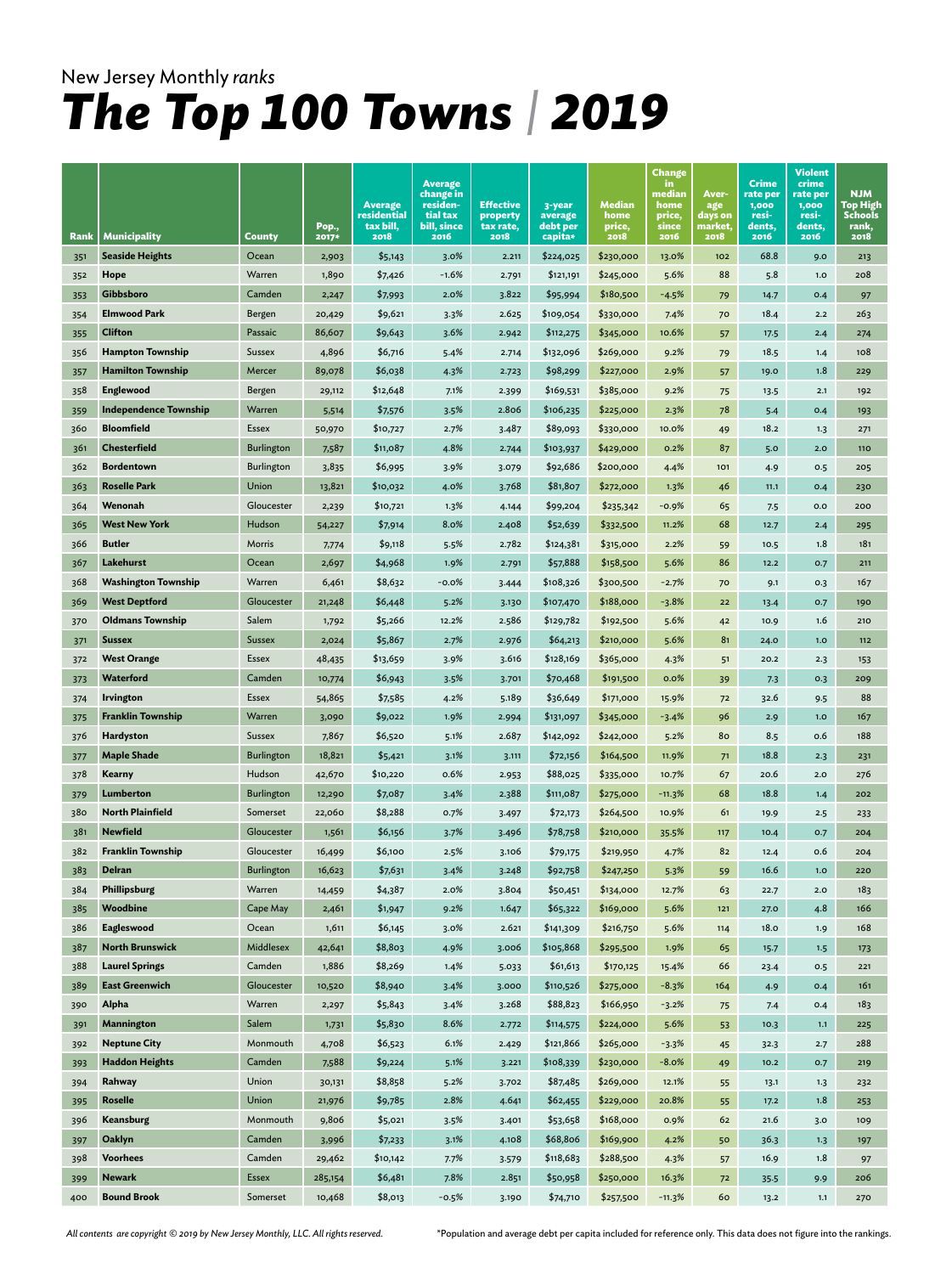|            |                                             |                   | Pop.,            | <b>Average</b><br>residential<br>tax bill, | <b>Average</b><br>change in<br>residen-<br>tial tax<br>bill, since | <b>Effective</b><br>property<br>tax rate, | 3-year<br>average<br>debt per | Median<br>home<br>price, | <b>Change</b><br>in.<br>median<br>home<br>price,<br>since | Aver-<br>age<br>days on<br>market, | Crime<br>rate per<br>1,000<br>resi-<br>dents, | Violent<br>crime<br>rate per<br>1,000<br>resi-<br>dents, | <b>NJM</b><br>Top High<br><b>Schools</b><br>rank, |
|------------|---------------------------------------------|-------------------|------------------|--------------------------------------------|--------------------------------------------------------------------|-------------------------------------------|-------------------------------|--------------------------|-----------------------------------------------------------|------------------------------------|-----------------------------------------------|----------------------------------------------------------|---------------------------------------------------|
| Rank       | <b>Municipality</b>                         | County            | 2017*            | 2018                                       | 2016                                                               | 2018                                      | capita*                       | 2018                     | 2016                                                      | 2018                               | 2016                                          | 2016                                                     | 2018                                              |
| 401        | <b>West Milford</b>                         | Passaic           | 26,856           | \$8,997                                    | $-0.9%$                                                            | 3.384                                     | \$111,954                     | \$265,000                | 1.9%                                                      | 85                                 | 9.0                                           | 0.9                                                      | 147                                               |
| 402        | <b>Ventnor City</b>                         | Atlantic          | 10,239           | \$7,939                                    | 2.9%                                                               | 2.439                                     | \$213,298                     | \$235,550                | 4.7%                                                      | 77                                 | 30.8                                          | 1.7                                                      | 229                                               |
| 403        | Riverside                                   | <b>Burlington</b> | 7,899            | \$5,470                                    | 6.2%                                                               | 3.422                                     | \$55,785                      | \$153,500                | 8.9%                                                      | 76                                 | 2.8                                           | 1.4                                                      | 220                                               |
| 404        | Pleasantville                               | Atlantic          | 20,732           | \$4,390                                    | 1.8%                                                               | 5.090                                     | \$35,979                      | \$104,000                | 6.7%                                                      | 64                                 | 23.4                                          | 5.5                                                      | 163                                               |
| 405        | Montague                                    | Sussex            | 3,695            | \$4,229                                    | 4.3%                                                               | 2.648                                     | \$99,298                      | \$189,900                | $-11.9%$                                                  | 110                                | 12.5                                          | 1.1                                                      | 112                                               |
| 406        | <b>High Bridge</b>                          | Hunterdon         | 3,542            | \$9,017                                    | 3.5%                                                               | 3.584                                     | \$102,531                     | \$250,000                | $-8.4%$                                                   | 84                                 | 8.7                                           | 0.6                                                      | 61                                                |
| 407        | Swedesboro                                  | Gloucester        | 2,594            | \$6,905                                    | 0.6%                                                               | 3.914                                     | \$67,439                      | \$193,000                | $-3.5%$                                                   | 83                                 | 10.3                                          | 0.4                                                      | 161                                               |
| 408        | <b>Deerfield Township</b>                   | Cumberland        | 3,057            | \$4,750                                    | 3.0%                                                               | 3.307                                     | \$64,102                      | \$175,000                | 15.1%                                                     | 338                                | 8.4                                           | 0.6                                                      | 286                                               |
| 409        | <b>Berlin</b>                               | Camden            | 7,606            | \$7,614                                    | 6.4%                                                               | 3.275                                     | \$96,487                      | \$226,200                | -0.3%                                                     | 61                                 | 19.8                                          | 1.8                                                      | 97                                                |
| 410        | <b>Manville</b>                             | Somerset          | 10,414           | \$7,501                                    | 5.5%                                                               | 3.155                                     | \$86,687                      | \$246,000                | 9.3%                                                      | 55                                 | 26.5                                          | 1.1                                                      | 241                                               |
| 411        | Willingboro                                 | Burlington        | 32,062           | \$6,126                                    | 3.4%                                                               | 3.977                                     | \$56,571                      | \$164,900                | 10.0%                                                     | 54                                 | 23.5                                          | 3.2                                                      | 179                                               |
| 412        | <b>Hammonton</b>                            | Atlantic          | 14,369           | \$5,796                                    | 5.6%                                                               | 2.680                                     | \$96,239                      | \$195,000                | 4.0%                                                      | 71                                 | 13.1                                          | $1.2$                                                    | 209                                               |
| 413        | <b>Perth Amboy</b>                          | Middlesex         | 52,823           | \$7,077                                    | 2.6%                                                               | 3.022                                     | \$61,018                      | \$242,000                | 5.2%                                                      | 71                                 | 19.3                                          | 4.0                                                      | 276                                               |
| 414        | Westville                                   | Gloucester        | 4,194            | \$5,438                                    | 0.5%                                                               | 4.005                                     | \$59,716                      | \$124,950                | 4.2%                                                      | 75                                 | 25.6                                          | 1.7                                                      | 200                                               |
| 415        | <b>Ridgefield Park</b>                      | Bergen            | 13,154           | \$10,349                                   | 6.5%                                                               | 3.339                                     | \$107,741                     | \$345,000                | 13.1%                                                     | 74                                 | 11.4                                          | 1.4                                                      | 248                                               |
| 416        | <b>Galloway Township</b>                    | Atlantic          | 36,563           | \$5,141                                    | 0.5%                                                               | 3.013                                     | \$75,207                      | \$180,000                | 0.6%                                                      | 71                                 | 19.5                                          | 2.5                                                      | 213                                               |
| 417        | <b>Knowlton Township</b>                    | Warren            | 2,972            | \$7,265                                    | 3.3%                                                               | 2.864                                     | \$103,739                     | \$250,000                | $-20.6%$                                                  | 82                                 | 9.7                                           | 1.0                                                      | 150                                               |
| 418        | <b>Mount Holly</b>                          | <b>Burlington</b> | 9,645            | \$4,867                                    | 4.6%                                                               | 2.984                                     | \$62,607                      | \$181,250                | 15.1%                                                     | 79                                 | 36.4                                          | 4.4                                                      | 202                                               |
| 419        | Egg Harbor Township<br><b>Prospect Park</b> | Atlantic          | 43,296           | \$6,512                                    | 4.0%                                                               | 3.155                                     | \$93,990                      | \$213,320                | 1.6%                                                      | 69                                 | 19.2                                          | 2.0                                                      | 163                                               |
| 420        | <b>Belvidere</b>                            | Passaic<br>Warren | 5,964            | \$10,834                                   | 2.7%                                                               | 4.487                                     | \$50,326                      | \$284,500<br>\$200,000   | 15.2%                                                     | 39                                 | 19.3                                          | 2.4<br>0.0                                               | 297<br>208                                        |
| 421        | <b>Mansfield</b>                            | Warren            | 2,603            | \$7,038                                    | 4.4%                                                               | 3.833<br>3.110                            | \$71,251                      |                          | 14.3%                                                     | 69                                 | 32.2                                          |                                                          | 167                                               |
| 422        | <b>Quinton Township</b>                     | Salem             | 7,464<br>2,489   | \$7,834<br>\$4,686                         | 4.5%<br>2.9%                                                       | 3.054                                     | \$97,836<br>\$71,219          | \$277,500<br>\$128,500   | $-13.3%$<br>$-17.4%$                                      | 64<br>160                          | 17.1<br>6.2                                   | 0.3<br>0.0                                               | 225                                               |
| 423<br>424 | Audubon                                     | Camden            |                  |                                            | 4.0%                                                               | 3.480                                     | \$82,300                      | \$192,250                | 5.1%                                                      | 66                                 |                                               | 0.6                                                      | 242                                               |
| 425        | Pennsauken                                  | Camden            | 8,733            | \$7,117<br>\$5,055                         | 1.6%                                                               | 3.507                                     | \$67,620                      | \$147,250                | 6.3%                                                      | 59                                 | 40.4<br>29.0                                  | 2.9                                                      | 289                                               |
| 426        | <b>Pemberton Township</b>                   | <b>Burlington</b> | 35,934<br>27,301 | \$3,741                                    | 3.1%                                                               | 2.299                                     | \$53,983                      | \$165,000                | $-1.5%$                                                   | 64                                 | 26.6                                          | 3.5                                                      | 252                                               |
| 427        | Elizabeth                                   | Union             | 130,215          | \$9,869                                    | 2.5%                                                               | 3.424                                     | \$57,982                      | \$275,000                | 5.8%                                                      | 75                                 | 40.9                                          | 8.3                                                      | 196                                               |
| 428        | <b>Barrington</b>                           | Camden            | 6,781            | \$8,273                                    | 1.6%                                                               | 4.019                                     | \$77,183                      | \$184,900                | $-0.1%$                                                   | 70                                 | 15.7                                          | O.7                                                      | 219                                               |
| 429        | <b>Bloomingdale</b>                         | Passaic           | 8,242            | \$10,947                                   | 3.4%                                                               | 3.640                                     | \$101,242                     | \$282,500                | -5.5%                                                     | 75                                 | 5.1                                           | O.7                                                      | 181                                               |
| 430        | Woodlynne                                   | Camden            | 2,947            | \$5,280                                    | 4.5%                                                               | 7.481                                     | \$23,204                      | \$57,500                 | 5.6%                                                      | 59                                 | 20.4                                          | 3.1                                                      | 197                                               |
| 431        | Linden                                      | Union             | 43,056           | \$9,073                                    | 4.5%                                                               | 3.206                                     | \$132,231                     | \$275,000                | 7.8%                                                      | 59                                 | 27.6                                          | 4.0                                                      | 253                                               |
| 432        | <b>Newton</b>                               | Sussex            | 7,860            | \$7,911                                    | 1.1%                                                               | 4.029                                     | \$81,048                      | \$193,500                | 11.2%                                                     | 106                                | 19.1                                          | 1.6                                                      | 159                                               |
| 433        | Lawnside                                    | Camden            | 2,920            | \$5,553                                    | 4.1%                                                               | 4.070                                     | \$74,710                      | \$133,000                | 13.2%                                                     | 58                                 | 45.9                                          | 6.5                                                      | 219                                               |
| 434        | <b>Pilesgrove</b>                           | Salem             | 3,993            | \$8,387                                    | 6.8%                                                               | 3.229                                     | \$111,623                     | \$327,500                | 6.7%                                                      | 85                                 | 11.8                                          | 1.2                                                      | 170                                               |
| 435        | Glassboro                                   | Gloucester        | 20,011           | \$6,638                                    | 2.2%                                                               | 3.533                                     | \$58,896                      | \$190,000                | 10.1%                                                     | 62                                 | 32.8                                          | 2.1                                                      | 234                                               |
| 436        | Collingswood                                | Camden            | 14,027           | \$7,974                                    | 4.1%                                                               | 3.471                                     | \$76,115                      | \$204,000                | $-6.8%$                                                   | 49                                 | 29.8                                          | 1.9                                                      | 197                                               |
| 437        | <b>Belleville</b>                           | Essex             | 36,498           | \$9,501                                    | 4.2%                                                               | 3.887                                     | \$75,549                      | \$275,000                | 10.0%                                                     | 57                                 | 18.2                                          | 1.7                                                      | 291                                               |
| 438        | <b>Edgewater Park</b>                       | Burlington        | 8,738            | \$5,517                                    | 6.5%                                                               | 3.305                                     | \$60,826                      | \$169,000                | 11.9%                                                     | 54                                 | 21.2                                          | 2.4                                                      | 220                                               |
| 439        | <b>Hillside</b>                             | Union             | 22,274           | \$9,251                                    | 0.9%                                                               | 3.854                                     | \$78,572                      | \$255,000                | 13.3%                                                     | 70                                 | 25.2                                          | 3.6                                                      | 281                                               |
| 440        | <b>East Orange</b>                          | Essex             | 65,378           | \$8,919                                    | 3.2%                                                               | 4.360                                     | \$44,592                      | \$217,000                | 27.6%                                                     | 76                                 | 20.6                                          | 6.8                                                      | 214                                               |
| 441        | <b>Ewing</b>                                | Mercer            | 36,549           | \$6,515                                    | $-1.2%$                                                            | 3.684                                     | \$77,911                      | \$184,000                | $-3.2%$                                                   | 59                                 | 22.9                                          | 2.1                                                      | 267                                               |
| 442        | Paterson                                    | Passaic           | 148,678          | \$8,087                                    | $-3.2%$                                                            | 3.767                                     | \$45,357                      | \$240,000                | 20.0%                                                     | 81                                 | 29.0                                          | 7.6                                                      | 303                                               |
| 443        | Hackensack                                  | Bergen            | 45,248           | \$8,375                                    | 5.8%                                                               | 3.309                                     | \$126,127                     | \$230,450                | $-4.9%$                                                   | 59                                 | 17.6                                          | $2.0$                                                    | 193                                               |
| 444        | Magnolia                                    | Camden            | 4,303            | \$6,274                                    | 6.2%                                                               | 4.113                                     | \$62,337                      | \$160,000                | 6.2%                                                      | 52                                 | 19.3                                          | 2.3                                                      | 221                                               |
| 445        | Netcong                                     | Morris            | 3,229            | \$7,867                                    | 6.4%                                                               | 3.298                                     | \$86,251                      | \$253,000                | 1.2%                                                      | 91                                 | 12.6                                          | $2.2$                                                    | 120                                               |
| 446        | <b>Downe Township</b>                       | Cumberland        | 1,524            | \$3,374                                    | 3.8%                                                               | 2.413                                     | \$98,201                      | \$135,000                | 5.6%                                                      | 90                                 | 17.8                                          | 1.3                                                      | 301                                               |
| 447        | <b>Tuckerton</b>                            | Ocean             | 3,372            | \$5,503                                    | 11.7%                                                              | 2.551                                     | \$121,186                     | \$191,750                | -2.9%                                                     | 105                                | 13.9                                          | 0.9                                                      | 168                                               |
| 448        | <b>Berlin Township</b>                      | Camden            | 5,580            | \$6,449                                    | 5.3%                                                               | 3.532                                     | \$104,380                     | \$165,000                | 5.6%                                                      | 44                                 | 47.7                                          | $1.1$                                                    | 246                                               |
| 449        | <b>Maurice River</b>                        | Cumberland        | 6,325            | \$4,525                                    | 2.7%                                                               | 2.745                                     | \$44,794                      | \$139,880                | $-9.8%$                                                   | 73                                 | 11.0                                          | 0.9                                                      | 287                                               |
| 450        | <b>Brooklawn</b>                            | Camden            | 1,934            | \$4,390                                    | 4.4%                                                               | 3.573                                     | \$62,592                      | \$114,450                | $-0.5%$                                                   | 45                                 | 118.5                                         | 10.3                                                     | 212                                               |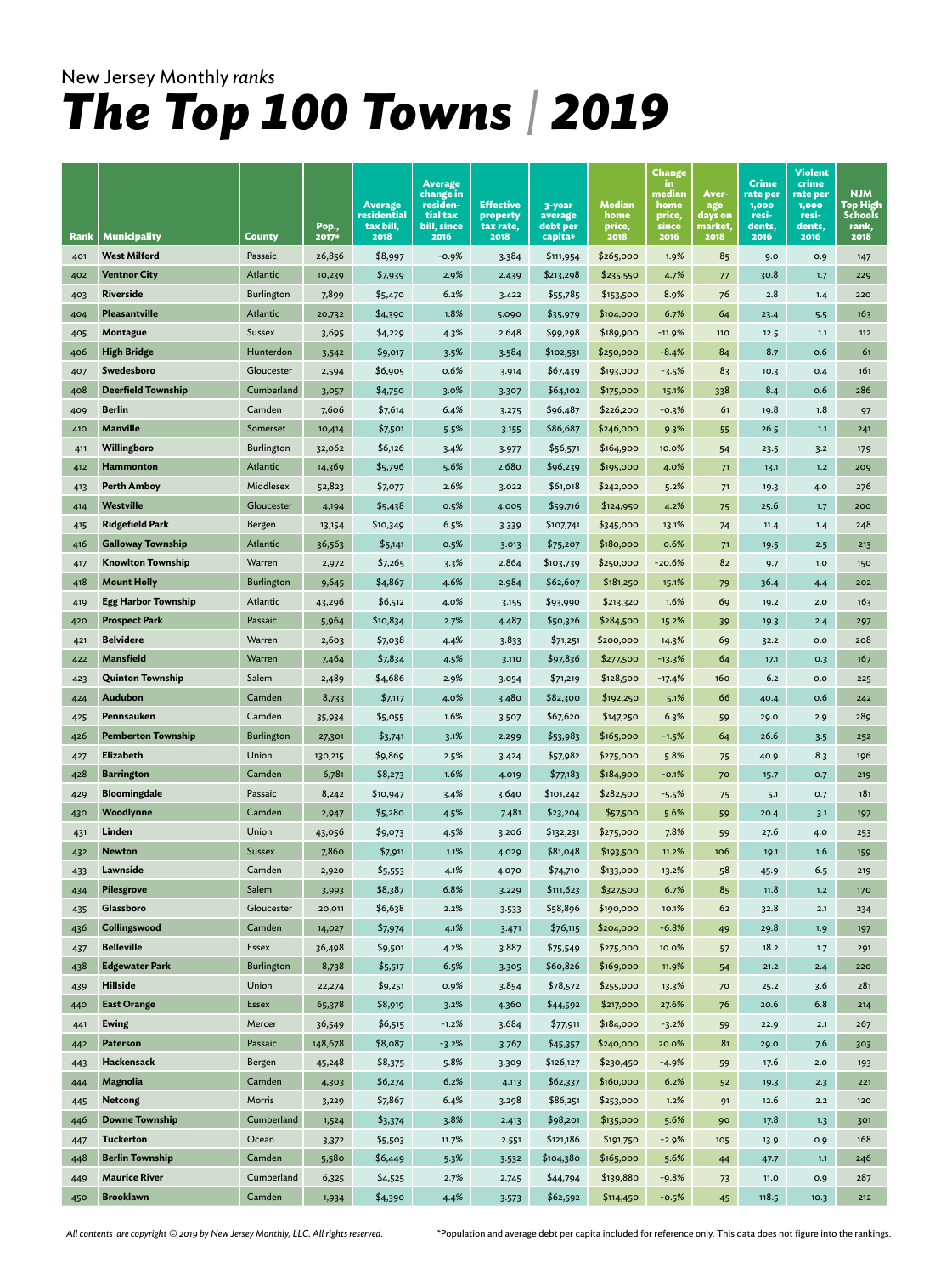| Clayton<br>Gloucester<br>8,676<br>\$5,887<br>2.9%<br>\$54,681<br>\$167,000<br>0.8<br>3.736<br>1.2%<br>60<br>19.5<br>451<br><b>Atlantic City</b><br>Atlantic<br>38,429<br>\$4,530<br>$-24.2%$<br>3.848<br>\$103,976<br>\$115,000<br>16.2%<br>90<br>452<br>71.2<br>12.5<br><b>Mount Ephraim</b><br>Camden<br>4.8%<br>7.6%<br>4,635<br>\$6,692<br>\$61,667<br>\$155,000<br>453<br>4.444<br>45<br>37.7<br>1.9<br>Warren<br>\$6,728<br>3.2%<br>Pohatcong<br>3.647<br>\$111,011<br>\$185,250<br>$-8.3%$<br>454<br>3,231<br>56<br>40.1<br>0.3<br>2.8%<br>Absecon<br>Atlantic<br>8,283<br>\$5,607<br>3.188<br>\$89,550<br>\$159,000<br>$-9.1%$<br>80<br>1.0<br>455<br>30.3<br><b>South Toms River</b><br>Ocean<br>4.2%<br>2.866<br>\$60,286<br>$-0.6%$<br>98<br>456<br>\$4,795<br>\$159,000<br>3,772<br>20.3<br>3.2<br>Palmyra<br><b>Burlington</b><br>\$5,640<br>3.2%<br>\$70,602<br>\$162,000<br>7.3%<br>66<br>7,221<br>3.571<br>29.1<br>1.9<br>457<br><b>Franklin Borough</b><br>4.6%<br>458<br>Sussex<br>\$6,507<br>3.604<br>\$85,650<br>\$170,000<br>13.4%<br>78<br>1.2<br>4,775<br>15.0<br><b>National Park Borough</b><br>Gloucester<br>7.4%<br>\$52,762<br>\$160,000<br>8.8%<br>2,985<br>\$5,992<br>4.349<br>64<br>16.0<br>1.7<br>459<br>460<br>Runnemede<br>Camden<br>8,390<br>\$5,805<br>4.1%<br>3.842<br>\$60,873<br>\$159,000<br>1.6%<br>51<br>43.9<br>1.2<br><b>Somers Point</b><br>Atlantic<br>10,480<br>8.4%<br>2.8%<br>461<br>\$6,508<br>3.184<br>\$107,487<br>\$201,000<br>85<br>28.0<br>3.3<br>Wildwood<br>462<br>Cape May<br>\$5,101<br>7.5%<br>\$276,219<br>\$220,000<br>2.3%<br>5,070<br>2.575<br>116<br>91.9<br>13.0<br>Winslow<br>Camden<br>3.1%<br>\$67,796<br>\$180,500<br>463<br>\$5,941<br>3.360<br>$-2.4%$<br>1.1<br>39,041<br>77<br>4.9<br>Passaic<br>Passaic<br>6.0%<br>464<br>\$9,803<br>\$49,837<br>\$297,000<br>11.3%<br>5.6<br>3.012<br>79<br>71,247<br>21.2<br>Merchantville<br>Camden<br>\$8,208<br>9.5%<br>\$66,027<br>\$183,500<br>465<br>4.274<br>0.0%<br>69<br>0.3<br>3,770<br>10.3<br><b>Deptford</b><br>Gloucester<br>\$188,000<br>466<br>30,582<br>\$5,513<br>5.7%<br>\$93,581<br>$-0.3%$<br>64<br>2.2<br>2.955<br>40.2<br><b>Alloway</b><br>Salem<br>6.9%<br>\$182,000<br>68<br>467<br>\$5,869<br>2.875<br>\$87,254<br>-36.1%<br>11.8<br>3,327<br>2.4<br><b>Elk Township</b><br>Gloucester<br>468<br>6.4%<br>3.383<br>\$90,472<br>\$232,000<br>$-5.3%$<br>60<br>16.4<br>4,175<br>\$7,243<br>0.7<br><b>Andover Township</b><br><b>Sussex</b><br>5.1%<br>\$280,000<br>469<br>5,978<br>\$114,759<br>-25.3%<br>7.8<br>1.0<br>\$9,310<br>3.403<br>90<br>4.8%<br>Delanco<br><b>Burlington</b><br>\$182,450<br>\$92,790<br>$-14.1%$<br>470<br>4,479<br>\$5,916<br>2.917<br>70<br>22.7<br>1.1<br><b>Stratford</b><br>Camden<br>4.7%<br>\$61,303<br>\$170,000<br>\$6,753<br>4.129<br>0.7%<br>2.1<br>471<br>7,015<br>57<br>23.0<br><b>Bellmawr</b><br>Camden<br>2.4%<br>\$65,893<br>$-0.6%$<br>11,489<br>\$6,273<br>3.964<br>\$154,000<br>69<br>26.0<br>472<br>1.4<br><b>Gloucester Township</b><br>Camden<br>5.0%<br>\$68,214<br>\$184,000<br>4.2%<br>64,159<br>\$7,135<br>3.776<br>70<br>17.6<br>1.4<br>473<br><b>Mullica Township</b><br>Atlantic<br>6.7%<br>\$78,042<br>6,022<br>\$5,475<br>2.999<br>\$195,000<br>1.4%<br>107<br>1.0<br>474<br>14.3<br>Woodstown<br>Salem<br>3.5%<br>\$7,255<br>3.704<br>\$77,545<br>\$201,750<br>-7.0%<br>O.9<br>475<br>3,454<br>132<br>14.5<br><b>Hamburg</b><br>\$162,500<br>Sussex<br>\$6,197<br>5.7%<br>3.708<br>\$85,634<br>-8.7%<br>81<br>6.0<br>0.6<br>476<br>3,132<br><b>Monroe Township</b><br>Gloucester<br>2.9%<br>3.625<br>\$72,106<br>\$196,950<br>2.8%<br>36,920<br>\$7,218<br>15.8<br>0.9<br>477<br>72<br>Camden<br>Camden<br>7.6%<br>\$22,801<br>\$65,000<br>\$1,710<br>$-3.0%$<br>62<br>478<br>74,532<br>2.731<br>57.4<br>20.9<br>Paulsboro<br>Gloucester<br>5.2%<br>3.694<br>\$61,447<br>\$119,900<br>0.0%<br>5,920<br>\$3,997<br>479<br>71<br>32.1<br>3.7<br>\$28,116<br>480<br><b>Trenton</b><br>Mercer<br>84,964<br>$-10.2%$<br>\$60,000<br>$-14.2%$<br>\$3,274<br>5.034<br>59<br>40.4<br>13.5<br>Woodbury<br>Gloucester<br>2.8%<br>4.650<br>\$58,455<br>\$150,000<br>481<br>9,919<br>\$6,519<br>3.4%<br>76<br>43.7<br>3.7<br><b>Fairfield Township</b><br>Cumberland<br>482<br>6,087<br>\$3,996<br>5.0%<br>2.807<br>\$46,036<br>\$143,950<br>5.6%<br>11.6<br>119<br>2.4<br><b>Greenwich Township</b><br>Gloucester<br>4,846<br>3.7%<br>483<br>\$5,152<br>3.018<br>\$149,865<br>\$169,500<br>0.9%<br>0.6<br>112<br>17.5<br><b>Pine Hill</b><br>$-2.5%$<br>4.687<br>484<br>Camden<br>$-12.1%$<br>10,536<br>\$5,955<br>\$43,928<br>\$123,000<br>20.3<br>2.0<br>70<br>Warren<br>Washington<br>6,524<br>\$7,410<br>9.6%<br>\$199,000<br>4.2%<br>68<br>485<br>4.099<br>\$69,756<br>15.4<br>O.9<br><b>Riverton</b><br><b>Burlington</b><br>2,706<br>\$8,760<br>6.3%<br>486<br>3.062<br>\$102,575<br>\$251,000<br>$-10.3%$<br>71<br>20.4<br>0.7<br><b>Hamilton Township</b><br>Atlantic<br>26,408<br>\$5,021<br>4.6%<br>3.036<br>\$82,948<br>\$174,500<br>$-5.6%$<br>487<br>69<br>36.5<br>1.5<br>Salem<br>9.8%<br>488<br><b>Pittsgrove</b><br>8,864<br>\$6,532<br>3.183<br>\$73,325<br>\$216,750<br>$-3.7%$<br>102<br>9.1<br>1.5<br><b>Egg Harbor City</b><br>Atlantic<br>\$6,219<br>$-0.9%$<br>4.787<br>\$54,087<br>\$128,000<br>489<br>4,174<br>5.6%<br>85<br>34.7<br>3.1<br><b>Burlington City</b><br>Burlington<br>6.6%<br>9,832<br>3.645<br>\$64,619<br>\$148,500<br>1.0%<br>490<br>\$5,195<br>67<br>27.9<br>5.3<br>Plainfield<br>Union<br>\$8,856<br>3.9%<br>6.8<br>3.548<br>\$54,140<br>\$250,000<br>2.0%<br>25.6<br>491<br>51,327<br>73<br><b>Beverly City</b><br>Burlington<br>1.8%<br>\$49,552<br>\$142,250<br>5.6%<br>76<br>28.5<br>8.2<br>2,504<br>\$5,552<br>4.254<br>492<br><b>Clementon</b><br>Camden<br>\$5,126<br>1.6%<br>\$50,862<br>\$11,000<br>$-6.3%$<br>$2.8$<br>4.256<br>4,959<br>74<br>37.0<br>493<br><b>Buena Vista</b><br>Atlantic<br>\$78,421<br>\$165,500<br>7,422<br>\$5,338<br>4.7%<br>2.709<br>$-5.7%$<br>91<br>2.3<br>494<br>15.3<br><b>Pennsville</b><br>Salem<br>\$6,382<br>11.7%<br>\$79,701<br>\$149,000<br>6.4%<br>12,499<br>4.020<br>16.5<br>0.4<br>97<br>495 | Rank | <b>Municipality</b> | County | Pop.,<br>2017* | <b>Average</b><br>residential<br>tax bill,<br>2018 | <b>Average</b><br>change in<br>residen-<br>tial tax<br>bill, since<br>2016 | <b>Effective</b><br>property<br>tax rate,<br>2018 | 3-year<br>average<br>debt per<br>capita* | Median<br>home<br>price,<br>2018 | <b>Change</b><br>in.<br>median<br>home<br>price,<br>since<br>2016 | Aver-<br>age<br>days on<br>market,<br>2018 | Crime<br>rate per<br>1,000<br>resi-<br>dents,<br>2016 | <b>Violent</b><br>crime<br>rate per<br>1,000<br>resi-<br>dents,<br>2016 | <b>NJM</b><br>Top High<br><b>Schools</b><br>rank,<br>2018 |
|----------------------------------------------------------------------------------------------------------------------------------------------------------------------------------------------------------------------------------------------------------------------------------------------------------------------------------------------------------------------------------------------------------------------------------------------------------------------------------------------------------------------------------------------------------------------------------------------------------------------------------------------------------------------------------------------------------------------------------------------------------------------------------------------------------------------------------------------------------------------------------------------------------------------------------------------------------------------------------------------------------------------------------------------------------------------------------------------------------------------------------------------------------------------------------------------------------------------------------------------------------------------------------------------------------------------------------------------------------------------------------------------------------------------------------------------------------------------------------------------------------------------------------------------------------------------------------------------------------------------------------------------------------------------------------------------------------------------------------------------------------------------------------------------------------------------------------------------------------------------------------------------------------------------------------------------------------------------------------------------------------------------------------------------------------------------------------------------------------------------------------------------------------------------------------------------------------------------------------------------------------------------------------------------------------------------------------------------------------------------------------------------------------------------------------------------------------------------------------------------------------------------------------------------------------------------------------------------------------------------------------------------------------------------------------------------------------------------------------------------------------------------------------------------------------------------------------------------------------------------------------------------------------------------------------------------------------------------------------------------------------------------------------------------------------------------------------------------------------------------------------------------------------------------------------------------------------------------------------------------------------------------------------------------------------------------------------------------------------------------------------------------------------------------------------------------------------------------------------------------------------------------------------------------------------------------------------------------------------------------------------------------------------------------------------------------------------------------------------------------------------------------------------------------------------------------------------------------------------------------------------------------------------------------------------------------------------------------------------------------------------------------------------------------------------------------------------------------------------------------------------------------------------------------------------------------------------------------------------------------------------------------------------------------------------------------------------------------------------------------------------------------------------------------------------------------------------------------------------------------------------------------------------------------------------------------------------------------------------------------------------------------------------------------------------------------------------------------------------------------------------------------------------------------------------------------------------------------------------------------------------------------------------------------------------------------------------------------------------------------------------------------------------------------------------------------------------------------------------------------------------------------------------------------------------------------------------------------------------------------------------------------------------------------------------------------------------------------------------------------------------------------------------------------------------------------------------------------------------------------------------------------------------------------------------------------------------------------------------------------------------------------------------------------------------------------------------------------------------------------------------------------------------------------------------------------------------------------------------------------------------------------------------------------------------------------------------------------------------------------------------------------------------------------------------------------------------------------------------------------------------------------------------------------------------|------|---------------------|--------|----------------|----------------------------------------------------|----------------------------------------------------------------------------|---------------------------------------------------|------------------------------------------|----------------------------------|-------------------------------------------------------------------|--------------------------------------------|-------------------------------------------------------|-------------------------------------------------------------------------|-----------------------------------------------------------|
|                                                                                                                                                                                                                                                                                                                                                                                                                                                                                                                                                                                                                                                                                                                                                                                                                                                                                                                                                                                                                                                                                                                                                                                                                                                                                                                                                                                                                                                                                                                                                                                                                                                                                                                                                                                                                                                                                                                                                                                                                                                                                                                                                                                                                                                                                                                                                                                                                                                                                                                                                                                                                                                                                                                                                                                                                                                                                                                                                                                                                                                                                                                                                                                                                                                                                                                                                                                                                                                                                                                                                                                                                                                                                                                                                                                                                                                                                                                                                                                                                                                                                                                                                                                                                                                                                                                                                                                                                                                                                                                                                                                                                                                                                                                                                                                                                                                                                                                                                                                                                                                                                                                                                                                                                                                                                                                                                                                                                                                                                                                                                                                                                                                                                                                                                                                                                                                                                                                                                                                                                                                                                                                                                                                  |      |                     |        |                |                                                    |                                                                            |                                                   |                                          |                                  |                                                                   |                                            |                                                       |                                                                         | 204                                                       |
|                                                                                                                                                                                                                                                                                                                                                                                                                                                                                                                                                                                                                                                                                                                                                                                                                                                                                                                                                                                                                                                                                                                                                                                                                                                                                                                                                                                                                                                                                                                                                                                                                                                                                                                                                                                                                                                                                                                                                                                                                                                                                                                                                                                                                                                                                                                                                                                                                                                                                                                                                                                                                                                                                                                                                                                                                                                                                                                                                                                                                                                                                                                                                                                                                                                                                                                                                                                                                                                                                                                                                                                                                                                                                                                                                                                                                                                                                                                                                                                                                                                                                                                                                                                                                                                                                                                                                                                                                                                                                                                                                                                                                                                                                                                                                                                                                                                                                                                                                                                                                                                                                                                                                                                                                                                                                                                                                                                                                                                                                                                                                                                                                                                                                                                                                                                                                                                                                                                                                                                                                                                                                                                                                                                  |      |                     |        |                |                                                    |                                                                            |                                                   |                                          |                                  |                                                                   |                                            |                                                       |                                                                         | 229                                                       |
|                                                                                                                                                                                                                                                                                                                                                                                                                                                                                                                                                                                                                                                                                                                                                                                                                                                                                                                                                                                                                                                                                                                                                                                                                                                                                                                                                                                                                                                                                                                                                                                                                                                                                                                                                                                                                                                                                                                                                                                                                                                                                                                                                                                                                                                                                                                                                                                                                                                                                                                                                                                                                                                                                                                                                                                                                                                                                                                                                                                                                                                                                                                                                                                                                                                                                                                                                                                                                                                                                                                                                                                                                                                                                                                                                                                                                                                                                                                                                                                                                                                                                                                                                                                                                                                                                                                                                                                                                                                                                                                                                                                                                                                                                                                                                                                                                                                                                                                                                                                                                                                                                                                                                                                                                                                                                                                                                                                                                                                                                                                                                                                                                                                                                                                                                                                                                                                                                                                                                                                                                                                                                                                                                                                  |      |                     |        |                |                                                    |                                                                            |                                                   |                                          |                                  |                                                                   |                                            |                                                       |                                                                         |                                                           |
|                                                                                                                                                                                                                                                                                                                                                                                                                                                                                                                                                                                                                                                                                                                                                                                                                                                                                                                                                                                                                                                                                                                                                                                                                                                                                                                                                                                                                                                                                                                                                                                                                                                                                                                                                                                                                                                                                                                                                                                                                                                                                                                                                                                                                                                                                                                                                                                                                                                                                                                                                                                                                                                                                                                                                                                                                                                                                                                                                                                                                                                                                                                                                                                                                                                                                                                                                                                                                                                                                                                                                                                                                                                                                                                                                                                                                                                                                                                                                                                                                                                                                                                                                                                                                                                                                                                                                                                                                                                                                                                                                                                                                                                                                                                                                                                                                                                                                                                                                                                                                                                                                                                                                                                                                                                                                                                                                                                                                                                                                                                                                                                                                                                                                                                                                                                                                                                                                                                                                                                                                                                                                                                                                                                  |      |                     |        |                |                                                    |                                                                            |                                                   |                                          |                                  |                                                                   |                                            |                                                       |                                                                         | 242<br>183                                                |
|                                                                                                                                                                                                                                                                                                                                                                                                                                                                                                                                                                                                                                                                                                                                                                                                                                                                                                                                                                                                                                                                                                                                                                                                                                                                                                                                                                                                                                                                                                                                                                                                                                                                                                                                                                                                                                                                                                                                                                                                                                                                                                                                                                                                                                                                                                                                                                                                                                                                                                                                                                                                                                                                                                                                                                                                                                                                                                                                                                                                                                                                                                                                                                                                                                                                                                                                                                                                                                                                                                                                                                                                                                                                                                                                                                                                                                                                                                                                                                                                                                                                                                                                                                                                                                                                                                                                                                                                                                                                                                                                                                                                                                                                                                                                                                                                                                                                                                                                                                                                                                                                                                                                                                                                                                                                                                                                                                                                                                                                                                                                                                                                                                                                                                                                                                                                                                                                                                                                                                                                                                                                                                                                                                                  |      |                     |        |                |                                                    |                                                                            |                                                   |                                          |                                  |                                                                   |                                            |                                                       |                                                                         | 184                                                       |
|                                                                                                                                                                                                                                                                                                                                                                                                                                                                                                                                                                                                                                                                                                                                                                                                                                                                                                                                                                                                                                                                                                                                                                                                                                                                                                                                                                                                                                                                                                                                                                                                                                                                                                                                                                                                                                                                                                                                                                                                                                                                                                                                                                                                                                                                                                                                                                                                                                                                                                                                                                                                                                                                                                                                                                                                                                                                                                                                                                                                                                                                                                                                                                                                                                                                                                                                                                                                                                                                                                                                                                                                                                                                                                                                                                                                                                                                                                                                                                                                                                                                                                                                                                                                                                                                                                                                                                                                                                                                                                                                                                                                                                                                                                                                                                                                                                                                                                                                                                                                                                                                                                                                                                                                                                                                                                                                                                                                                                                                                                                                                                                                                                                                                                                                                                                                                                                                                                                                                                                                                                                                                                                                                                                  |      |                     |        |                |                                                    |                                                                            |                                                   |                                          |                                  |                                                                   |                                            |                                                       |                                                                         | 164                                                       |
|                                                                                                                                                                                                                                                                                                                                                                                                                                                                                                                                                                                                                                                                                                                                                                                                                                                                                                                                                                                                                                                                                                                                                                                                                                                                                                                                                                                                                                                                                                                                                                                                                                                                                                                                                                                                                                                                                                                                                                                                                                                                                                                                                                                                                                                                                                                                                                                                                                                                                                                                                                                                                                                                                                                                                                                                                                                                                                                                                                                                                                                                                                                                                                                                                                                                                                                                                                                                                                                                                                                                                                                                                                                                                                                                                                                                                                                                                                                                                                                                                                                                                                                                                                                                                                                                                                                                                                                                                                                                                                                                                                                                                                                                                                                                                                                                                                                                                                                                                                                                                                                                                                                                                                                                                                                                                                                                                                                                                                                                                                                                                                                                                                                                                                                                                                                                                                                                                                                                                                                                                                                                                                                                                                                  |      |                     |        |                |                                                    |                                                                            |                                                   |                                          |                                  |                                                                   |                                            |                                                       |                                                                         |                                                           |
|                                                                                                                                                                                                                                                                                                                                                                                                                                                                                                                                                                                                                                                                                                                                                                                                                                                                                                                                                                                                                                                                                                                                                                                                                                                                                                                                                                                                                                                                                                                                                                                                                                                                                                                                                                                                                                                                                                                                                                                                                                                                                                                                                                                                                                                                                                                                                                                                                                                                                                                                                                                                                                                                                                                                                                                                                                                                                                                                                                                                                                                                                                                                                                                                                                                                                                                                                                                                                                                                                                                                                                                                                                                                                                                                                                                                                                                                                                                                                                                                                                                                                                                                                                                                                                                                                                                                                                                                                                                                                                                                                                                                                                                                                                                                                                                                                                                                                                                                                                                                                                                                                                                                                                                                                                                                                                                                                                                                                                                                                                                                                                                                                                                                                                                                                                                                                                                                                                                                                                                                                                                                                                                                                                                  |      |                     |        |                |                                                    |                                                                            |                                                   |                                          |                                  |                                                                   |                                            |                                                       |                                                                         | 256<br>188                                                |
|                                                                                                                                                                                                                                                                                                                                                                                                                                                                                                                                                                                                                                                                                                                                                                                                                                                                                                                                                                                                                                                                                                                                                                                                                                                                                                                                                                                                                                                                                                                                                                                                                                                                                                                                                                                                                                                                                                                                                                                                                                                                                                                                                                                                                                                                                                                                                                                                                                                                                                                                                                                                                                                                                                                                                                                                                                                                                                                                                                                                                                                                                                                                                                                                                                                                                                                                                                                                                                                                                                                                                                                                                                                                                                                                                                                                                                                                                                                                                                                                                                                                                                                                                                                                                                                                                                                                                                                                                                                                                                                                                                                                                                                                                                                                                                                                                                                                                                                                                                                                                                                                                                                                                                                                                                                                                                                                                                                                                                                                                                                                                                                                                                                                                                                                                                                                                                                                                                                                                                                                                                                                                                                                                                                  |      |                     |        |                |                                                    |                                                                            |                                                   |                                          |                                  |                                                                   |                                            |                                                       |                                                                         | 200                                                       |
|                                                                                                                                                                                                                                                                                                                                                                                                                                                                                                                                                                                                                                                                                                                                                                                                                                                                                                                                                                                                                                                                                                                                                                                                                                                                                                                                                                                                                                                                                                                                                                                                                                                                                                                                                                                                                                                                                                                                                                                                                                                                                                                                                                                                                                                                                                                                                                                                                                                                                                                                                                                                                                                                                                                                                                                                                                                                                                                                                                                                                                                                                                                                                                                                                                                                                                                                                                                                                                                                                                                                                                                                                                                                                                                                                                                                                                                                                                                                                                                                                                                                                                                                                                                                                                                                                                                                                                                                                                                                                                                                                                                                                                                                                                                                                                                                                                                                                                                                                                                                                                                                                                                                                                                                                                                                                                                                                                                                                                                                                                                                                                                                                                                                                                                                                                                                                                                                                                                                                                                                                                                                                                                                                                                  |      |                     |        |                |                                                    |                                                                            |                                                   |                                          |                                  |                                                                   |                                            |                                                       |                                                                         |                                                           |
|                                                                                                                                                                                                                                                                                                                                                                                                                                                                                                                                                                                                                                                                                                                                                                                                                                                                                                                                                                                                                                                                                                                                                                                                                                                                                                                                                                                                                                                                                                                                                                                                                                                                                                                                                                                                                                                                                                                                                                                                                                                                                                                                                                                                                                                                                                                                                                                                                                                                                                                                                                                                                                                                                                                                                                                                                                                                                                                                                                                                                                                                                                                                                                                                                                                                                                                                                                                                                                                                                                                                                                                                                                                                                                                                                                                                                                                                                                                                                                                                                                                                                                                                                                                                                                                                                                                                                                                                                                                                                                                                                                                                                                                                                                                                                                                                                                                                                                                                                                                                                                                                                                                                                                                                                                                                                                                                                                                                                                                                                                                                                                                                                                                                                                                                                                                                                                                                                                                                                                                                                                                                                                                                                                                  |      |                     |        |                |                                                    |                                                                            |                                                   |                                          |                                  |                                                                   |                                            |                                                       |                                                                         | 272                                                       |
|                                                                                                                                                                                                                                                                                                                                                                                                                                                                                                                                                                                                                                                                                                                                                                                                                                                                                                                                                                                                                                                                                                                                                                                                                                                                                                                                                                                                                                                                                                                                                                                                                                                                                                                                                                                                                                                                                                                                                                                                                                                                                                                                                                                                                                                                                                                                                                                                                                                                                                                                                                                                                                                                                                                                                                                                                                                                                                                                                                                                                                                                                                                                                                                                                                                                                                                                                                                                                                                                                                                                                                                                                                                                                                                                                                                                                                                                                                                                                                                                                                                                                                                                                                                                                                                                                                                                                                                                                                                                                                                                                                                                                                                                                                                                                                                                                                                                                                                                                                                                                                                                                                                                                                                                                                                                                                                                                                                                                                                                                                                                                                                                                                                                                                                                                                                                                                                                                                                                                                                                                                                                                                                                                                                  |      |                     |        |                |                                                    |                                                                            |                                                   |                                          |                                  |                                                                   |                                            |                                                       |                                                                         | 104                                                       |
|                                                                                                                                                                                                                                                                                                                                                                                                                                                                                                                                                                                                                                                                                                                                                                                                                                                                                                                                                                                                                                                                                                                                                                                                                                                                                                                                                                                                                                                                                                                                                                                                                                                                                                                                                                                                                                                                                                                                                                                                                                                                                                                                                                                                                                                                                                                                                                                                                                                                                                                                                                                                                                                                                                                                                                                                                                                                                                                                                                                                                                                                                                                                                                                                                                                                                                                                                                                                                                                                                                                                                                                                                                                                                                                                                                                                                                                                                                                                                                                                                                                                                                                                                                                                                                                                                                                                                                                                                                                                                                                                                                                                                                                                                                                                                                                                                                                                                                                                                                                                                                                                                                                                                                                                                                                                                                                                                                                                                                                                                                                                                                                                                                                                                                                                                                                                                                                                                                                                                                                                                                                                                                                                                                                  |      |                     |        |                |                                                    |                                                                            |                                                   |                                          |                                  |                                                                   |                                            |                                                       |                                                                         | 191                                                       |
|                                                                                                                                                                                                                                                                                                                                                                                                                                                                                                                                                                                                                                                                                                                                                                                                                                                                                                                                                                                                                                                                                                                                                                                                                                                                                                                                                                                                                                                                                                                                                                                                                                                                                                                                                                                                                                                                                                                                                                                                                                                                                                                                                                                                                                                                                                                                                                                                                                                                                                                                                                                                                                                                                                                                                                                                                                                                                                                                                                                                                                                                                                                                                                                                                                                                                                                                                                                                                                                                                                                                                                                                                                                                                                                                                                                                                                                                                                                                                                                                                                                                                                                                                                                                                                                                                                                                                                                                                                                                                                                                                                                                                                                                                                                                                                                                                                                                                                                                                                                                                                                                                                                                                                                                                                                                                                                                                                                                                                                                                                                                                                                                                                                                                                                                                                                                                                                                                                                                                                                                                                                                                                                                                                                  |      |                     |        |                |                                                    |                                                                            |                                                   |                                          |                                  |                                                                   |                                            |                                                       |                                                                         | 257                                                       |
|                                                                                                                                                                                                                                                                                                                                                                                                                                                                                                                                                                                                                                                                                                                                                                                                                                                                                                                                                                                                                                                                                                                                                                                                                                                                                                                                                                                                                                                                                                                                                                                                                                                                                                                                                                                                                                                                                                                                                                                                                                                                                                                                                                                                                                                                                                                                                                                                                                                                                                                                                                                                                                                                                                                                                                                                                                                                                                                                                                                                                                                                                                                                                                                                                                                                                                                                                                                                                                                                                                                                                                                                                                                                                                                                                                                                                                                                                                                                                                                                                                                                                                                                                                                                                                                                                                                                                                                                                                                                                                                                                                                                                                                                                                                                                                                                                                                                                                                                                                                                                                                                                                                                                                                                                                                                                                                                                                                                                                                                                                                                                                                                                                                                                                                                                                                                                                                                                                                                                                                                                                                                                                                                                                                  |      |                     |        |                |                                                    |                                                                            |                                                   |                                          |                                  |                                                                   |                                            |                                                       |                                                                         | 285                                                       |
|                                                                                                                                                                                                                                                                                                                                                                                                                                                                                                                                                                                                                                                                                                                                                                                                                                                                                                                                                                                                                                                                                                                                                                                                                                                                                                                                                                                                                                                                                                                                                                                                                                                                                                                                                                                                                                                                                                                                                                                                                                                                                                                                                                                                                                                                                                                                                                                                                                                                                                                                                                                                                                                                                                                                                                                                                                                                                                                                                                                                                                                                                                                                                                                                                                                                                                                                                                                                                                                                                                                                                                                                                                                                                                                                                                                                                                                                                                                                                                                                                                                                                                                                                                                                                                                                                                                                                                                                                                                                                                                                                                                                                                                                                                                                                                                                                                                                                                                                                                                                                                                                                                                                                                                                                                                                                                                                                                                                                                                                                                                                                                                                                                                                                                                                                                                                                                                                                                                                                                                                                                                                                                                                                                                  |      |                     |        |                |                                                    |                                                                            |                                                   |                                          |                                  |                                                                   |                                            |                                                       |                                                                         | 219                                                       |
|                                                                                                                                                                                                                                                                                                                                                                                                                                                                                                                                                                                                                                                                                                                                                                                                                                                                                                                                                                                                                                                                                                                                                                                                                                                                                                                                                                                                                                                                                                                                                                                                                                                                                                                                                                                                                                                                                                                                                                                                                                                                                                                                                                                                                                                                                                                                                                                                                                                                                                                                                                                                                                                                                                                                                                                                                                                                                                                                                                                                                                                                                                                                                                                                                                                                                                                                                                                                                                                                                                                                                                                                                                                                                                                                                                                                                                                                                                                                                                                                                                                                                                                                                                                                                                                                                                                                                                                                                                                                                                                                                                                                                                                                                                                                                                                                                                                                                                                                                                                                                                                                                                                                                                                                                                                                                                                                                                                                                                                                                                                                                                                                                                                                                                                                                                                                                                                                                                                                                                                                                                                                                                                                                                                  |      |                     |        |                |                                                    |                                                                            |                                                   |                                          |                                  |                                                                   |                                            |                                                       |                                                                         | 249                                                       |
|                                                                                                                                                                                                                                                                                                                                                                                                                                                                                                                                                                                                                                                                                                                                                                                                                                                                                                                                                                                                                                                                                                                                                                                                                                                                                                                                                                                                                                                                                                                                                                                                                                                                                                                                                                                                                                                                                                                                                                                                                                                                                                                                                                                                                                                                                                                                                                                                                                                                                                                                                                                                                                                                                                                                                                                                                                                                                                                                                                                                                                                                                                                                                                                                                                                                                                                                                                                                                                                                                                                                                                                                                                                                                                                                                                                                                                                                                                                                                                                                                                                                                                                                                                                                                                                                                                                                                                                                                                                                                                                                                                                                                                                                                                                                                                                                                                                                                                                                                                                                                                                                                                                                                                                                                                                                                                                                                                                                                                                                                                                                                                                                                                                                                                                                                                                                                                                                                                                                                                                                                                                                                                                                                                                  |      |                     |        |                |                                                    |                                                                            |                                                   |                                          |                                  |                                                                   |                                            |                                                       |                                                                         | 170                                                       |
|                                                                                                                                                                                                                                                                                                                                                                                                                                                                                                                                                                                                                                                                                                                                                                                                                                                                                                                                                                                                                                                                                                                                                                                                                                                                                                                                                                                                                                                                                                                                                                                                                                                                                                                                                                                                                                                                                                                                                                                                                                                                                                                                                                                                                                                                                                                                                                                                                                                                                                                                                                                                                                                                                                                                                                                                                                                                                                                                                                                                                                                                                                                                                                                                                                                                                                                                                                                                                                                                                                                                                                                                                                                                                                                                                                                                                                                                                                                                                                                                                                                                                                                                                                                                                                                                                                                                                                                                                                                                                                                                                                                                                                                                                                                                                                                                                                                                                                                                                                                                                                                                                                                                                                                                                                                                                                                                                                                                                                                                                                                                                                                                                                                                                                                                                                                                                                                                                                                                                                                                                                                                                                                                                                                  |      |                     |        |                |                                                    |                                                                            |                                                   |                                          |                                  |                                                                   |                                            |                                                       |                                                                         | 204                                                       |
|                                                                                                                                                                                                                                                                                                                                                                                                                                                                                                                                                                                                                                                                                                                                                                                                                                                                                                                                                                                                                                                                                                                                                                                                                                                                                                                                                                                                                                                                                                                                                                                                                                                                                                                                                                                                                                                                                                                                                                                                                                                                                                                                                                                                                                                                                                                                                                                                                                                                                                                                                                                                                                                                                                                                                                                                                                                                                                                                                                                                                                                                                                                                                                                                                                                                                                                                                                                                                                                                                                                                                                                                                                                                                                                                                                                                                                                                                                                                                                                                                                                                                                                                                                                                                                                                                                                                                                                                                                                                                                                                                                                                                                                                                                                                                                                                                                                                                                                                                                                                                                                                                                                                                                                                                                                                                                                                                                                                                                                                                                                                                                                                                                                                                                                                                                                                                                                                                                                                                                                                                                                                                                                                                                                  |      |                     |        |                |                                                    |                                                                            |                                                   |                                          |                                  |                                                                   |                                            |                                                       |                                                                         | 159                                                       |
|                                                                                                                                                                                                                                                                                                                                                                                                                                                                                                                                                                                                                                                                                                                                                                                                                                                                                                                                                                                                                                                                                                                                                                                                                                                                                                                                                                                                                                                                                                                                                                                                                                                                                                                                                                                                                                                                                                                                                                                                                                                                                                                                                                                                                                                                                                                                                                                                                                                                                                                                                                                                                                                                                                                                                                                                                                                                                                                                                                                                                                                                                                                                                                                                                                                                                                                                                                                                                                                                                                                                                                                                                                                                                                                                                                                                                                                                                                                                                                                                                                                                                                                                                                                                                                                                                                                                                                                                                                                                                                                                                                                                                                                                                                                                                                                                                                                                                                                                                                                                                                                                                                                                                                                                                                                                                                                                                                                                                                                                                                                                                                                                                                                                                                                                                                                                                                                                                                                                                                                                                                                                                                                                                                                  |      |                     |        |                |                                                    |                                                                            |                                                   |                                          |                                  |                                                                   |                                            |                                                       |                                                                         | 220                                                       |
|                                                                                                                                                                                                                                                                                                                                                                                                                                                                                                                                                                                                                                                                                                                                                                                                                                                                                                                                                                                                                                                                                                                                                                                                                                                                                                                                                                                                                                                                                                                                                                                                                                                                                                                                                                                                                                                                                                                                                                                                                                                                                                                                                                                                                                                                                                                                                                                                                                                                                                                                                                                                                                                                                                                                                                                                                                                                                                                                                                                                                                                                                                                                                                                                                                                                                                                                                                                                                                                                                                                                                                                                                                                                                                                                                                                                                                                                                                                                                                                                                                                                                                                                                                                                                                                                                                                                                                                                                                                                                                                                                                                                                                                                                                                                                                                                                                                                                                                                                                                                                                                                                                                                                                                                                                                                                                                                                                                                                                                                                                                                                                                                                                                                                                                                                                                                                                                                                                                                                                                                                                                                                                                                                                                  |      |                     |        |                |                                                    |                                                                            |                                                   |                                          |                                  |                                                                   |                                            |                                                       |                                                                         | 221                                                       |
|                                                                                                                                                                                                                                                                                                                                                                                                                                                                                                                                                                                                                                                                                                                                                                                                                                                                                                                                                                                                                                                                                                                                                                                                                                                                                                                                                                                                                                                                                                                                                                                                                                                                                                                                                                                                                                                                                                                                                                                                                                                                                                                                                                                                                                                                                                                                                                                                                                                                                                                                                                                                                                                                                                                                                                                                                                                                                                                                                                                                                                                                                                                                                                                                                                                                                                                                                                                                                                                                                                                                                                                                                                                                                                                                                                                                                                                                                                                                                                                                                                                                                                                                                                                                                                                                                                                                                                                                                                                                                                                                                                                                                                                                                                                                                                                                                                                                                                                                                                                                                                                                                                                                                                                                                                                                                                                                                                                                                                                                                                                                                                                                                                                                                                                                                                                                                                                                                                                                                                                                                                                                                                                                                                                  |      |                     |        |                |                                                    |                                                                            |                                                   |                                          |                                  |                                                                   |                                            |                                                       |                                                                         | 272                                                       |
|                                                                                                                                                                                                                                                                                                                                                                                                                                                                                                                                                                                                                                                                                                                                                                                                                                                                                                                                                                                                                                                                                                                                                                                                                                                                                                                                                                                                                                                                                                                                                                                                                                                                                                                                                                                                                                                                                                                                                                                                                                                                                                                                                                                                                                                                                                                                                                                                                                                                                                                                                                                                                                                                                                                                                                                                                                                                                                                                                                                                                                                                                                                                                                                                                                                                                                                                                                                                                                                                                                                                                                                                                                                                                                                                                                                                                                                                                                                                                                                                                                                                                                                                                                                                                                                                                                                                                                                                                                                                                                                                                                                                                                                                                                                                                                                                                                                                                                                                                                                                                                                                                                                                                                                                                                                                                                                                                                                                                                                                                                                                                                                                                                                                                                                                                                                                                                                                                                                                                                                                                                                                                                                                                                                  |      |                     |        |                |                                                    |                                                                            |                                                   |                                          |                                  |                                                                   |                                            |                                                       |                                                                         | 240                                                       |
|                                                                                                                                                                                                                                                                                                                                                                                                                                                                                                                                                                                                                                                                                                                                                                                                                                                                                                                                                                                                                                                                                                                                                                                                                                                                                                                                                                                                                                                                                                                                                                                                                                                                                                                                                                                                                                                                                                                                                                                                                                                                                                                                                                                                                                                                                                                                                                                                                                                                                                                                                                                                                                                                                                                                                                                                                                                                                                                                                                                                                                                                                                                                                                                                                                                                                                                                                                                                                                                                                                                                                                                                                                                                                                                                                                                                                                                                                                                                                                                                                                                                                                                                                                                                                                                                                                                                                                                                                                                                                                                                                                                                                                                                                                                                                                                                                                                                                                                                                                                                                                                                                                                                                                                                                                                                                                                                                                                                                                                                                                                                                                                                                                                                                                                                                                                                                                                                                                                                                                                                                                                                                                                                                                                  |      |                     |        |                |                                                    |                                                                            |                                                   |                                          |                                  |                                                                   |                                            |                                                       |                                                                         | 203                                                       |
|                                                                                                                                                                                                                                                                                                                                                                                                                                                                                                                                                                                                                                                                                                                                                                                                                                                                                                                                                                                                                                                                                                                                                                                                                                                                                                                                                                                                                                                                                                                                                                                                                                                                                                                                                                                                                                                                                                                                                                                                                                                                                                                                                                                                                                                                                                                                                                                                                                                                                                                                                                                                                                                                                                                                                                                                                                                                                                                                                                                                                                                                                                                                                                                                                                                                                                                                                                                                                                                                                                                                                                                                                                                                                                                                                                                                                                                                                                                                                                                                                                                                                                                                                                                                                                                                                                                                                                                                                                                                                                                                                                                                                                                                                                                                                                                                                                                                                                                                                                                                                                                                                                                                                                                                                                                                                                                                                                                                                                                                                                                                                                                                                                                                                                                                                                                                                                                                                                                                                                                                                                                                                                                                                                                  |      |                     |        |                |                                                    |                                                                            |                                                   |                                          |                                  |                                                                   |                                            |                                                       |                                                                         | 170                                                       |
|                                                                                                                                                                                                                                                                                                                                                                                                                                                                                                                                                                                                                                                                                                                                                                                                                                                                                                                                                                                                                                                                                                                                                                                                                                                                                                                                                                                                                                                                                                                                                                                                                                                                                                                                                                                                                                                                                                                                                                                                                                                                                                                                                                                                                                                                                                                                                                                                                                                                                                                                                                                                                                                                                                                                                                                                                                                                                                                                                                                                                                                                                                                                                                                                                                                                                                                                                                                                                                                                                                                                                                                                                                                                                                                                                                                                                                                                                                                                                                                                                                                                                                                                                                                                                                                                                                                                                                                                                                                                                                                                                                                                                                                                                                                                                                                                                                                                                                                                                                                                                                                                                                                                                                                                                                                                                                                                                                                                                                                                                                                                                                                                                                                                                                                                                                                                                                                                                                                                                                                                                                                                                                                                                                                  |      |                     |        |                |                                                    |                                                                            |                                                   |                                          |                                  |                                                                   |                                            |                                                       |                                                                         | 188                                                       |
|                                                                                                                                                                                                                                                                                                                                                                                                                                                                                                                                                                                                                                                                                                                                                                                                                                                                                                                                                                                                                                                                                                                                                                                                                                                                                                                                                                                                                                                                                                                                                                                                                                                                                                                                                                                                                                                                                                                                                                                                                                                                                                                                                                                                                                                                                                                                                                                                                                                                                                                                                                                                                                                                                                                                                                                                                                                                                                                                                                                                                                                                                                                                                                                                                                                                                                                                                                                                                                                                                                                                                                                                                                                                                                                                                                                                                                                                                                                                                                                                                                                                                                                                                                                                                                                                                                                                                                                                                                                                                                                                                                                                                                                                                                                                                                                                                                                                                                                                                                                                                                                                                                                                                                                                                                                                                                                                                                                                                                                                                                                                                                                                                                                                                                                                                                                                                                                                                                                                                                                                                                                                                                                                                                                  |      |                     |        |                |                                                    |                                                                            |                                                   |                                          |                                  |                                                                   |                                            |                                                       |                                                                         | 244<br>266                                                |
|                                                                                                                                                                                                                                                                                                                                                                                                                                                                                                                                                                                                                                                                                                                                                                                                                                                                                                                                                                                                                                                                                                                                                                                                                                                                                                                                                                                                                                                                                                                                                                                                                                                                                                                                                                                                                                                                                                                                                                                                                                                                                                                                                                                                                                                                                                                                                                                                                                                                                                                                                                                                                                                                                                                                                                                                                                                                                                                                                                                                                                                                                                                                                                                                                                                                                                                                                                                                                                                                                                                                                                                                                                                                                                                                                                                                                                                                                                                                                                                                                                                                                                                                                                                                                                                                                                                                                                                                                                                                                                                                                                                                                                                                                                                                                                                                                                                                                                                                                                                                                                                                                                                                                                                                                                                                                                                                                                                                                                                                                                                                                                                                                                                                                                                                                                                                                                                                                                                                                                                                                                                                                                                                                                                  |      |                     |        |                |                                                    |                                                                            |                                                   |                                          |                                  |                                                                   |                                            |                                                       |                                                                         |                                                           |
|                                                                                                                                                                                                                                                                                                                                                                                                                                                                                                                                                                                                                                                                                                                                                                                                                                                                                                                                                                                                                                                                                                                                                                                                                                                                                                                                                                                                                                                                                                                                                                                                                                                                                                                                                                                                                                                                                                                                                                                                                                                                                                                                                                                                                                                                                                                                                                                                                                                                                                                                                                                                                                                                                                                                                                                                                                                                                                                                                                                                                                                                                                                                                                                                                                                                                                                                                                                                                                                                                                                                                                                                                                                                                                                                                                                                                                                                                                                                                                                                                                                                                                                                                                                                                                                                                                                                                                                                                                                                                                                                                                                                                                                                                                                                                                                                                                                                                                                                                                                                                                                                                                                                                                                                                                                                                                                                                                                                                                                                                                                                                                                                                                                                                                                                                                                                                                                                                                                                                                                                                                                                                                                                                                                  |      |                     |        |                |                                                    |                                                                            |                                                   |                                          |                                  |                                                                   |                                            |                                                       |                                                                         | 190                                                       |
|                                                                                                                                                                                                                                                                                                                                                                                                                                                                                                                                                                                                                                                                                                                                                                                                                                                                                                                                                                                                                                                                                                                                                                                                                                                                                                                                                                                                                                                                                                                                                                                                                                                                                                                                                                                                                                                                                                                                                                                                                                                                                                                                                                                                                                                                                                                                                                                                                                                                                                                                                                                                                                                                                                                                                                                                                                                                                                                                                                                                                                                                                                                                                                                                                                                                                                                                                                                                                                                                                                                                                                                                                                                                                                                                                                                                                                                                                                                                                                                                                                                                                                                                                                                                                                                                                                                                                                                                                                                                                                                                                                                                                                                                                                                                                                                                                                                                                                                                                                                                                                                                                                                                                                                                                                                                                                                                                                                                                                                                                                                                                                                                                                                                                                                                                                                                                                                                                                                                                                                                                                                                                                                                                                                  |      |                     |        |                |                                                    |                                                                            |                                                   |                                          |                                  |                                                                   |                                            |                                                       |                                                                         | 302<br>206                                                |
|                                                                                                                                                                                                                                                                                                                                                                                                                                                                                                                                                                                                                                                                                                                                                                                                                                                                                                                                                                                                                                                                                                                                                                                                                                                                                                                                                                                                                                                                                                                                                                                                                                                                                                                                                                                                                                                                                                                                                                                                                                                                                                                                                                                                                                                                                                                                                                                                                                                                                                                                                                                                                                                                                                                                                                                                                                                                                                                                                                                                                                                                                                                                                                                                                                                                                                                                                                                                                                                                                                                                                                                                                                                                                                                                                                                                                                                                                                                                                                                                                                                                                                                                                                                                                                                                                                                                                                                                                                                                                                                                                                                                                                                                                                                                                                                                                                                                                                                                                                                                                                                                                                                                                                                                                                                                                                                                                                                                                                                                                                                                                                                                                                                                                                                                                                                                                                                                                                                                                                                                                                                                                                                                                                                  |      |                     |        |                |                                                    |                                                                            |                                                   |                                          |                                  |                                                                   |                                            |                                                       |                                                                         | 286                                                       |
|                                                                                                                                                                                                                                                                                                                                                                                                                                                                                                                                                                                                                                                                                                                                                                                                                                                                                                                                                                                                                                                                                                                                                                                                                                                                                                                                                                                                                                                                                                                                                                                                                                                                                                                                                                                                                                                                                                                                                                                                                                                                                                                                                                                                                                                                                                                                                                                                                                                                                                                                                                                                                                                                                                                                                                                                                                                                                                                                                                                                                                                                                                                                                                                                                                                                                                                                                                                                                                                                                                                                                                                                                                                                                                                                                                                                                                                                                                                                                                                                                                                                                                                                                                                                                                                                                                                                                                                                                                                                                                                                                                                                                                                                                                                                                                                                                                                                                                                                                                                                                                                                                                                                                                                                                                                                                                                                                                                                                                                                                                                                                                                                                                                                                                                                                                                                                                                                                                                                                                                                                                                                                                                                                                                  |      |                     |        |                |                                                    |                                                                            |                                                   |                                          |                                  |                                                                   |                                            |                                                       |                                                                         | 286                                                       |
|                                                                                                                                                                                                                                                                                                                                                                                                                                                                                                                                                                                                                                                                                                                                                                                                                                                                                                                                                                                                                                                                                                                                                                                                                                                                                                                                                                                                                                                                                                                                                                                                                                                                                                                                                                                                                                                                                                                                                                                                                                                                                                                                                                                                                                                                                                                                                                                                                                                                                                                                                                                                                                                                                                                                                                                                                                                                                                                                                                                                                                                                                                                                                                                                                                                                                                                                                                                                                                                                                                                                                                                                                                                                                                                                                                                                                                                                                                                                                                                                                                                                                                                                                                                                                                                                                                                                                                                                                                                                                                                                                                                                                                                                                                                                                                                                                                                                                                                                                                                                                                                                                                                                                                                                                                                                                                                                                                                                                                                                                                                                                                                                                                                                                                                                                                                                                                                                                                                                                                                                                                                                                                                                                                                  |      |                     |        |                |                                                    |                                                                            |                                                   |                                          |                                  |                                                                   |                                            |                                                       |                                                                         | 246                                                       |
|                                                                                                                                                                                                                                                                                                                                                                                                                                                                                                                                                                                                                                                                                                                                                                                                                                                                                                                                                                                                                                                                                                                                                                                                                                                                                                                                                                                                                                                                                                                                                                                                                                                                                                                                                                                                                                                                                                                                                                                                                                                                                                                                                                                                                                                                                                                                                                                                                                                                                                                                                                                                                                                                                                                                                                                                                                                                                                                                                                                                                                                                                                                                                                                                                                                                                                                                                                                                                                                                                                                                                                                                                                                                                                                                                                                                                                                                                                                                                                                                                                                                                                                                                                                                                                                                                                                                                                                                                                                                                                                                                                                                                                                                                                                                                                                                                                                                                                                                                                                                                                                                                                                                                                                                                                                                                                                                                                                                                                                                                                                                                                                                                                                                                                                                                                                                                                                                                                                                                                                                                                                                                                                                                                                  |      |                     |        |                |                                                    |                                                                            |                                                   |                                          |                                  |                                                                   |                                            |                                                       |                                                                         | 167                                                       |
|                                                                                                                                                                                                                                                                                                                                                                                                                                                                                                                                                                                                                                                                                                                                                                                                                                                                                                                                                                                                                                                                                                                                                                                                                                                                                                                                                                                                                                                                                                                                                                                                                                                                                                                                                                                                                                                                                                                                                                                                                                                                                                                                                                                                                                                                                                                                                                                                                                                                                                                                                                                                                                                                                                                                                                                                                                                                                                                                                                                                                                                                                                                                                                                                                                                                                                                                                                                                                                                                                                                                                                                                                                                                                                                                                                                                                                                                                                                                                                                                                                                                                                                                                                                                                                                                                                                                                                                                                                                                                                                                                                                                                                                                                                                                                                                                                                                                                                                                                                                                                                                                                                                                                                                                                                                                                                                                                                                                                                                                                                                                                                                                                                                                                                                                                                                                                                                                                                                                                                                                                                                                                                                                                                                  |      |                     |        |                |                                                    |                                                                            |                                                   |                                          |                                  |                                                                   |                                            |                                                       |                                                                         | 256                                                       |
|                                                                                                                                                                                                                                                                                                                                                                                                                                                                                                                                                                                                                                                                                                                                                                                                                                                                                                                                                                                                                                                                                                                                                                                                                                                                                                                                                                                                                                                                                                                                                                                                                                                                                                                                                                                                                                                                                                                                                                                                                                                                                                                                                                                                                                                                                                                                                                                                                                                                                                                                                                                                                                                                                                                                                                                                                                                                                                                                                                                                                                                                                                                                                                                                                                                                                                                                                                                                                                                                                                                                                                                                                                                                                                                                                                                                                                                                                                                                                                                                                                                                                                                                                                                                                                                                                                                                                                                                                                                                                                                                                                                                                                                                                                                                                                                                                                                                                                                                                                                                                                                                                                                                                                                                                                                                                                                                                                                                                                                                                                                                                                                                                                                                                                                                                                                                                                                                                                                                                                                                                                                                                                                                                                                  |      |                     |        |                |                                                    |                                                                            |                                                   |                                          |                                  |                                                                   |                                            |                                                       |                                                                         | 227                                                       |
|                                                                                                                                                                                                                                                                                                                                                                                                                                                                                                                                                                                                                                                                                                                                                                                                                                                                                                                                                                                                                                                                                                                                                                                                                                                                                                                                                                                                                                                                                                                                                                                                                                                                                                                                                                                                                                                                                                                                                                                                                                                                                                                                                                                                                                                                                                                                                                                                                                                                                                                                                                                                                                                                                                                                                                                                                                                                                                                                                                                                                                                                                                                                                                                                                                                                                                                                                                                                                                                                                                                                                                                                                                                                                                                                                                                                                                                                                                                                                                                                                                                                                                                                                                                                                                                                                                                                                                                                                                                                                                                                                                                                                                                                                                                                                                                                                                                                                                                                                                                                                                                                                                                                                                                                                                                                                                                                                                                                                                                                                                                                                                                                                                                                                                                                                                                                                                                                                                                                                                                                                                                                                                                                                                                  |      |                     |        |                |                                                    |                                                                            |                                                   |                                          |                                  |                                                                   |                                            |                                                       |                                                                         | 187                                                       |
|                                                                                                                                                                                                                                                                                                                                                                                                                                                                                                                                                                                                                                                                                                                                                                                                                                                                                                                                                                                                                                                                                                                                                                                                                                                                                                                                                                                                                                                                                                                                                                                                                                                                                                                                                                                                                                                                                                                                                                                                                                                                                                                                                                                                                                                                                                                                                                                                                                                                                                                                                                                                                                                                                                                                                                                                                                                                                                                                                                                                                                                                                                                                                                                                                                                                                                                                                                                                                                                                                                                                                                                                                                                                                                                                                                                                                                                                                                                                                                                                                                                                                                                                                                                                                                                                                                                                                                                                                                                                                                                                                                                                                                                                                                                                                                                                                                                                                                                                                                                                                                                                                                                                                                                                                                                                                                                                                                                                                                                                                                                                                                                                                                                                                                                                                                                                                                                                                                                                                                                                                                                                                                                                                                                  |      |                     |        |                |                                                    |                                                                            |                                                   |                                          |                                  |                                                                   |                                            |                                                       |                                                                         | 203                                                       |
|                                                                                                                                                                                                                                                                                                                                                                                                                                                                                                                                                                                                                                                                                                                                                                                                                                                                                                                                                                                                                                                                                                                                                                                                                                                                                                                                                                                                                                                                                                                                                                                                                                                                                                                                                                                                                                                                                                                                                                                                                                                                                                                                                                                                                                                                                                                                                                                                                                                                                                                                                                                                                                                                                                                                                                                                                                                                                                                                                                                                                                                                                                                                                                                                                                                                                                                                                                                                                                                                                                                                                                                                                                                                                                                                                                                                                                                                                                                                                                                                                                                                                                                                                                                                                                                                                                                                                                                                                                                                                                                                                                                                                                                                                                                                                                                                                                                                                                                                                                                                                                                                                                                                                                                                                                                                                                                                                                                                                                                                                                                                                                                                                                                                                                                                                                                                                                                                                                                                                                                                                                                                                                                                                                                  |      |                     |        |                |                                                    |                                                                            |                                                   |                                          |                                  |                                                                   |                                            |                                                       |                                                                         | 195                                                       |
|                                                                                                                                                                                                                                                                                                                                                                                                                                                                                                                                                                                                                                                                                                                                                                                                                                                                                                                                                                                                                                                                                                                                                                                                                                                                                                                                                                                                                                                                                                                                                                                                                                                                                                                                                                                                                                                                                                                                                                                                                                                                                                                                                                                                                                                                                                                                                                                                                                                                                                                                                                                                                                                                                                                                                                                                                                                                                                                                                                                                                                                                                                                                                                                                                                                                                                                                                                                                                                                                                                                                                                                                                                                                                                                                                                                                                                                                                                                                                                                                                                                                                                                                                                                                                                                                                                                                                                                                                                                                                                                                                                                                                                                                                                                                                                                                                                                                                                                                                                                                                                                                                                                                                                                                                                                                                                                                                                                                                                                                                                                                                                                                                                                                                                                                                                                                                                                                                                                                                                                                                                                                                                                                                                                  |      |                     |        |                |                                                    |                                                                            |                                                   |                                          |                                  |                                                                   |                                            |                                                       |                                                                         | 265                                                       |
|                                                                                                                                                                                                                                                                                                                                                                                                                                                                                                                                                                                                                                                                                                                                                                                                                                                                                                                                                                                                                                                                                                                                                                                                                                                                                                                                                                                                                                                                                                                                                                                                                                                                                                                                                                                                                                                                                                                                                                                                                                                                                                                                                                                                                                                                                                                                                                                                                                                                                                                                                                                                                                                                                                                                                                                                                                                                                                                                                                                                                                                                                                                                                                                                                                                                                                                                                                                                                                                                                                                                                                                                                                                                                                                                                                                                                                                                                                                                                                                                                                                                                                                                                                                                                                                                                                                                                                                                                                                                                                                                                                                                                                                                                                                                                                                                                                                                                                                                                                                                                                                                                                                                                                                                                                                                                                                                                                                                                                                                                                                                                                                                                                                                                                                                                                                                                                                                                                                                                                                                                                                                                                                                                                                  |      |                     |        |                |                                                    |                                                                            |                                                   |                                          |                                  |                                                                   |                                            |                                                       |                                                                         | 256                                                       |
|                                                                                                                                                                                                                                                                                                                                                                                                                                                                                                                                                                                                                                                                                                                                                                                                                                                                                                                                                                                                                                                                                                                                                                                                                                                                                                                                                                                                                                                                                                                                                                                                                                                                                                                                                                                                                                                                                                                                                                                                                                                                                                                                                                                                                                                                                                                                                                                                                                                                                                                                                                                                                                                                                                                                                                                                                                                                                                                                                                                                                                                                                                                                                                                                                                                                                                                                                                                                                                                                                                                                                                                                                                                                                                                                                                                                                                                                                                                                                                                                                                                                                                                                                                                                                                                                                                                                                                                                                                                                                                                                                                                                                                                                                                                                                                                                                                                                                                                                                                                                                                                                                                                                                                                                                                                                                                                                                                                                                                                                                                                                                                                                                                                                                                                                                                                                                                                                                                                                                                                                                                                                                                                                                                                  |      |                     |        |                |                                                    |                                                                            |                                                   |                                          |                                  |                                                                   |                                            |                                                       |                                                                         | 246                                                       |
|                                                                                                                                                                                                                                                                                                                                                                                                                                                                                                                                                                                                                                                                                                                                                                                                                                                                                                                                                                                                                                                                                                                                                                                                                                                                                                                                                                                                                                                                                                                                                                                                                                                                                                                                                                                                                                                                                                                                                                                                                                                                                                                                                                                                                                                                                                                                                                                                                                                                                                                                                                                                                                                                                                                                                                                                                                                                                                                                                                                                                                                                                                                                                                                                                                                                                                                                                                                                                                                                                                                                                                                                                                                                                                                                                                                                                                                                                                                                                                                                                                                                                                                                                                                                                                                                                                                                                                                                                                                                                                                                                                                                                                                                                                                                                                                                                                                                                                                                                                                                                                                                                                                                                                                                                                                                                                                                                                                                                                                                                                                                                                                                                                                                                                                                                                                                                                                                                                                                                                                                                                                                                                                                                                                  |      |                     |        |                |                                                    |                                                                            |                                                   |                                          |                                  |                                                                   |                                            |                                                       |                                                                         | 264                                                       |
|                                                                                                                                                                                                                                                                                                                                                                                                                                                                                                                                                                                                                                                                                                                                                                                                                                                                                                                                                                                                                                                                                                                                                                                                                                                                                                                                                                                                                                                                                                                                                                                                                                                                                                                                                                                                                                                                                                                                                                                                                                                                                                                                                                                                                                                                                                                                                                                                                                                                                                                                                                                                                                                                                                                                                                                                                                                                                                                                                                                                                                                                                                                                                                                                                                                                                                                                                                                                                                                                                                                                                                                                                                                                                                                                                                                                                                                                                                                                                                                                                                                                                                                                                                                                                                                                                                                                                                                                                                                                                                                                                                                                                                                                                                                                                                                                                                                                                                                                                                                                                                                                                                                                                                                                                                                                                                                                                                                                                                                                                                                                                                                                                                                                                                                                                                                                                                                                                                                                                                                                                                                                                                                                                                                  |      |                     |        |                |                                                    |                                                                            |                                                   |                                          |                                  |                                                                   |                                            |                                                       |                                                                         |                                                           |
| Haledon<br>Passaic<br>8,463<br>\$10,633<br>5.7%<br>\$66,405<br>\$297,500<br>16.2%<br>24.0                                                                                                                                                                                                                                                                                                                                                                                                                                                                                                                                                                                                                                                                                                                                                                                                                                                                                                                                                                                                                                                                                                                                                                                                                                                                                                                                                                                                                                                                                                                                                                                                                                                                                                                                                                                                                                                                                                                                                                                                                                                                                                                                                                                                                                                                                                                                                                                                                                                                                                                                                                                                                                                                                                                                                                                                                                                                                                                                                                                                                                                                                                                                                                                                                                                                                                                                                                                                                                                                                                                                                                                                                                                                                                                                                                                                                                                                                                                                                                                                                                                                                                                                                                                                                                                                                                                                                                                                                                                                                                                                                                                                                                                                                                                                                                                                                                                                                                                                                                                                                                                                                                                                                                                                                                                                                                                                                                                                                                                                                                                                                                                                                                                                                                                                                                                                                                                                                                                                                                                                                                                                                        |      |                     |        |                |                                                    |                                                                            |                                                   |                                          |                                  |                                                                   |                                            |                                                       |                                                                         | 223<br>297                                                |
| 496<br>4.235<br>71<br>3.4<br><b>Gloucester City</b><br>Camden<br>\$122,500<br>11,342<br>\$4,641<br>5.9%<br>4.189<br>\$47,197<br>1.2%<br>107<br>26.1<br>1.4                                                                                                                                                                                                                                                                                                                                                                                                                                                                                                                                                                                                                                                                                                                                                                                                                                                                                                                                                                                                                                                                                                                                                                                                                                                                                                                                                                                                                                                                                                                                                                                                                                                                                                                                                                                                                                                                                                                                                                                                                                                                                                                                                                                                                                                                                                                                                                                                                                                                                                                                                                                                                                                                                                                                                                                                                                                                                                                                                                                                                                                                                                                                                                                                                                                                                                                                                                                                                                                                                                                                                                                                                                                                                                                                                                                                                                                                                                                                                                                                                                                                                                                                                                                                                                                                                                                                                                                                                                                                                                                                                                                                                                                                                                                                                                                                                                                                                                                                                                                                                                                                                                                                                                                                                                                                                                                                                                                                                                                                                                                                                                                                                                                                                                                                                                                                                                                                                                                                                                                                                       |      |                     |        |                |                                                    |                                                                            |                                                   |                                          |                                  |                                                                   |                                            |                                                       |                                                                         | 212                                                       |
| 497<br><b>Hopewell Township</b><br>Cumberland<br>8.1%<br>\$165,900<br>2.948<br>-1.0%<br>498<br>4,422<br>\$5,137<br>\$75,364<br>103<br>11.O<br>0.9                                                                                                                                                                                                                                                                                                                                                                                                                                                                                                                                                                                                                                                                                                                                                                                                                                                                                                                                                                                                                                                                                                                                                                                                                                                                                                                                                                                                                                                                                                                                                                                                                                                                                                                                                                                                                                                                                                                                                                                                                                                                                                                                                                                                                                                                                                                                                                                                                                                                                                                                                                                                                                                                                                                                                                                                                                                                                                                                                                                                                                                                                                                                                                                                                                                                                                                                                                                                                                                                                                                                                                                                                                                                                                                                                                                                                                                                                                                                                                                                                                                                                                                                                                                                                                                                                                                                                                                                                                                                                                                                                                                                                                                                                                                                                                                                                                                                                                                                                                                                                                                                                                                                                                                                                                                                                                                                                                                                                                                                                                                                                                                                                                                                                                                                                                                                                                                                                                                                                                                                                                |      |                     |        |                |                                                    |                                                                            |                                                   |                                          |                                  |                                                                   |                                            |                                                       |                                                                         | 286                                                       |
| Lawrence<br>Cumberland<br>3,186<br>9.9%<br>\$168,000<br>\$4,561<br>2.772<br>\$70,275<br>2.1%<br>18.9<br>1.9<br>75<br>499                                                                                                                                                                                                                                                                                                                                                                                                                                                                                                                                                                                                                                                                                                                                                                                                                                                                                                                                                                                                                                                                                                                                                                                                                                                                                                                                                                                                                                                                                                                                                                                                                                                                                                                                                                                                                                                                                                                                                                                                                                                                                                                                                                                                                                                                                                                                                                                                                                                                                                                                                                                                                                                                                                                                                                                                                                                                                                                                                                                                                                                                                                                                                                                                                                                                                                                                                                                                                                                                                                                                                                                                                                                                                                                                                                                                                                                                                                                                                                                                                                                                                                                                                                                                                                                                                                                                                                                                                                                                                                                                                                                                                                                                                                                                                                                                                                                                                                                                                                                                                                                                                                                                                                                                                                                                                                                                                                                                                                                                                                                                                                                                                                                                                                                                                                                                                                                                                                                                                                                                                                                         |      |                     |        |                |                                                    |                                                                            |                                                   |                                          |                                  |                                                                   |                                            |                                                       |                                                                         | 294                                                       |
| <b>Upper Deerfield</b><br>Cumberland<br>6.6%<br>\$81,931<br>12.2%<br>7,431<br>\$5,348<br>\$179,500<br>202<br>$1.5\,$<br>500<br>3.105<br>23.5                                                                                                                                                                                                                                                                                                                                                                                                                                                                                                                                                                                                                                                                                                                                                                                                                                                                                                                                                                                                                                                                                                                                                                                                                                                                                                                                                                                                                                                                                                                                                                                                                                                                                                                                                                                                                                                                                                                                                                                                                                                                                                                                                                                                                                                                                                                                                                                                                                                                                                                                                                                                                                                                                                                                                                                                                                                                                                                                                                                                                                                                                                                                                                                                                                                                                                                                                                                                                                                                                                                                                                                                                                                                                                                                                                                                                                                                                                                                                                                                                                                                                                                                                                                                                                                                                                                                                                                                                                                                                                                                                                                                                                                                                                                                                                                                                                                                                                                                                                                                                                                                                                                                                                                                                                                                                                                                                                                                                                                                                                                                                                                                                                                                                                                                                                                                                                                                                                                                                                                                                                     |      |                     |        |                |                                                    |                                                                            |                                                   |                                          |                                  |                                                                   |                                            |                                                       |                                                                         | 286                                                       |

*All contents are copyright © 2019 by New Jersey Monthly, LLC. All rights reserved.*